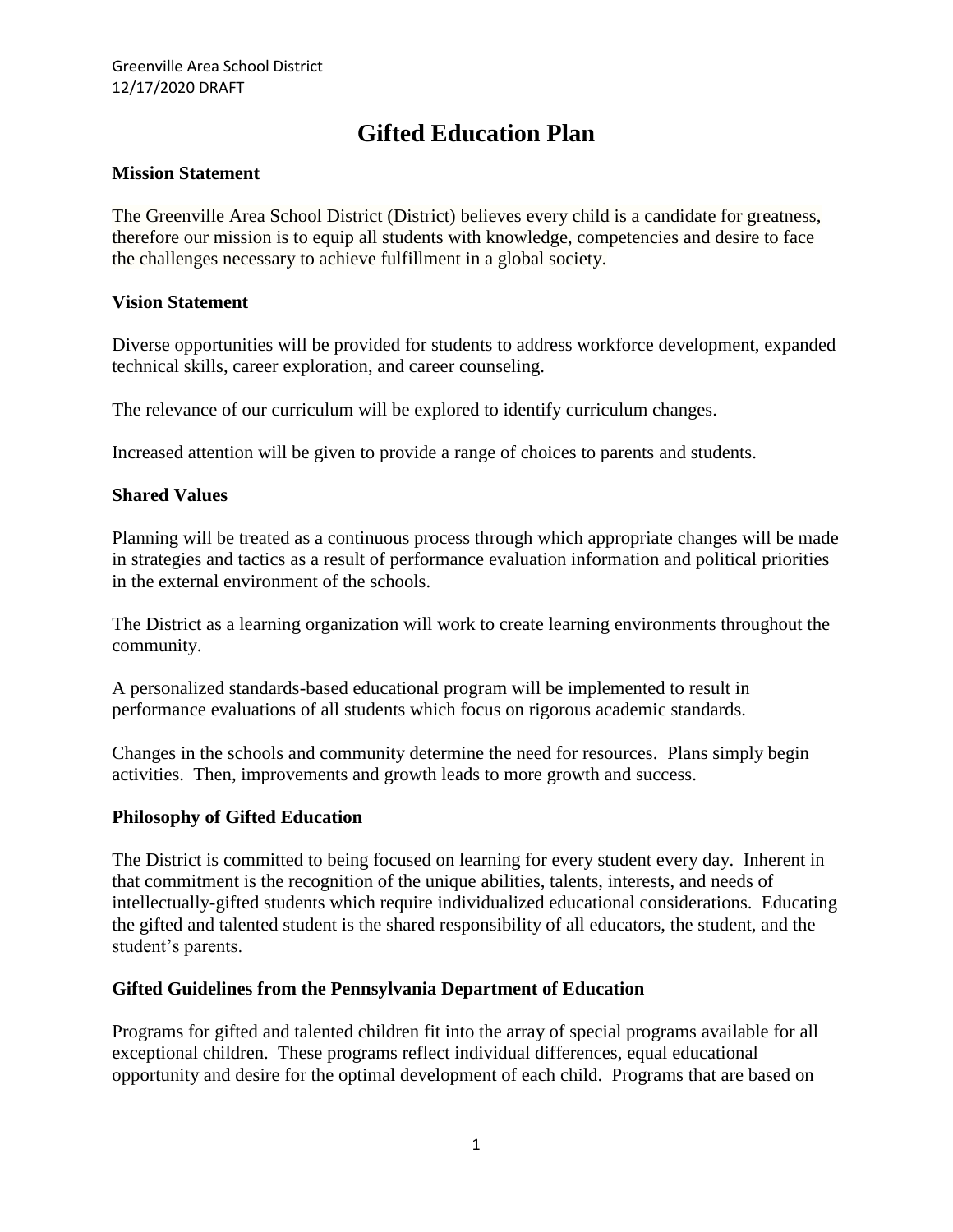sound philosophical, theoretical and empirical foundations are those that most likely benefit students identified as gifted.

The guiding principles for planning and implementing programs for the gifted include the following:

- *The local school district is primarily responsible for identifying all "children with exceptionalities" who are "children of school age who have a disability or who are gifted and who, by reason thereof, need specially designed instruction exceptional children and developing educational programs to meet their needs." (24 P.S. §13-1371{1}).* Like all exceptional children, the gifted student possesses special characteristics that significantly affect that student's ability to learn. In order to provide a meaningful benefit, the gifted student's curriculum must be appropriately modified on an individual basis.
- *Enable the provision of appropriate specially designed instruction based on the student's need and ability (22 PA Code §§.41{b}{2}).* The key to challenging the gifted student is the connection between instruction and individual cognitive and affective behaviors. The emphasis in special programs for these students should be on the stimulation of the cognitive processes of creativity, originality, problem solving, and complexity (increasing content depth and sophistication).
- *The student is thought to be gifted because the school district's screening of the student indicates high potential consistent with the definition of mentally gifted or a performance level which exceeds that of other students in the regular classroom. (22 PA Code §16.22 and §16.32).*
- *A Gifted Individualized Education Plan (GIEP) is a written plan describing the education to be provided to a gifted student. The initial IEP must be based on and responsive to the results of the evaluation and be developed and implemented in accordance with Chapter 16 Regulations. (22 PA Code §16.22 and §16.32).* The Gifted Multidisciplinary Evaluation and Present Levels of Educational Performance must be sufficient in depth and breadth (scope) to provide the framework for a comprehensive gifted individualized education plan. Student assessment and performance data should be reflected in the development of the Gifted Individualized Education Plan. The gifted student may be involved in the development of the Gifted Individualized Education Plan at the parent's discretion.
- *The GIEP team shall base education placement decisions on the gifted student's needs to enable the provision of appropriate specially designed instruction based on the student's need and ability and to ensure that the student is able to benefit meaningfully from the rate, level, and manner of instruction. (22 PA Code §16.41)*
- *Provide opportunities to participate in enrichment or acceleration, or both, as appropriate for the student's needs. These opportunities must go beyond the program that the student would receive as part of a general education. (22 PA Code §16.41)* An effect approach would include all of the following:
	- o Acceleration, in which instruction is matched to the competence level of the student.
	- o Enrichment, in which opportunities for the investigation of appropriate materials are given.
	- $\circ$  Individualization, in which instruction is matched specifically to the student's achievement, abilities, and interests.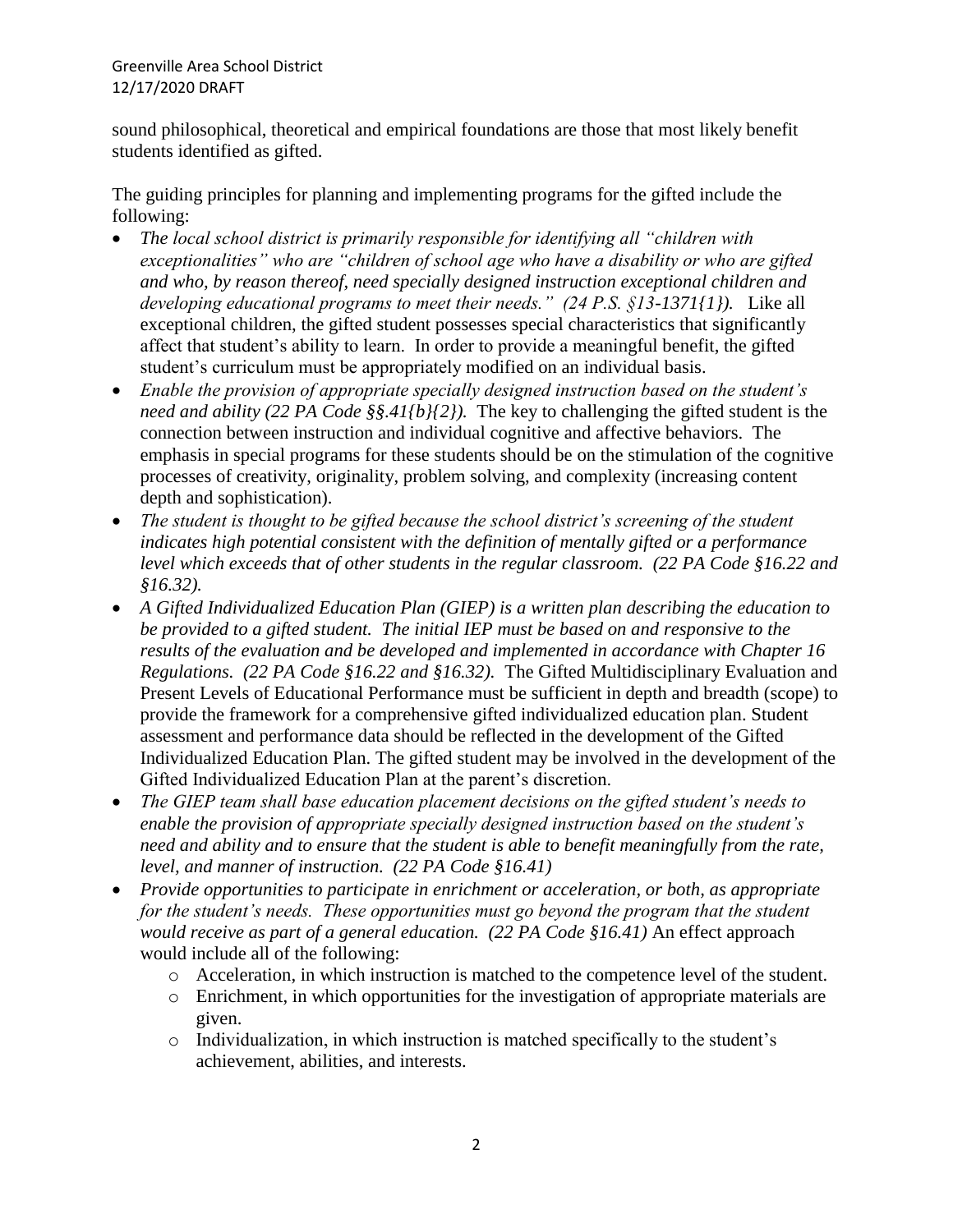The District ensures each gifted student's GIEP plan includes a range of acceleration and enrichment options appropriate for the student's needs. The regular education curricula and instruction must be adapted, modified or replaced to meet the individual needs of the gifted student.

- *Districts may use administrative and instructional strategies and techniques in the provision of gifted education for identified students which may include categorical grouping of students. (22 PA Code §16.41)* The continuum of services that exists for the gifted student must be based on sound research and best practice. Research studies from the National Research Center on the Gifted and Talented support flexible grouping for gifted students across grade levels and content areas. The research studies also indicate that ability grouping, coupled with acceleration and differentiated curricula, provide maximum instructional benefit to gifted students. Incorporating homogeneous grouping of the gifted with systematic and continuous provisions in their  $K - 12$  educational planning offers gifted students opportunities to broaden and deepen their knowledge through interaction with their intellectual peers.
- *Gifted education programming must be an integral part of the instructional school day.* The Pennsylvania Department of Education specifically identifies in the Gifted Education Guidelines dated May 2014 publication gifted students are not just gifted for a specific time each day or week. Responsibility for the development and implementation of each Gifted Individualized Education Plan is shared between regular education teachers, the Gifted Support teacher, and administrators.

| 100                                                      |
|----------------------------------------------------------|
| <b>Gifted Education</b>                                  |
| 114                                                      |
| 100                                                      |
| Comprehensive Planning                                   |
| 100                                                      |
| 100                                                      |
| Curriculum                                               |
| 105                                                      |
| 100                                                      |
| English as a Second Language/Bilingual Education Program |
| 138                                                      |
| 100                                                      |
| <b>Migrant Students</b>                                  |
| 142                                                      |
| 200                                                      |
| <b>Homeless Students</b>                                 |
| 251                                                      |
|                                                          |

## **Greenville Area School District Policies that Govern the Administration of Gifted Services**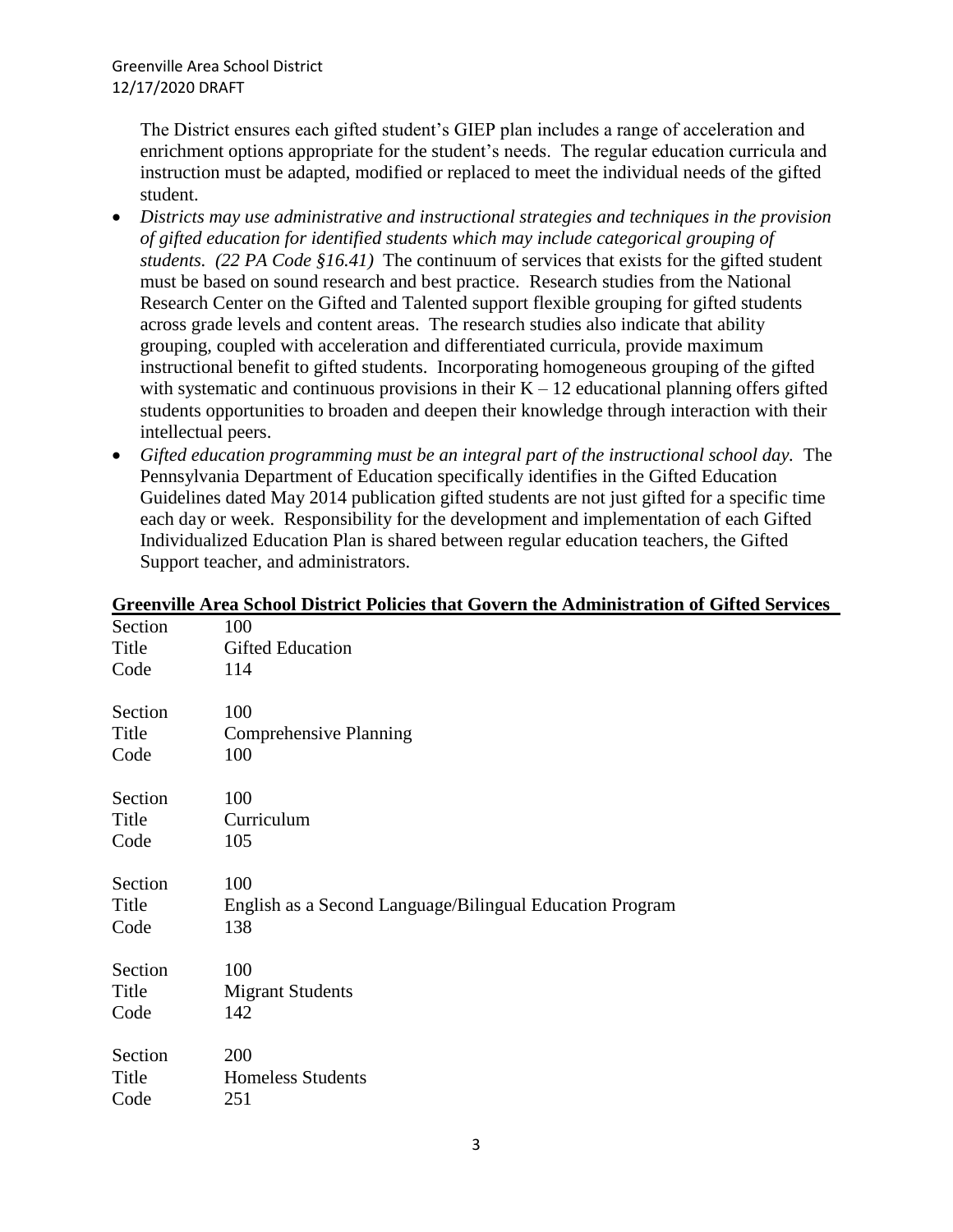## **Child Find Activities**

The District provides annual notification of Child Find activities and offered services are provided through the following means.

- District website
- Displays in school offices and lobbies
- Student handbooks and newsletters

### **Programming Design/Curriculum and Instruction**

Curriculum and instruction for students identified as gifted is based on the identified strengths of the gifted student as well as the school's local resources, student demographics, and faculty strengths and creativity. Teachers work collaboratively to take advantage of their resources in order to create meaningful, high-level and creative opportunities for students to develop their gifts. When making decisions about differentiation, students' interests and learning styles are considered to provide enriched, challenging learning. Student data may be used to cluster students, provide flexible grouping of students or ability group students at all grade levels. Student data is also used to identify appropriate student placements and consider acceleration. Gifted programming is structured to enable a full continuum of services determined by regular and routine collaboration between gifted and general education teachers, parents/guardians, and students.

## **Student Identification**

**22 PA Code §16.21**

## **Determining Gifted Eligibility**

Mentally gifted is defined by the PA Gifted Education Guidelines (2014) as "outstanding intellectual and creative ability, the development of which requires specially designed programs or support services, or both, not ordinarily provided in the regular education program." A child may be eligible for gifted education if he/she:

- Is a year or more above grade achievement level for the normal age group in one or more subjects
- Demonstrates an observed or measured rate of mastering new academic content or skills that reflect gifted ability
- Demonstrates achievement, performance or expertise in one or more academic areas
- Shows early and measured use of high-level thinking skills, academic creativity, leadership skills, intense academic interest areas, communication skills, foreign language aptitude or technology expertise
- Has documented, observed, validated or assessed evidence that intervening factors are masking gifted ability. For example, it is possible to have a student receiving services through Chapter 14 or Chapter 15, become identified as having gifted needs as well (see Dual or Twice Exceptional Identification below)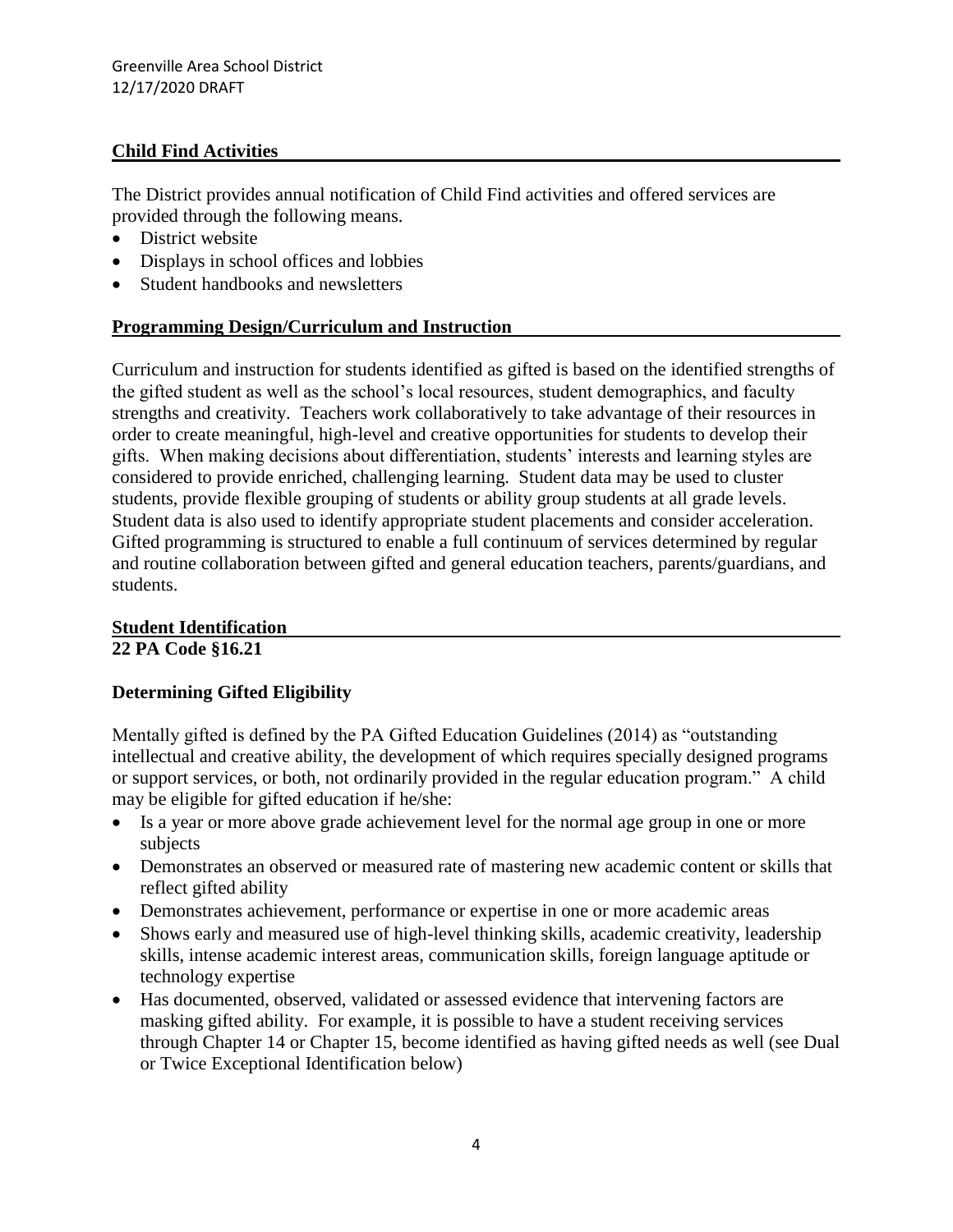The National Association for Gifted Children (2010) states "students with gifts and talents demonstrate advanced and complex learning. Using these student progress data, educators then evaluate services and make adjustments to one or more of the school's programming components so that student performance is improved."

### **Screening and Evaluation Overview**



A Consent to Screen is issued to administer the Kaufman Brief Intelligence Test – Second Edition (K-BIT 2).

- If the student scores 125 or higher on Verbal, Nonverbal and/or Overall Composite, they are referred for a full gifted evaluation. The Permission to Evaluate is issued to the parents.
- If the student scores below 125 a letter to the parents is issued stating that a full gifted evaluation is not recommended. However, the parents/guardians continue to have the right to formally request this evaluation.

A parent/guardian may request an evaluation verbally or in writing at any time, with a limit of one request WITHIN 365 DAYS. If the request is made orally to any professional employee or administrator of the District, that individual will notify the Department of Special Education immediately. When the District receives the request, the parents or guardians will receive a Permission to Evaluate form within ten calendar days of the verbal or written request. The District must receive a parent's or guardian's signature on the Permission to Evaluation form in order to proceed with the evaluation by a certified school psychologist.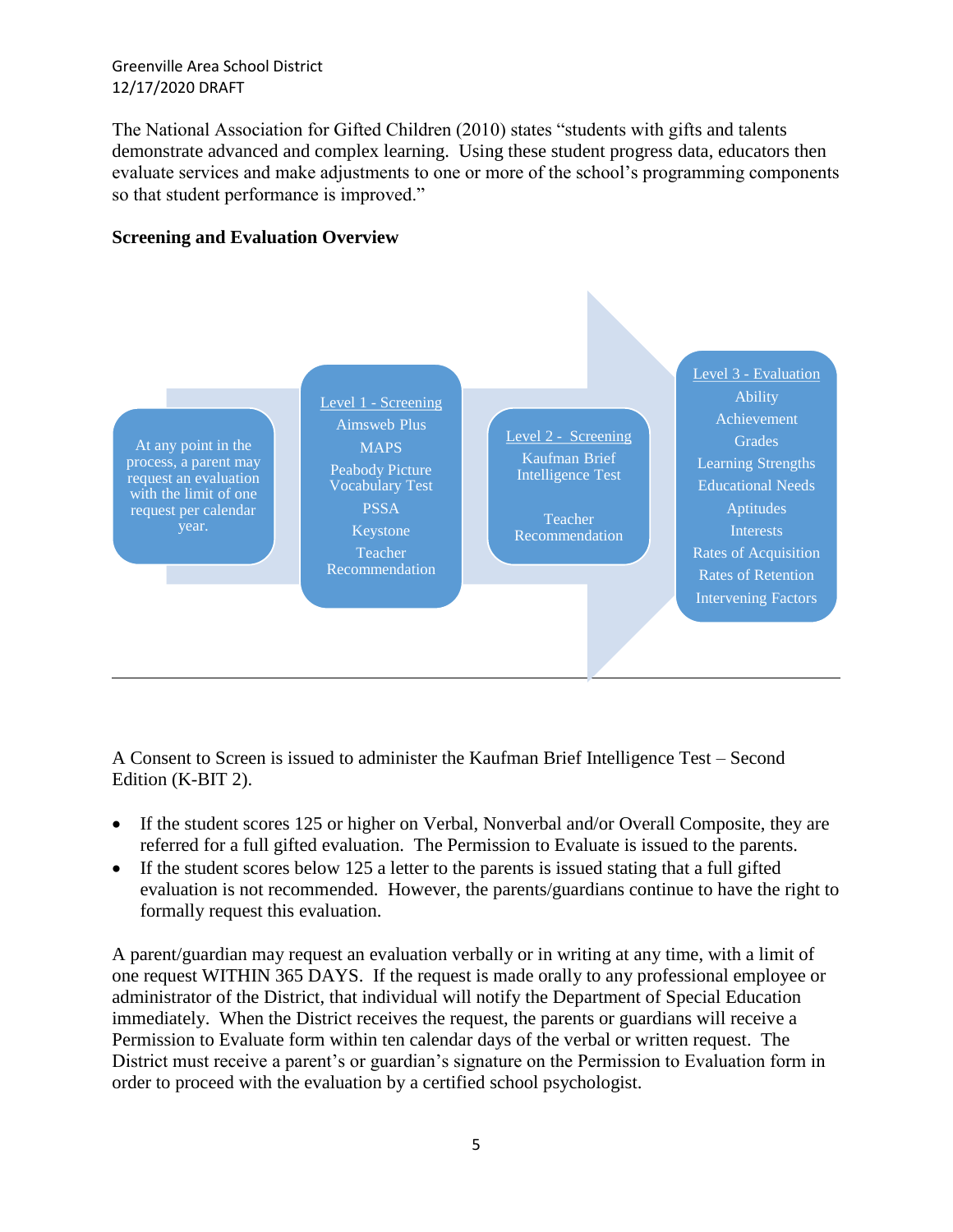## **22 PA Code §16.22 Gifted Multidisciplinary Evaluation**

## **Full Gifted Evaluation:**

- If the student meets all the criteria of the universal and individual screening process a "Gifted" Permission to Evaluate" is sent from the Special Education Office to the parents.
- Upon receipt of the signed permission, the Gifted Multidisciplinary Team completes the evaluation within 60 calendar days.
- Parents and teachers complete rating scales and input forms to be used in this evaluation.
- A certified school psychologist administers comprehensive assessments of cognitive/intellectual functioning and academic achievement.
- Results are summarized in the Gifted Written Report.

*A student that meets the following criteria is eligible for Gifted Support if the team determines their educational needs cannot be met within the general education setting.* 

A student who demonstrates cognitive/intellectual abilities equal to or above the **98th** percentile (FSIQ, GIA, GAI or  $Gf-Gc = 130+$ ) with criteria other than IQ (achievement, rates of acquisition and retention, early skill development) also indicates giftedness.

## **GASD Gifted Evaluation Data Includes**:

- Cognitive abilities, as measured by an individually administered IQ test (WJ-IV, WISC-V)
- Academic abilities in reading, as measured by an individually administered achievement test (WJ-IV, WIAT-4)
- Academic Abilities in reading, as measured by benchmark assessments or group achievement test (most recent Aimsweb Plus or MAPS benchmark data in grades  $K - 3$ ) or PSSA data in grades  $4-8$ )
- Academic abilities in reading, as measured by teacher grades (most recent quarter report card grade)
- Academic abilities in math, as measured by an individually administered achievement test (WJ-IV, WIAT-4)
- Academic abilities in math, as measured by benchmark assessments or group achievement test (most recent AimswebPlus or MAPS benchmark data in grades  $K - 3$ ) or PSSA data in grades  $4 - 8$
- Academic abilities in math, as measured by teacher grades (most recent quarter report card grade)
- Teacher observations of leadership, specific academic aptitude, creativity, and intellectual abilities (Teacher Recommendation)
- Completion of the GATES Rating Scale by the teacher to determine rates of acquisition and retention
- Completion of the parent input form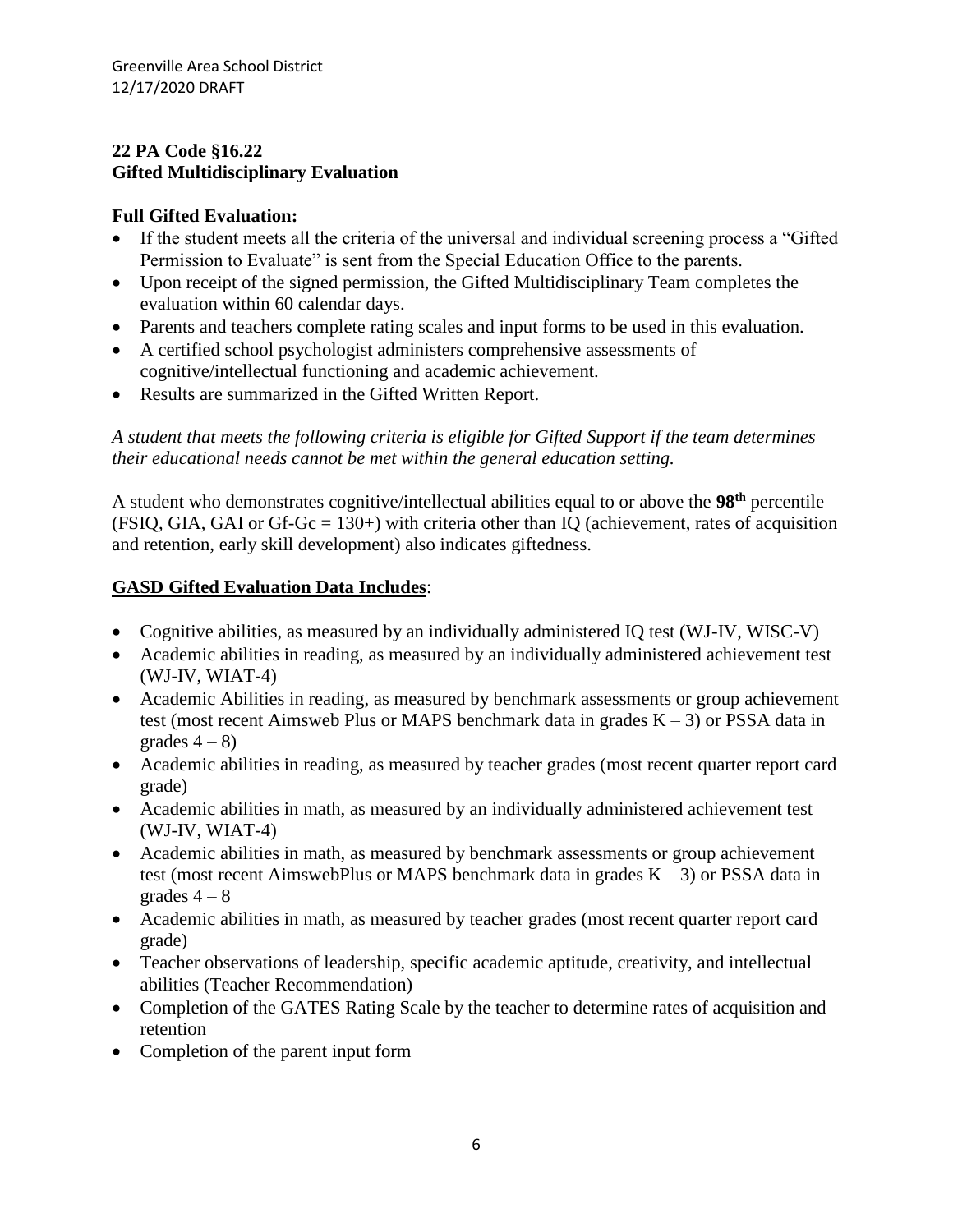## **MATRIX GUIDELINES**

Student demonstrates cognitive/intellectual abilities equal to or above the 90<sup>th</sup> percentile (FSIQ, GIA, GAI or Gf-Gc = 120) AND **multiple criteria score minimum of 48**.

## MULTIPLE CRITERIA MATRIX K – 3

| <b>Assessment Measure</b>                        | Scoring Criteria                                                                     | <b>Student's Score</b> | Points Awarded |
|--------------------------------------------------|--------------------------------------------------------------------------------------|------------------------|----------------|
| <b>Individual Achievement</b><br>Reading         | $98th$ Percentile = 10<br>$95th$ Percentile = 8<br>$90th$ Percentile = 6             |                        |                |
| Aimsweb Plus or MAPS<br><b>Reading Composite</b> | $98th$ Percentile = 10<br>$95th$ Percentile = 8<br>$90th$ Percentile = 6             |                        |                |
| <b>Class Achievement</b><br>Reading              | $98th$ Percentile = 10<br>$95th$ Percentile = 8<br>$90th$ Percentile = 6             |                        |                |
| <b>Individual Achievement</b><br>Math            | $98th$ Percentile = 10<br>$95th$ Percentile = 8<br>$90^{th}$ Percentile = 6          |                        |                |
| Aimsweb Plus or MAPS<br><b>Math Composite</b>    | $98th$ Percentile = 10<br>$95th$ Percentile = 8<br>$90th$ Percentile = 6             |                        |                |
| <b>Classroom Achievement</b><br>Math             | 98 <sup>th</sup> Percentile = $10$<br>$95th$ Percentile = 8<br>$90th$ Percentile = 6 |                        |                |
| <b>Teacher Observation</b>                       | Highly Recommend $= 10$<br>$Recommend = 8$<br>Do Not Recommend = $0$                 |                        |                |
|                                                  |                                                                                      | <b>TOTAL SCORE</b>     |                |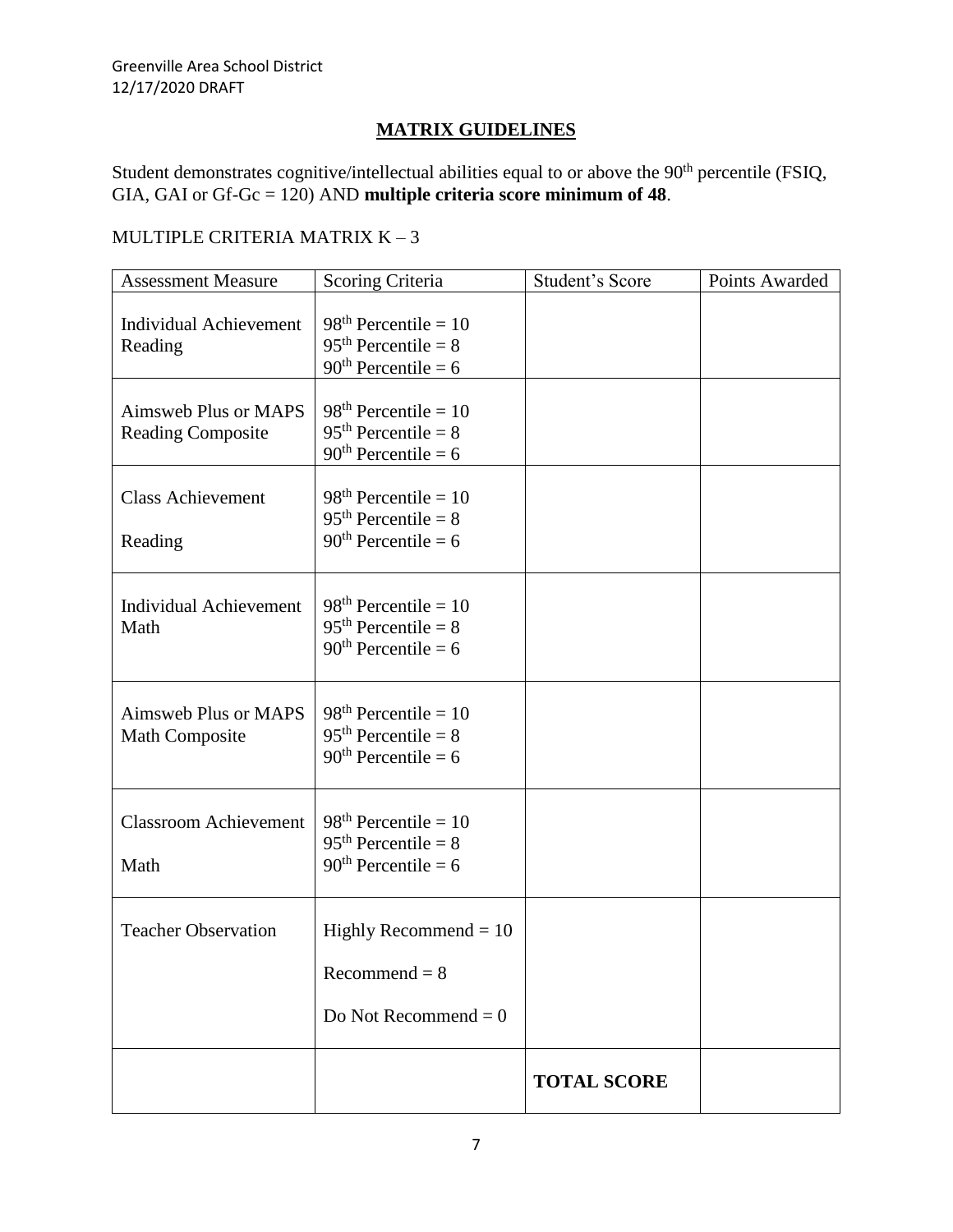## **MATRIX GUIDELINES**

## MULTIPLE CRITERIA MATRIX 4 – 12

| <b>Assessment Measure</b>                | Scoring Criteria                                                                     | <b>Student's Score</b> | Points Awarded |
|------------------------------------------|--------------------------------------------------------------------------------------|------------------------|----------------|
| <b>Individual Achievement</b><br>Reading | $98th$ Percentile = 10<br>$95th$ Percentile = 8<br>$90th$ Percentile = 6             |                        |                |
| <b>Most Recent PSSA</b><br>Reading/ELA   | $Advanced = 10$                                                                      |                        |                |
| <b>Class Achievement</b><br>Reading      | 98 <sup>th</sup> Percentile = $10$<br>$95th$ Percentile = 8<br>$90th$ Percentile = 6 |                        |                |
| <b>Individual Achievement</b><br>Math    | $98th$ Percentile = 10<br>$95th$ Percentile = 8<br>$90th$ Percentile = 6             |                        |                |
| <b>Most Recent PSSA</b><br>Math          | Advanced $= 10$                                                                      |                        |                |
| <b>Classroom Achievement</b><br>Math     | $98th$ Percentile = 10<br>$95th$ Percentile = 8<br>$90th$ Percentile = 6             |                        |                |
| <b>Teacher Observation</b>               | Highly Recommend $= 10$<br>$Recommend = 8$<br>Do Not Recommend = $0$                 |                        |                |
|                                          |                                                                                      | <b>TOTAL SCORE</b>     |                |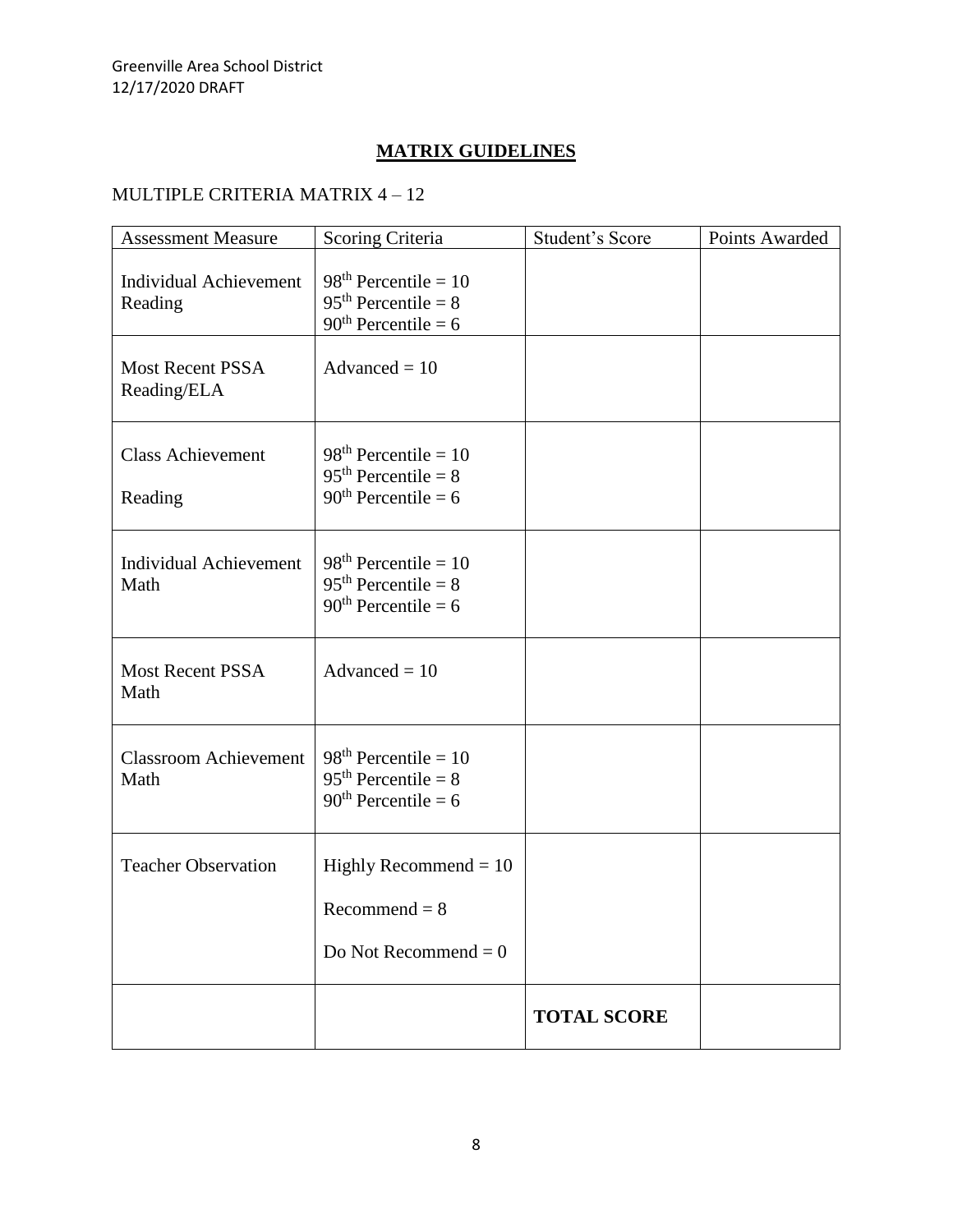## **Gifted Written Report (GWR)**

As a result of the GMDT, the school psychologist prepares a Gifted Written Report (GWR) that brings together the finds from the evaluation process which recommends whether a child is gifted and needs specially designed instruction. As a member of the Gifted Multidisciplinary Team (GMDT), a parent or guardian may present written information for consideration. The GWR must include the reasons for the recommendations and list the names and positions of everyone who was part of the team. The entire GMDT process must be completed within 60 calendar days, excluding summer vacation, from the date the District receives the parent's or guardian's written permission on the Permission to Evaluate form.

### **Gifted Multidisciplinary Reevaluation**

Identified students must be reevaluated before a change in educational placement is recommended and may be reevaluated at any time under recommendations by the GIEP team. All reevaluations must be developed in accordance with the requirements concerning evaluations in Chapter 16. The reevaluation must include a review of the student's GIEP, a determination of which instructional activities have been successful and recommendations for the revision of the GIEP. The reevaluation must be completed within 60 calendar days, excluding summer vacation, from the date the District receives the parent's or guardian's written permission on the Permission to Re-evaluate form.

### **Special Education and Gifted: Dual or Twice Exceptional Identification**

If a student is determined to qualify for both gifted and special education services, the procedures in Chapter 14 pertaining to special education take precedence.

- For a student who has a current Gifted Individualized Plan (GIEP) and is eligible for special education services, it is not necessary to conduct a separate screening and evaluation or to use separate procedural safeguard processes to provide for a student's needs as a student in need of Gifted Support **and** Special Education services.
- For a student who is currently receiving special education services **and** is thought to be in need of gifted support, the procedures of a Chapter 14 re-evaluation will be followed.

A single Individualized Education Plan (IEP) is developed under Chapter 14 and implemented, revised and modified in accordance with the Chapter 14 and Chapter 16 Regulations addressing the disability and gifted needs for that student.

> For students who are thought to be both gifted and disabled, care must be taken by the District to assure that both the giftedness and the disability are fully addressed as part of the student's public education.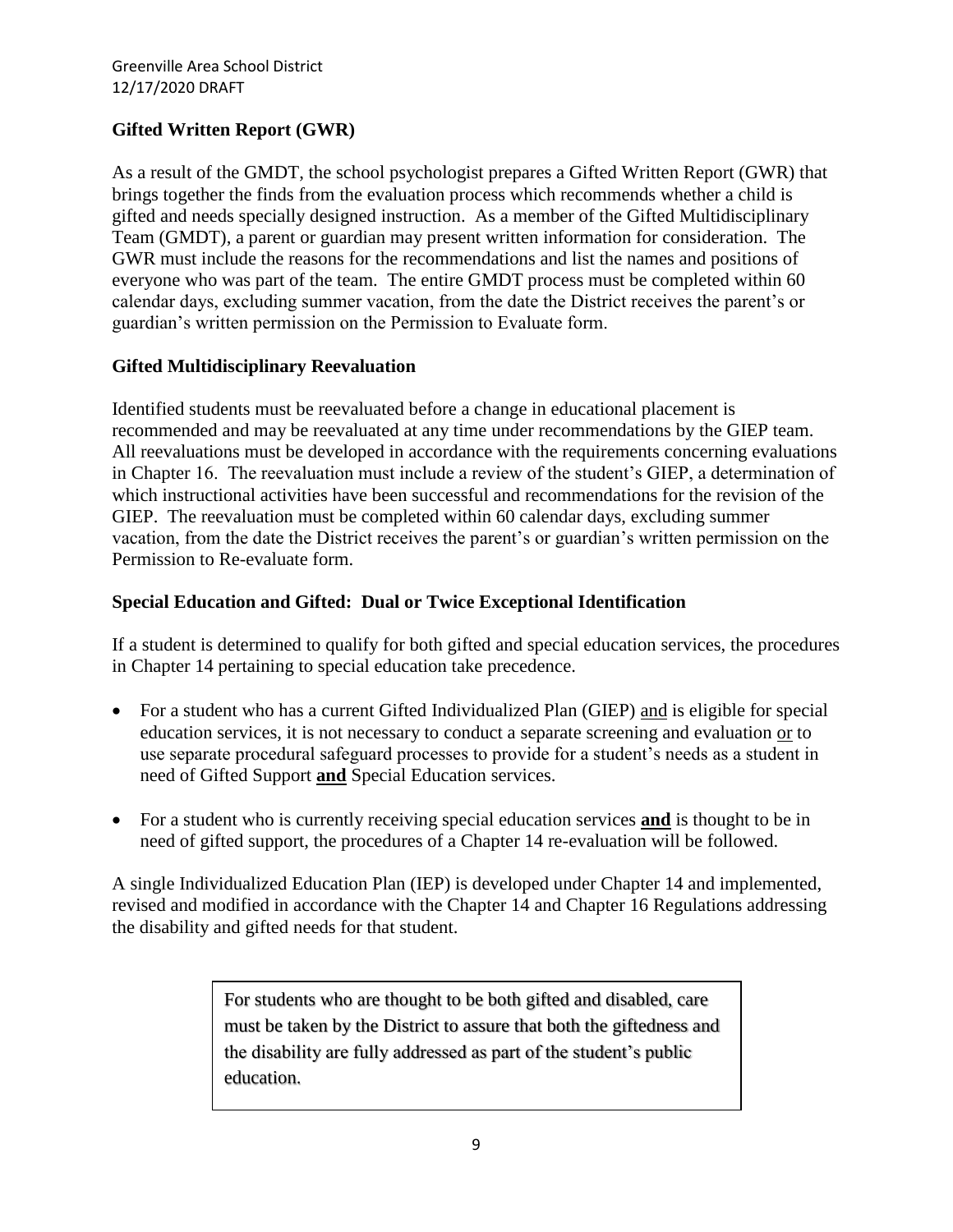If a student qualifies for a 504 Plan, it can be included in a Gifted Individualized Plan. According to 22 PA Code Chapter 15, a student with a physical or mental impairment that substantially limits or prohibits participation or access to an aspect of the student's school program may require a 504 Service Agreement to establish aids, services, and accommodations to access the general curriculum. There is no requirement to include or prohibit a 504 Plan in a Gifted Individualized Education Plan. If the student has a Gifted Individualized Education Plan, the 504 Plan could be referenced in the Support Services section of the Gifted Individualized Education Plan.

### **22 PA Code §16.31; §16.32; §16.33 Gifted Individualized Education Plan (GIEP)**

If the GMDT team determines the student is gifted and in need of gifted education, the Gifted Individualized Plan (GIEP) team writes the GIEP within 30 days from the date of the GWR. The GIEP is based on the unique needs of the gifted student and enables the gifted student to participate in enrichment and/or acceleration programs as appropriate and to receive services according to the student's intellectual and academic abilities and needs.

Parent or guardian are invited to participate on the team and to attend the GIEP team meeting. Parent or guardian and others who will be attending are notified of the meeting at least ten calendar days in advance. The GIEP team includes the student's parent or guardian, one or more regular education teachers, the Gifted Support teacher, the student (if appropriate), and an administrator who will represent the Local Education Agency (i.e. Director of Special Education).

The GIEP of each student is based on the GMDT's written report and contains the following items.

- **Present Levels of Educational Performance:** Establish the extent of gifted potential, academic functioning levels, the student's rates of acquisition/retention, and performance levels. Information would include the student's intellectual/cognitive levels, achievement levels, grades, aptitudes and abilities, strengths, interests, and needs.
- **Annual Goals**: These are developed from the present levels of educational performance and are reasonably calculated to yield meaningful educational benefit and student progress within one year's time
- **Short-term Learning Outcomes**: These designated actions and activities will help the child reach the annual goals, evaluation criteria to determine when the child has achieved the annual goals, and the timelines for achieving the goals. The short-term learning outcomes should include what the student will produce, how he/she will apply the skills or what outcome will be achieved as a result of engaging in a study, activity, project or subject.
- **Specially-designed Instruction:** These items are the adaptations or modifications to the general curriculum, instruction, instructional environment, methods, materials or a specialized curriculum. Specially-designed instruction consists of planning and implementing varied approaches to content, process and product modification in response to the student's interests, ability levels, readiness, and learning needs.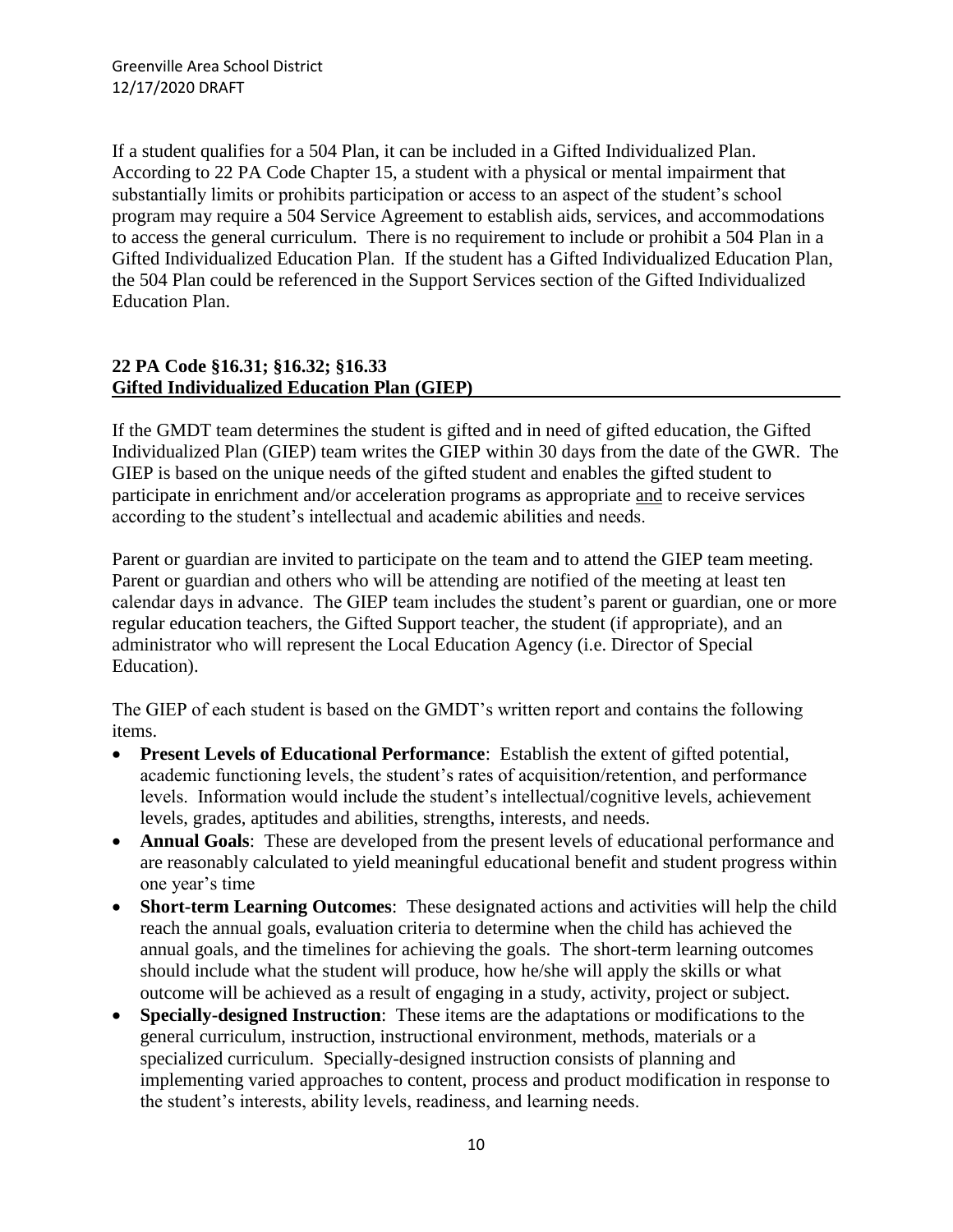- **Support Services**: These services ensure the student will benefit from or gain access to the Gifted Support services and programming.
- **Dates**: This indicates when the services will begin and the anticipated duration of the GIEP. The GIEP is based on one year of services.

Chapter 16 defines the following GIEP timeline to be followed.

- The GIEP must be developed within 30 calendar days from the date/issuance of the GWR to the parent or guardian.
- The GIEP must be implemented no more than ten school days after it is signed or at the start of the following school year if completed less than 30 calendar days before the last day of scheduled classes ((22 PA Code §16.62{5}).
- The GIEP team must convene at least annually or more frequently when needed (i.e. student not experiencing success, parental or guardian concerns, teacher concerns, etc.).
- A GIEP team meeting must also convene if requested by a GIEP team member, the parent/ guardian, the student, or District personnel.
- A copy of the GIEP must be provided to the parent or guardian with the Notice of Parental Rights.

## **22 PA Code §16.41; §16.61 Notice of Recommended Assignment (NORA)**

The GIEP team bases educational placement decisions on the individual gifted student's needs. The District may use administrative and instructional strategies and techniques in the provision of gifted education for gifted students which do not require, but which may include, categorical grouping of students. However, the recommended placement must (1) enable the provision of appropriate specially designed instruction based on the student's need and ability; (2) ensure that the student is able to benefit meaningfully from the rate, level, and manner of instruction; and (3) provide opportunities to participate in enrichment or acceleration, or both, as appropriate for the student's needs.

Upon completion of the GIEP, the parent/guardian will receive a Notice of Recommended Assignment (NORA) and a Notice of Parental Rights for Gifted Children. The NORA documents the educational placement for the student and requires parent/guardian approval before the District will begin implementation of the GIEP. The Notice of Parental Rights for Gifted Children describes parental rights and procedures that safeguard their rights.

## **Parental Rights**

At all times, a parent/guardian has certain rights with all gifted education services received by their child. These rights include the following items.

- The right to be notified about a student's program and progress, and any changes that take place
- The right to approve or reject programs and testing
- The right to privacy and confidentiality
- The right to make a formal compliant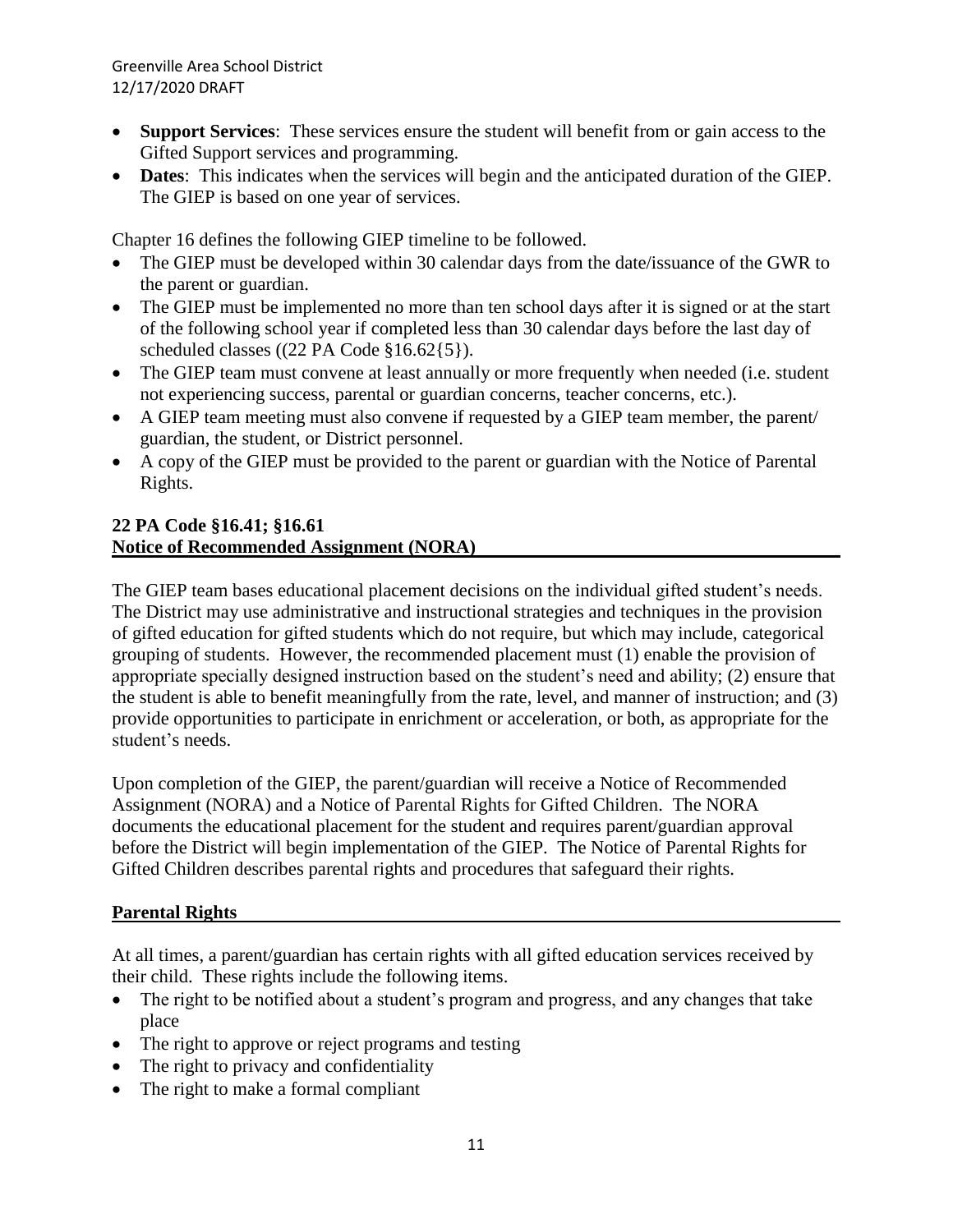#### **Resources**

| Pennsylvania Department of Education          | www.education.state.pa.us |
|-----------------------------------------------|---------------------------|
| Pennsylvania Association for Gifted Education | www.giftedpage.org        |
| Pennsylvania PTA                              | www.papta.org             |
| Pennsylvania State Education Association      | www.psea.org              |
| National Association for Gifted Children      | www.nagc.org              |

#### **Written Resources**

Pennsylvania Department of Education – Gifted Education Guidelines, May 2014 Teaching Gifted Children: Success Strategies for Teaching High-Ability Learners Twice Exceptional: Supporting and Educating Bright and Creative Students with Learning Difficulties The Power of Self-Advocacy for Gifted Learnings: Teaching the Four Essential Steps to Success Countdown to College: 21 'To Do' Lists for High School Re-Forming Gifted Education: How Parents and Teachers Can Match the Program to the Child Differentiation for Gifted Learners: Going Beyond the Basics Differentiating the Curriculum for Gifted Learners, 2<sup>nd</sup> Education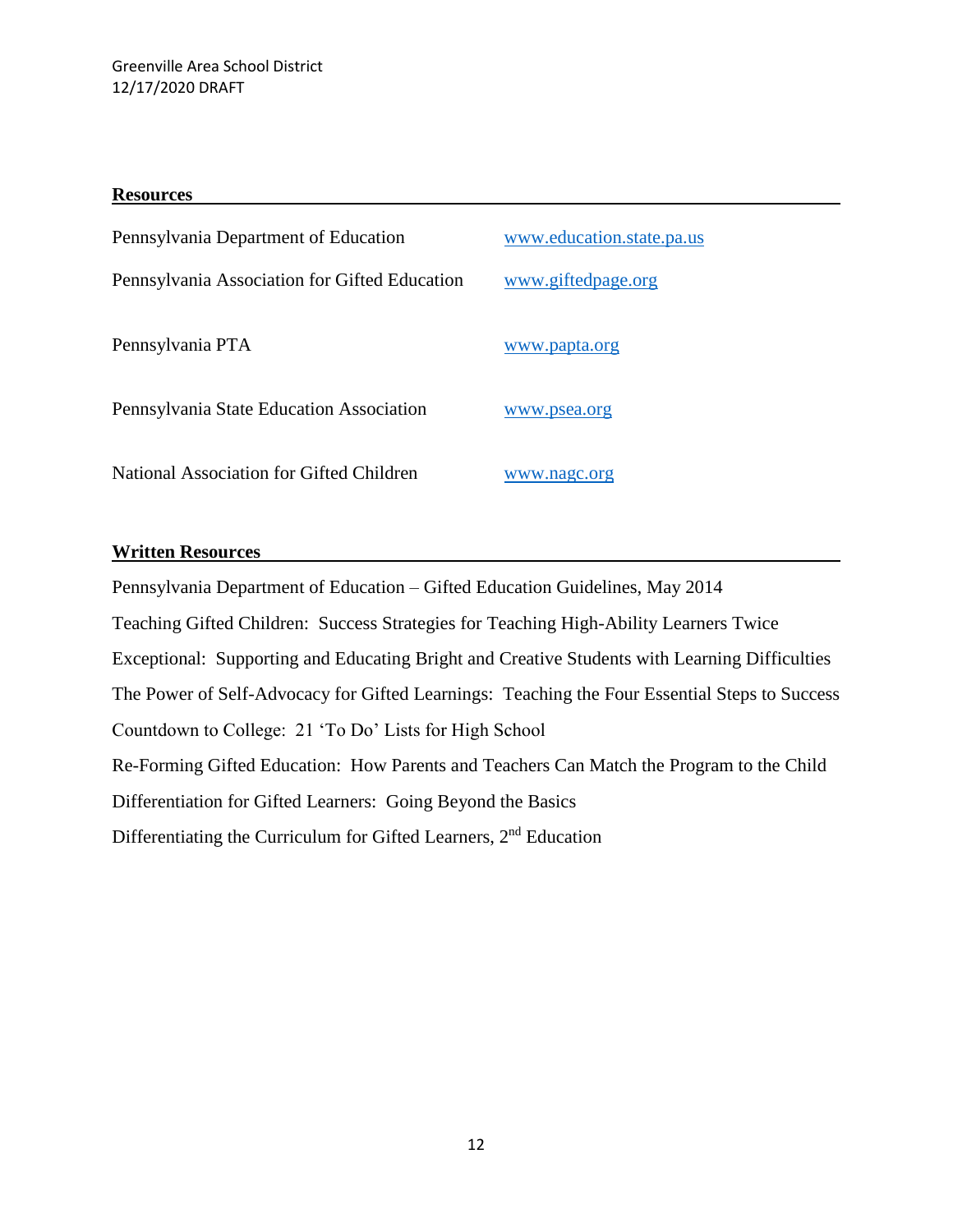| <b>Characteristics of Gifted Children</b> |                                                     |                                       |  |  |
|-------------------------------------------|-----------------------------------------------------|---------------------------------------|--|--|
| Characteristic                            | Positive Behavior                                   | <b>Negative Behavior</b>              |  |  |
| Learns rapidly/easily                     | Memorizes and masters basic                         | Gets bored easily, resists            |  |  |
|                                           | facts quickly                                       | drill, disturbs others,               |  |  |
|                                           |                                                     | underachieves                         |  |  |
| Reads intensively                         | Reads, uses library on own                          | Neglects other                        |  |  |
|                                           |                                                     | responsibilities                      |  |  |
| Perfectionist                             | <b>Exceptional accomplishments</b>                  | Intolerant of mistakes                |  |  |
| Retains quantity of<br>information        | Ready recall and responses                          | Resists repetitions, "Know it<br>all" |  |  |
| Long attention span                       | Sticks with task of personal                        | Resists class routine, dislikes       |  |  |
|                                           | interest                                            | interruptions                         |  |  |
| Imaginative, curious, many                | Asks questions, gets excited                        | Goes on tangents, no follow-          |  |  |
| interests                                 | about ideas, takes risks                            | through, disorganized                 |  |  |
| Works independently                       | Creates and invents beyond                          | Refuses to work with others           |  |  |
|                                           | assigned tasks                                      |                                       |  |  |
| Alert, observant                          | Recognizes problems                                 | Impolitely corrects adults            |  |  |
| Good sense of humor                       | Able to laugh at self                               | Plays cruel jokes or tricks on        |  |  |
|                                           |                                                     | others                                |  |  |
| Comprehends, recognizes                   | Able to solve problems along                        | Interferes in the affairs of          |  |  |
| relationships                             |                                                     | others                                |  |  |
| Aesthetic insight, awareness              | Appreciation of the arts                            | Poses personal values/                |  |  |
|                                           |                                                     | judgments on others                   |  |  |
| Highly verbal, extensive                  | Fluent with words, numbers,                         | Leads others into negative            |  |  |
| vocabulary                                | leads peers in positive ways                        | behaviors, monopolizes                |  |  |
|                                           |                                                     | discussion                            |  |  |
| Individualistic, strong-willed            | Asserts self and ideas, has                         | Stubborn in beliefs                   |  |  |
|                                           | small circle of friends; sense                      |                                       |  |  |
|                                           | of own uniqueness                                   |                                       |  |  |
| Self-motivated, self-sufficient           | Requires minimum teacher                            | Aggressive, challenges                |  |  |
|                                           | direction or help                                   | authority                             |  |  |
| Prefers older peers                       | Wide beyond years                                   | Isolated or misunderstood             |  |  |
| Highly sensitive, passionate              | Emphasizes fairness, and<br>morality, compassionate | Over-reacts to situations             |  |  |
| Views with a different                    | Observes across boundaries,                         | Resists limitations and               |  |  |
| perspective                               | makes connections                                   | narrowly focused content              |  |  |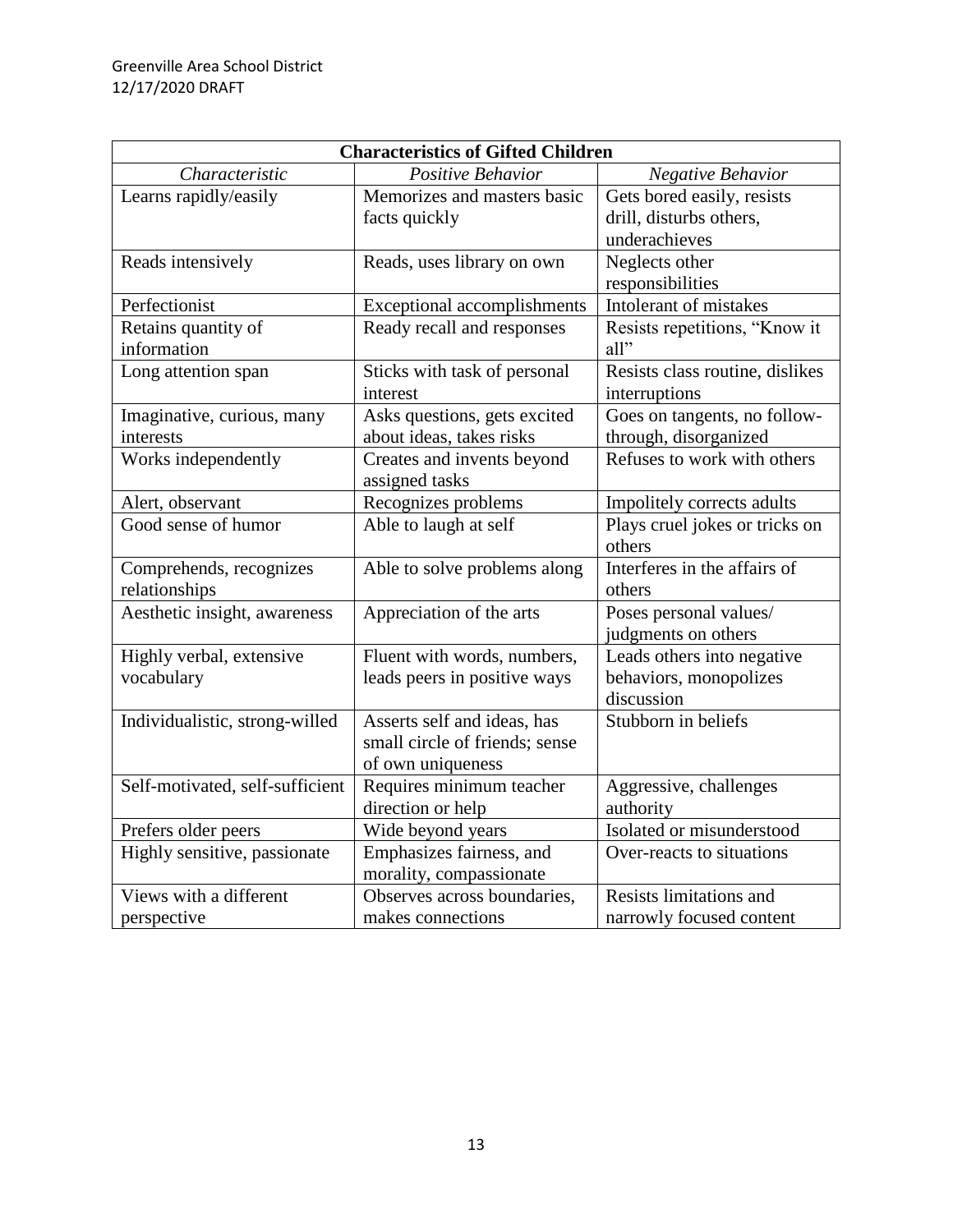

*Myth*: Gifted students will achieve without guidance.

**Fact**: *Without guidance and support, gifted students may lose motivation or underachieve.* 

*Myth*: Gifted students should be given a large quantity of work at average grade level. **Fact**: *Gifted students need a high degree of educational challenge, not more work at an average or repetitious level.*

*Myth*: Gifted students are 'teacher pleasers' and easy to teach.

**Fact**: *In order for gifted students to main high levels of achievement, teachers must make curricular adjustments. Without appropriate modifications, gifted students may develop behavior problems.* 

*Myth*: Gifted students will make straight As.

**Fact**: *Gifted students will not always achieve, especially if unmotivated.* 

*Myth*: Gifted students are nearly always from upper middle class professional families. **Fact**: *Gifted students are from diverse racial, ethnic, and socio-economic backgrounds.* 

*Myth*: Gifted students are often socially popular with their peers.

**Fact**: *Gifted students are often ostracized socially, especially at the secondary level.* 

*Myth*: Gifted students learn best on their own.

**Fact**: *Gifted students benefit from being grouped with their intellectual peers for a significant part of their instructional day.* 

*Myth*: Extra help for gifted students fosters snobbery and is likely to lead to an elitist class. **Fact**: *Giftedness is fragile. Every child deserves an education which is appropriate to individual needs. Children at both extremes of the ability spectrum need special education.*

*Myth*: Gifted students are best served when tutoring.

**Fact**: *When gifted students consistently tutor others, often they are not learning anything new. This can create unhealthy self-esteem for both the tutored and the gifted student.*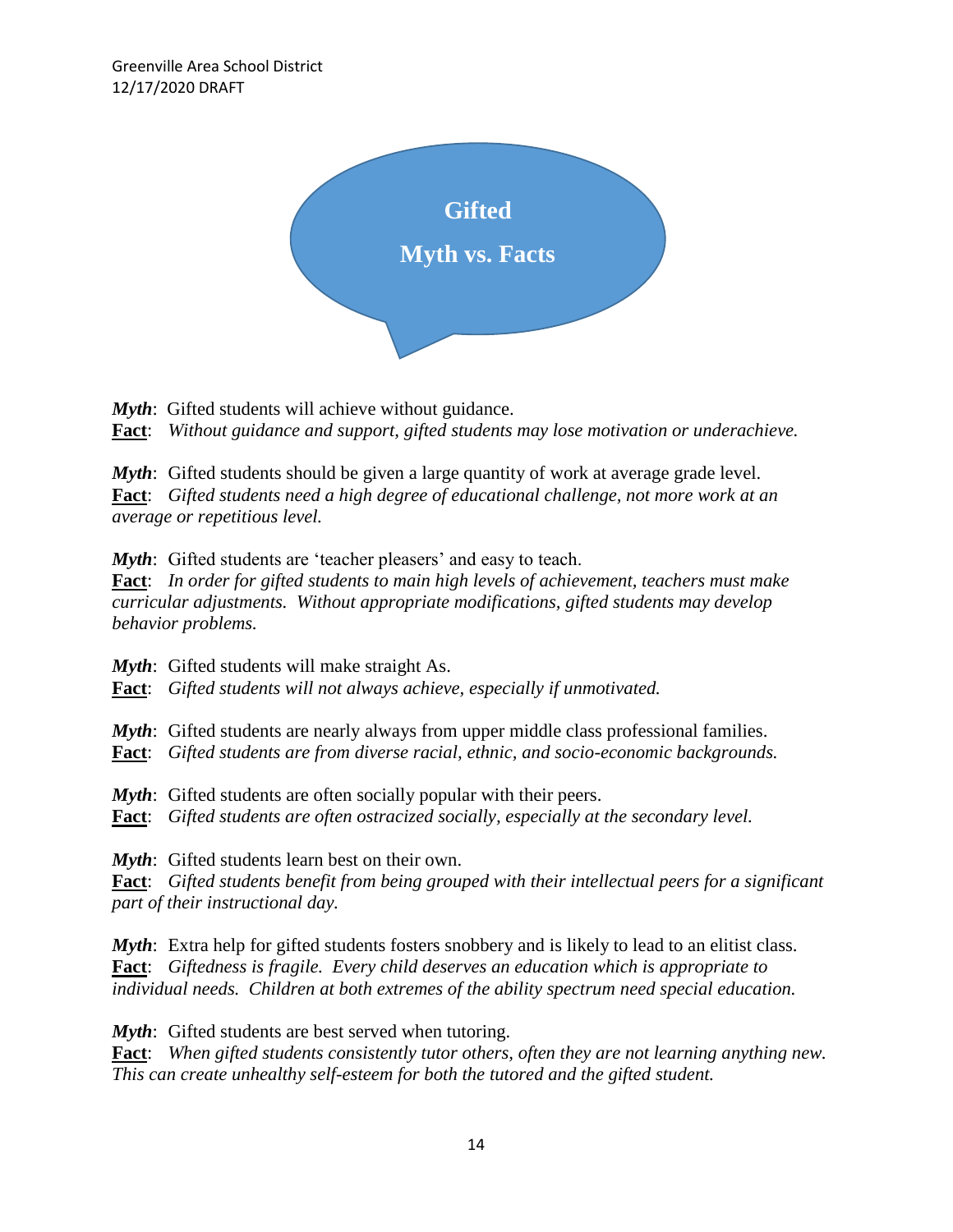## **Gifted Program Standards from the National Association for Gifted Children (NAGC)**

### **Pre-K to Grade 12 Gifted Programming Standards - U**PDATED 2019

Why does gifted education need standards?

Standards provide a basis for policies, rules, and procedures that are essential for providing systematic programs and services to any special population of students. While standards may be addressed and implemented in a variety of ways, they provide important direction and focus to designing and developing options for gifted learners at the local level.

The 2019 *Pre-K-Grade 12 Gifted Education Programming Standards* were developed with input from a variety of stakeholders and review of current research and best practice. The standards continue the focus on diversity and collaboration – two powerful principles that guide high quality programs and services. The standards use student outcomes for goals, rather than teacher practices, keeping them in line with the thinking in education standards generally. Because these standards are grounded in theory, research, and practice paradigms, they provide an important base for all efforts on behalf of gifted learners at all stages of development.

The Pre-K to Grade 12 Gifted Programming Standards can be utilized by this District in examining the quality of programming for gifted learners. The framework also serves to enhance the program offered in the Gifted Education services offered at our District. The six gifted education programming standards are listed below.

### • **Standard 1: Learning and Development**

- o To be effective in working with learners with gifts and talents, teachers and other educators in PreK – 12 settings must understand the characteristics and needs of the population for whom they are planning curriculum, instruction, assessment, programs, and services. These elements provide the rationale for differentiation in programs, grouping, and services for this population and are translated into appropriate choices made at curricular and program levels in schools and school districts. While cognitive growth is important in such programs, affective development is also necessary. Thus many of the characteristics addressed in this standard emphasize affective development linked to self-understanding and social awareness.
	- Standard 1 Description: Educators, recognizing the learning and developmental differences of students with gifts and talents, promote ongoing self-understanding, awareness of their needs, and cognitive and affective growth of these students in school, home, and community settings to ensure specific student outcomes.

| <b>Student Outcomes</b>                 | <b>Evidence-based Practices</b>                        |
|-----------------------------------------|--------------------------------------------------------|
| 1.1. Self-understanding. Students       | 1.1.1 Educators engage students with gifts and talents |
| with gifts and talents demonstrate      | in identifying interests, strengths, and gifts.        |
| self-knowledge with respect to          |                                                        |
| their interests, strengths, identities, |                                                        |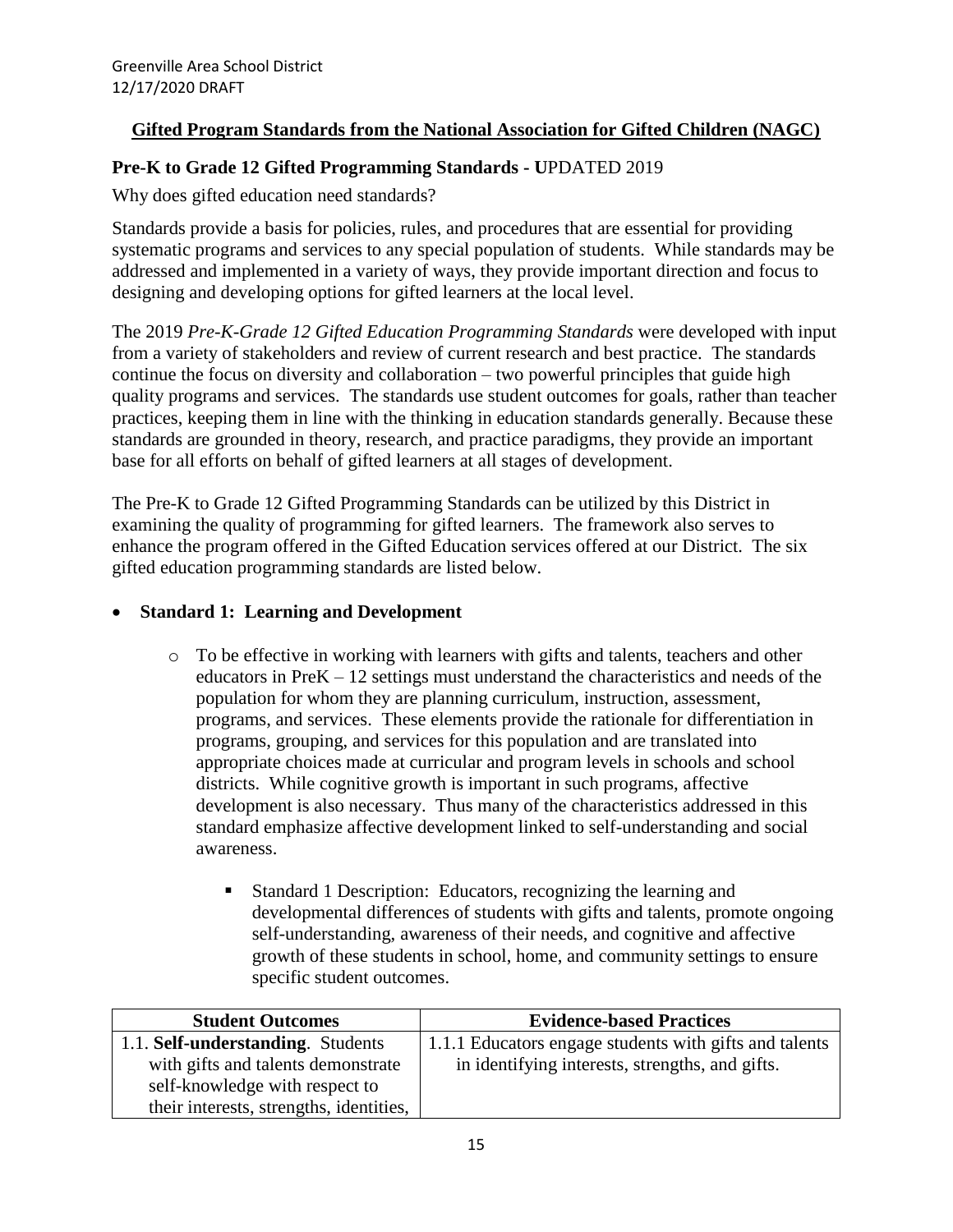|     | and needs in socio-emotional<br>development and in intellectual,<br>academic, creative, leadership, and<br>artistic domains.                                                                                                                                                                                    | 1.1.2 | Educators assist students with gifts and talents<br>in developing identities supportive of<br>achievement.                                                                                                                                                                                                         |
|-----|-----------------------------------------------------------------------------------------------------------------------------------------------------------------------------------------------------------------------------------------------------------------------------------------------------------------|-------|--------------------------------------------------------------------------------------------------------------------------------------------------------------------------------------------------------------------------------------------------------------------------------------------------------------------|
|     | 1.2 Self-understanding. Students<br>with gifts and talents possess a<br>developmentally appropriate<br>understanding of how they learn<br>and grow; they recognize the<br>influences of their beliefs,<br>traditions, and values on their<br>learning and behavior.                                             |       | 1.2.1. Educators develop activities that match each<br>student's developmental level and culture-based<br>learning needs.                                                                                                                                                                                          |
| 1.3 | Self-understanding. Students<br>with gifts and talents demonstrate<br>understanding of and respect for<br>similarities and differences<br>between themselves and their<br>peer group and others in the<br>general population.                                                                                   | 1.3.2 | 1.3.1. Educators provide a variety of research-based<br>grouping practices for students with gifts and talents<br>that allow them to interact with individuals of various<br>gifts, talents, abilities, and strengths.<br>Educators model respect for individuals with<br>diverse abilities, strengths, and goals. |
|     | 1.4 Awareness of Needs. Students<br>with gifts and talents access<br>resources from the community to<br>support cognitive and affective<br>needs, including social<br>interactions with others having<br>similar interests and abilities or<br>experiences, including same-age<br>peers and mentors or experts. | 1.4.2 | 1.4.1. Educators provide role models (e.g. through<br>mentors, bibliotherapy) for students with gifts and<br>talents that match their abilities and interests.<br>Educators identify out-of-school learning<br>opportunities that match students' abilities<br>and interests                                       |
| 1.5 | <b>Awareness of Needs. Students'</b><br>families and communities<br>understand similarities and<br>differences with respect to the<br>development and characteristics<br>of advanced and typical learners<br>and support students with gifts<br>and talents' needs.                                             |       | 1.5.1. Educators collaborate with families in<br>accessing resources to develop their child's talents.                                                                                                                                                                                                             |
| 1.6 | <b>Cognitive and Affective</b><br>Growth. Students with gifts and<br>talents benefit from meaningful<br>and challenging learning                                                                                                                                                                                |       | 1.6.1. Educators design interventions for students to<br>develop cognitive and affective growth that is based<br>on research of effective practices.                                                                                                                                                               |
|     | activities addressing their unique<br>characteristics and needs.                                                                                                                                                                                                                                                | 1.6.2 | Educators develop specialized intervention<br>services for students with gifts and talents<br>who are underachieving and are now learning<br>and developing their talents.                                                                                                                                         |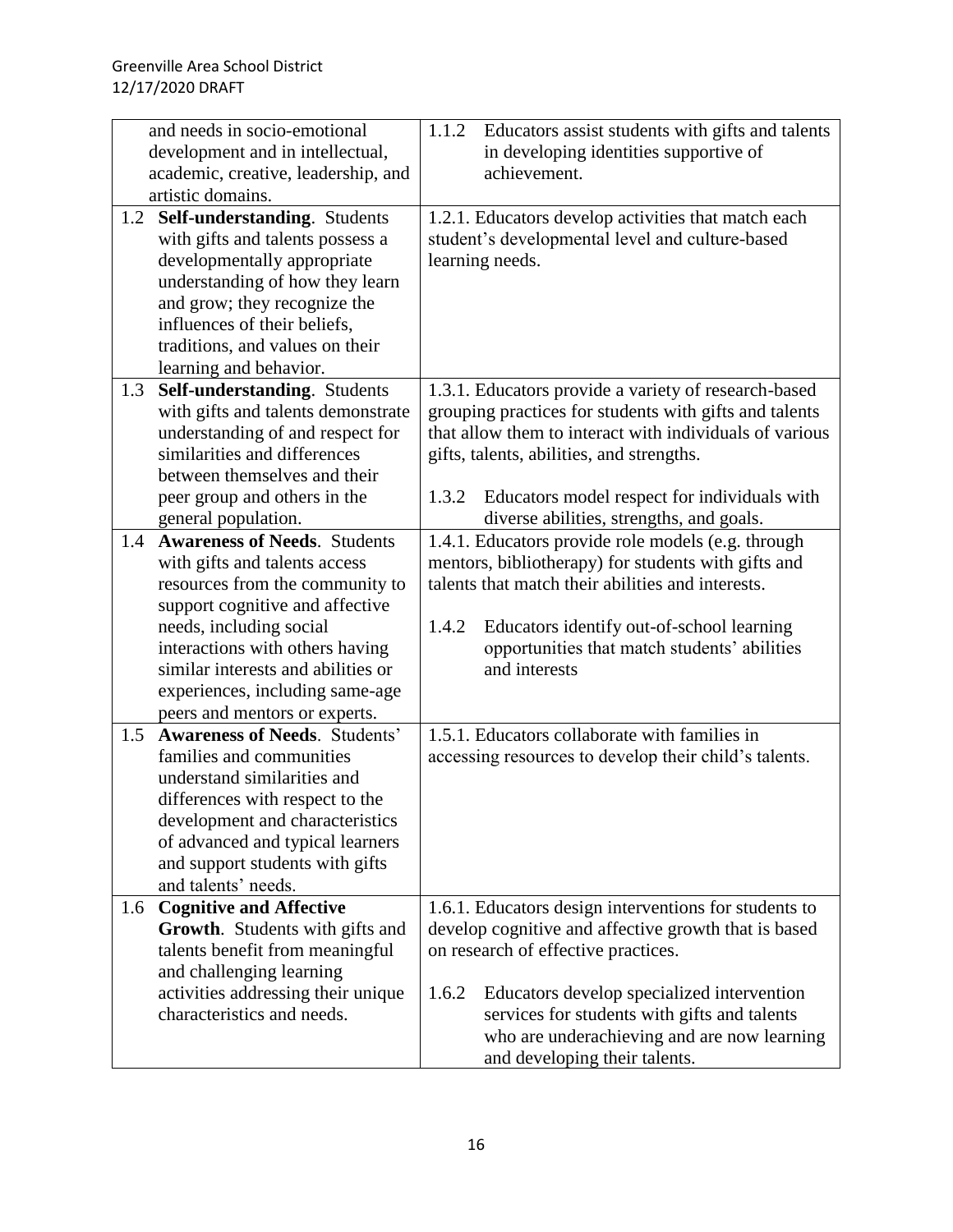| 1.7 Cognitive and Affective        |       | 1.7.1. Teachers enable students to identify their        |
|------------------------------------|-------|----------------------------------------------------------|
| Growth. Students with gifts and    |       | preferred approaches to learning, accommodate these      |
| talents recognize their preferred  |       | preferences, and expand them.                            |
| approaches to learning and         |       |                                                          |
| expand their repertoire.           |       |                                                          |
| 1.8 Cognitive and Affective        |       | 1.8.1. Educators provide students with college and       |
| Growth. Students with gifts and    |       | career guidance that is consistent with their strengths. |
| talents identify future career     |       |                                                          |
| goals that match their talents and | 1.8.2 | Teachers and counselors implement a                      |
| abilities and resources needed to  |       | curriculum scope and sequence that contains              |
| meet those goals (e.g. higher      |       | person/social awareness and adjustment,                  |
| education opportunities, mentors,  |       | academic planning, and vocational and career             |
| financial support).                |       | awareness.                                               |

### • **Standard 2: Assessment**

- o Knowledge about different uses of assessment is essential for educators of students with gifts and talents. It is important to understand assessments when assessing abilities and achievement, designing services and identifying students in need of services, and assessing each student's learning progress. In order for assessment to yield useful information, the definition or operationalization of giftedness must align with the identification procedures, tools, and programming to be provided. Educators need to create a classroom environment that encourages students to express their gifts and talents and collect multiple types of assessment information so that all students have equal access to the identification process. Educators' understanding of technically adequate and equitable approaches that minimize bias will enable them to select and use the assessment tools needed to identify students who represent diverse backgrounds. They also need to differentiate their curriculum and instruction by using data from pre- and post-, performance-based, product-based, and other assessments that measure student growth. As a result of each educator's use of ongoing assessments, students with gifts and talents are aware of their learning progress and demonstrate growth commensurate with their abilities.
	- Standard 2 Description: Assessments provide information about identification and learning progress for students with gifts and talents.

| <b>Student Outcomes</b>                            | <b>Evidence-based Practices</b>                  |
|----------------------------------------------------|--------------------------------------------------|
| 2.1. <b>Identification</b> . All students in Pre-K | 2.1.1. Educators develop environments and        |
| through grade 12 with gifts and talents            | instructional activities that encourage students |
| have equal access to a comprehensive               | to express diverse characteristics and           |
| assessment system that allows them to              | behaviors that are associated with giftedness.   |
| demonstrate diverse characteristics and            |                                                  |
| behaviors that are associated with giftedness.     | 2.1.2. Educators provide parents/guardians       |
|                                                    | with information regarding diverse               |
|                                                    | characteristics and behaviors that are           |
|                                                    | associated with giftedness.                      |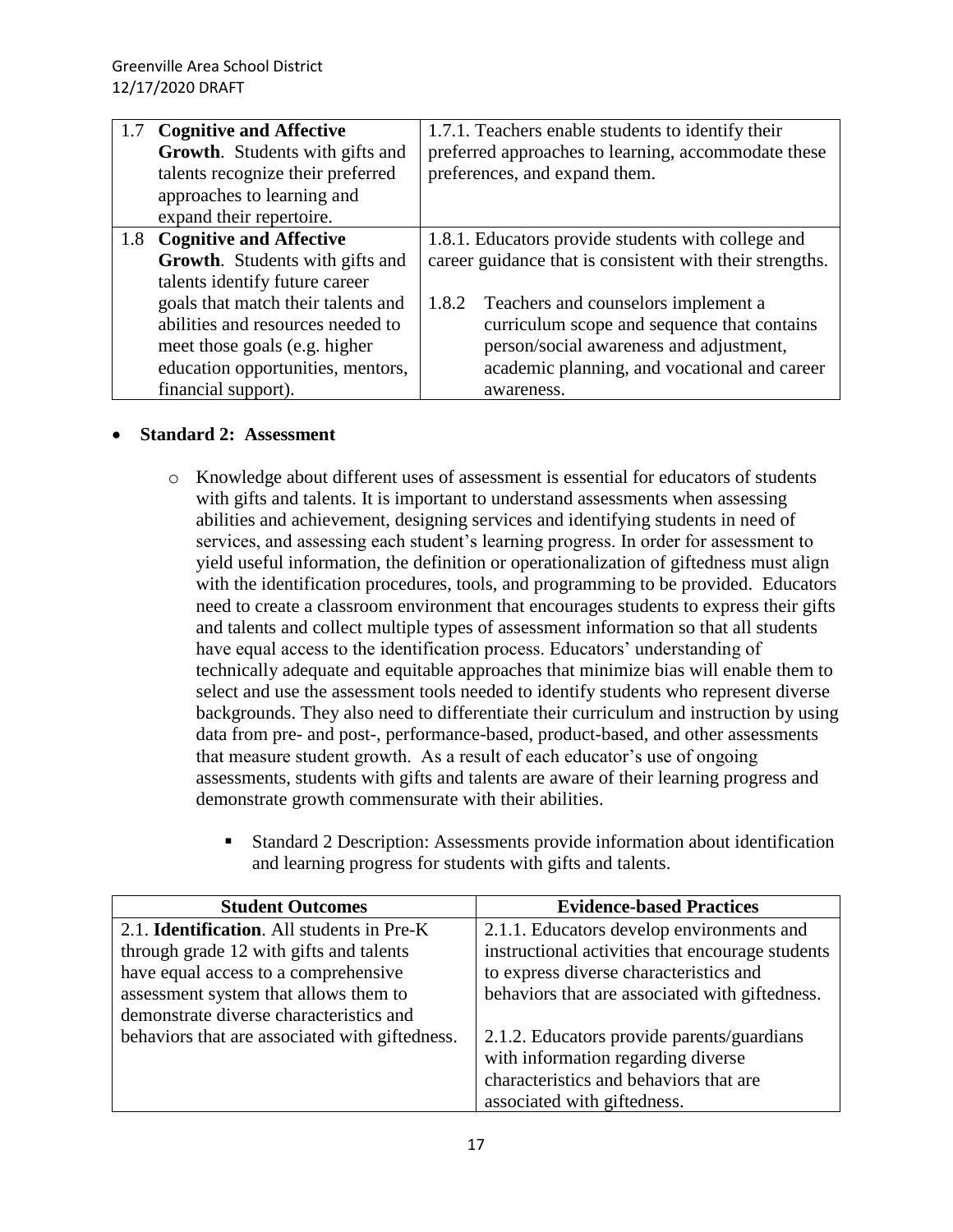| 2.2. <b>Identification</b> . Each student reveals his<br>or her exceptionalities or potential through<br>assessment evidence so that appropriate<br>instructional accommodations and<br>modifications can be provided. | 2.2.1. Educators establish comprehensive,<br>cohesive, and ongoing procedures for<br>identifying and serving students with gifts and<br>talents. These provisions include informed<br>consent, committee review, student retention,<br>student reassessment, student exiting, and<br>appeals procedures for both entry and exit |
|------------------------------------------------------------------------------------------------------------------------------------------------------------------------------------------------------------------------|---------------------------------------------------------------------------------------------------------------------------------------------------------------------------------------------------------------------------------------------------------------------------------------------------------------------------------|
|                                                                                                                                                                                                                        | from gifted program services.<br>2.2.2. Educators select and use multiple<br>assessments that measure diverse abilities,<br>talents, and strengths that are based on current<br>theories, models, and research.                                                                                                                 |
|                                                                                                                                                                                                                        | 2.2.3. Assessments provide qualitative and<br>quantitative information from a variety of<br>sources, including off-level testing, are<br>nonbiased and equitable, and are technically<br>adequate for the purpose.                                                                                                              |
|                                                                                                                                                                                                                        | 2.2.4. Educators have knowledge of student<br>exceptionalities and collect assessment data<br>while adjusting curriculum and instruction to<br>learn about each student's developmental<br>level and aptitude for learning.                                                                                                     |
|                                                                                                                                                                                                                        | 2.2.5. Educators interpret multiple<br>assessments in different domains and<br>understand the uses and limitations of the<br>assessments in identifying the needs of<br>students with gifts and talents.                                                                                                                        |
|                                                                                                                                                                                                                        | 2.2.6. Educators inform all parents/guardians<br>about the identification process. Teachers<br>obtain parental/guardian permission for<br>assessments, use culturally sensitive<br>checklists, and elicit evidence regarding the<br>child's interests and potential outside of the<br>classroom setting.                        |
| 2.3. Identification. Students with identified<br>needs represent diverse backgrounds and<br>reflect the total student population of the<br>district.                                                                   | 2.3.1. Educators select and use non-biased<br>and equitable approaches for identifying<br>students with gifts and talents, which may<br>include using locally developed norms or<br>assessment tools in the child's native<br>language or in nonverbal formats.                                                                 |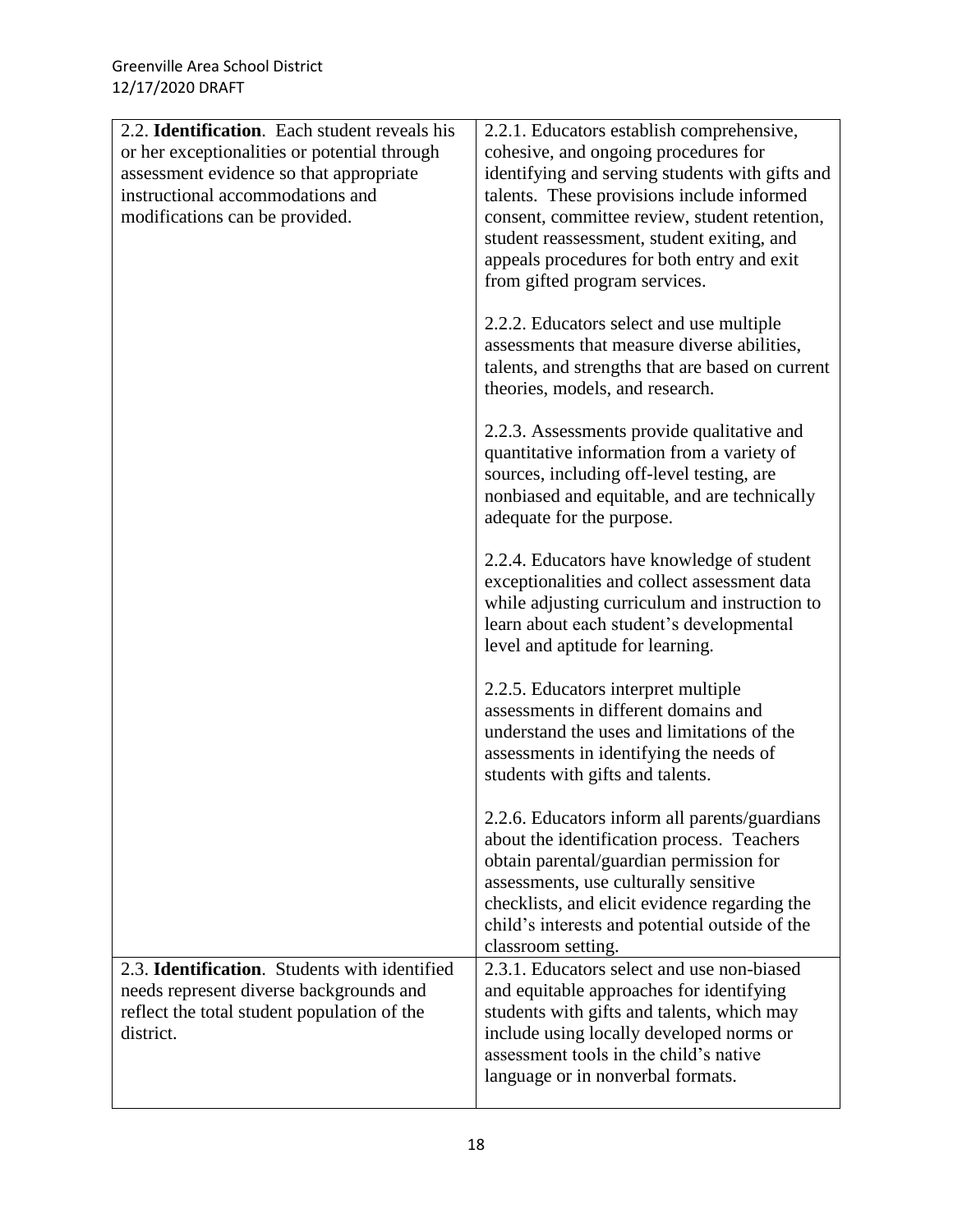|                                                                                                                                                                                                 | 2.3.2. Educators understand and implement<br>district and state policies designed to foster                                                                                                                                                                             |
|-------------------------------------------------------------------------------------------------------------------------------------------------------------------------------------------------|-------------------------------------------------------------------------------------------------------------------------------------------------------------------------------------------------------------------------------------------------------------------------|
|                                                                                                                                                                                                 | equity in gifted programming and services.                                                                                                                                                                                                                              |
|                                                                                                                                                                                                 | 2.3.3. Educators provide parents/guardians<br>with information in their native language<br>regarding diverse behaviors and<br>characteristics that are associated with<br>giftedness and with information that explains<br>the nature and purpose of gifted programming |
|                                                                                                                                                                                                 | options.                                                                                                                                                                                                                                                                |
| 2.4. Learning Progress and Outcomes.<br>Students with gifts and talents demonstrate<br>advanced and complex learning as a result of<br>using multiple, appropriate, and ongoing<br>assessments. | 2.4.1. Educators use differentiated pre- and<br>post- performance-based assessments to<br>measure the progress of students with gifts<br>and talents.                                                                                                                   |
|                                                                                                                                                                                                 | 2.4.2. Educators use differentiated product-<br>based assessments to measure the progress of<br>students with gifts and talents.                                                                                                                                        |
|                                                                                                                                                                                                 | 2.4.3. Educators use off-level standardized<br>assessments to measure the progress of<br>students with gifts and talents.                                                                                                                                               |
|                                                                                                                                                                                                 | 2.4.4. Educators use and interpret qualitative<br>and quantitative assessment information to<br>develop a profile of the strengths and<br>weaknesses of each student with gifts and<br>talents to plan appropriate intervention.                                        |
|                                                                                                                                                                                                 | 2.4.5. Educators communicate and interpret<br>assessment information to students with gifts<br>and talents and their parents/guardians.                                                                                                                                 |
| 2.5. Evaluation of Programming. Students<br>identified with gifts and talents demonstrate<br>important learning progress as a result of<br>programming and services.                            | 2.5.1. Educators ensure that the assessments<br>used in the identification and evaluation<br>processes are reliable and valid for each<br>instrument's purpose, allow for above-grade-<br>level performance, and allow for diverse<br>perspectives.                     |
|                                                                                                                                                                                                 | 2.5.2. Educators ensure that the assessment of<br>the progress of students with gifts and talents<br>uses multiple indicators that measure mastery<br>of content, higher level thinking skills,<br>achievement in specific program areas, and<br>affective growth.      |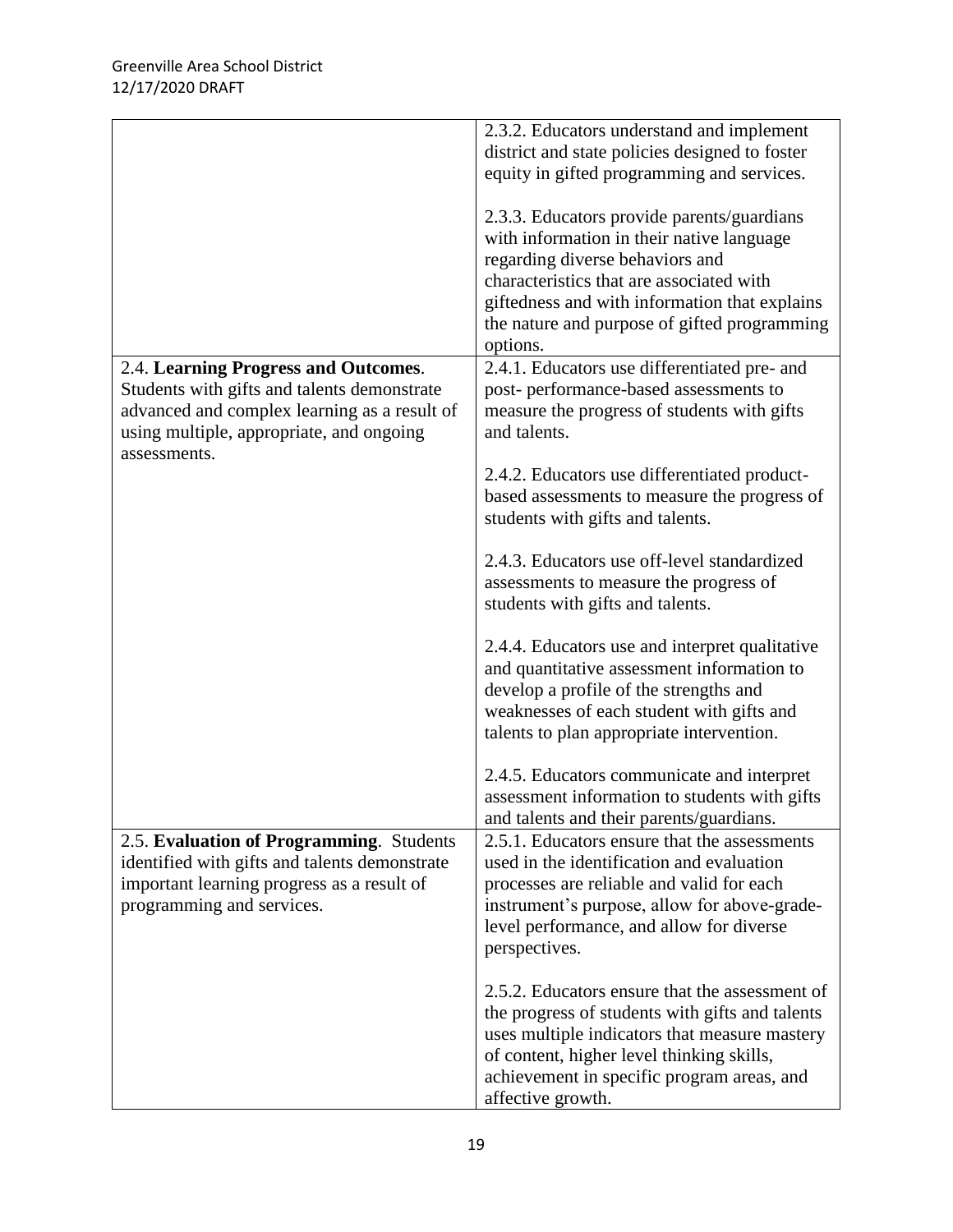|                                             | 2.5.3. Educators assess the quantity, quality,<br>and appropriateness of the programming and<br>services provided for students with gifts and<br>talents by disaggregating assessment data and<br>yearly progress data and making the results<br>public.                                                                                                                                                                                                                                                                                                                    |
|---------------------------------------------|-----------------------------------------------------------------------------------------------------------------------------------------------------------------------------------------------------------------------------------------------------------------------------------------------------------------------------------------------------------------------------------------------------------------------------------------------------------------------------------------------------------------------------------------------------------------------------|
| 2.6. Evaluation of Programming. Students    | 2.6.1. Administrators provide the necessary                                                                                                                                                                                                                                                                                                                                                                                                                                                                                                                                 |
| identified with gifts and talents have      | time and resources to implement an annual                                                                                                                                                                                                                                                                                                                                                                                                                                                                                                                                   |
| increased access and they show significant  | evaluation plan developed by persons with                                                                                                                                                                                                                                                                                                                                                                                                                                                                                                                                   |
| learning progress as a result of improving  | expertise in program evaluation and gifted                                                                                                                                                                                                                                                                                                                                                                                                                                                                                                                                  |
| components of gifted education programming. | education.                                                                                                                                                                                                                                                                                                                                                                                                                                                                                                                                                                  |
|                                             | 2.6.2. The evaluation plan is purposeful and<br>evaluates how student-level outcomes are<br>influenced by one or more of the following<br>components of gifted education<br>programming: (a) identification, (b)<br>curriculum, (c) instructional programming<br>and services, (d) ongoing assessment of<br>student learning, (e) counseling and guidance<br>programs, (f) teacher qualifications and<br>professional development, (g) parent/guardian<br>and community involvement, (h)<br>programming resources, and (i) programming<br>design, management, and delivery. |
|                                             | 2.6.3. Educators disseminate the results of the<br>evaluation, orally and in written form, and<br>explain how they will use the results.                                                                                                                                                                                                                                                                                                                                                                                                                                    |

## • **Standard 3: Curriculum Planning and Instruction**

o One of the integral components of the curriculum planning process is Assessment. The information obtained from multiple types of assessments informs decisions about curriculum content, instructional strategies, and resources that will support the growth of students with gifts and talents. Educators develop and use a comprehensive and sequenced core curriculum that is aligned with local, state, and national standards, then differentiate and expand it. In order to meet the unique needs of students with gifts and talents, this curriculum must emphasize advanced, conceptually challenging, in-depth, distinctive, and complex content within cognitive, affective, aesthetic, social, and leadership domains. Educators must possess a repertoire of evidencebased instructional strategies in delivering the curriculum (a) to develop talent, enhance learning, and provide students with the knowledge and skills to become independent, self-aware learners, and (b) to give students the tools to contribute to a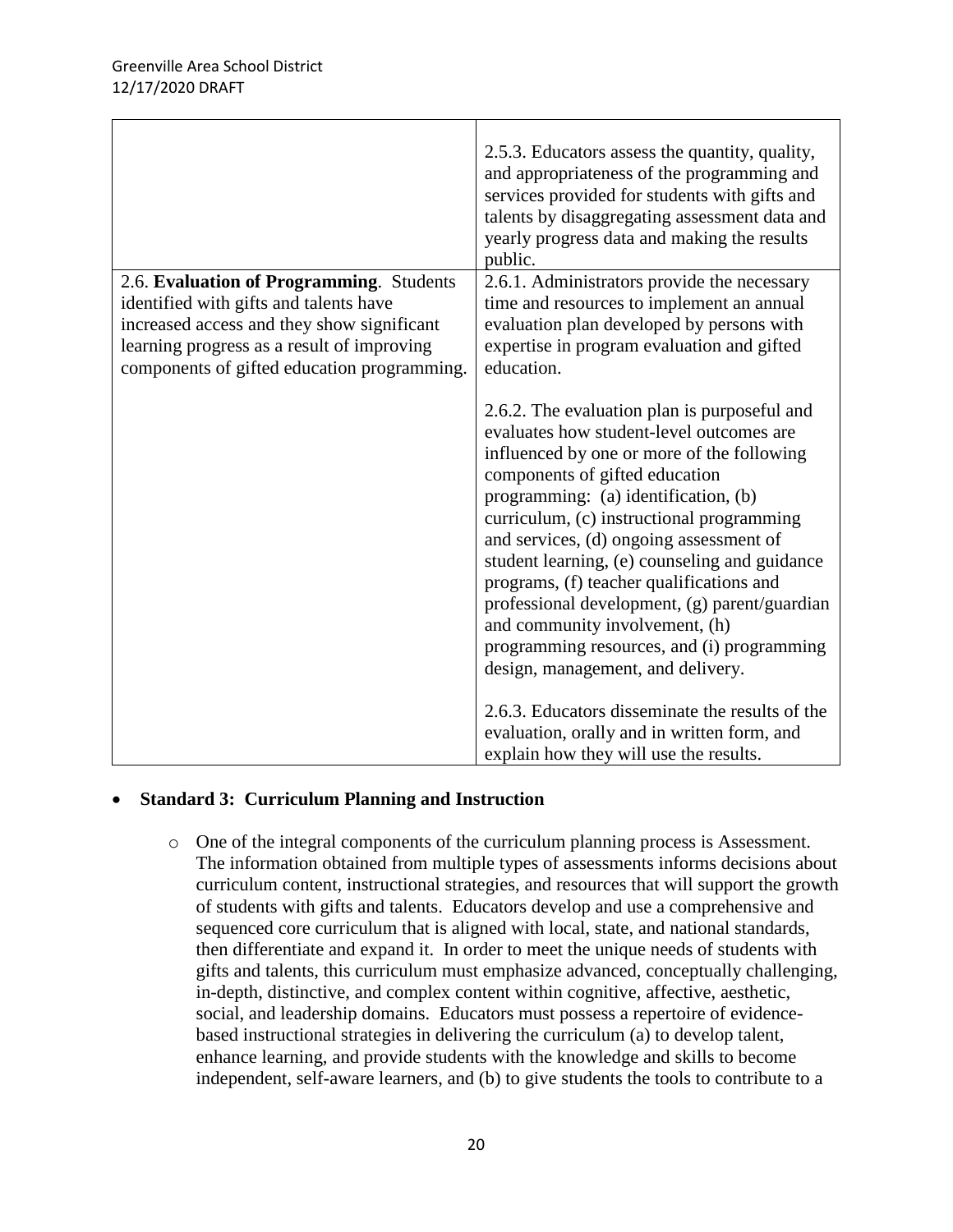multicultural, diverse society. The curriculum, instructional strategies, and materials and resources must engage a variety of learners using culturally responsive practices.

■ Standard 3 Description: Educators apply the theory and research-based models of curriculum and instruction related to students with gifts and talents and respond to their needs by planning, selecting, adapting, and creating culturally relevant curriculum and by using a repertoire of evidence-based instructional strategies to ensure specific student outcomes.

| <b>Student Outcomes</b>                      | <b>Evidence-based Practices</b>                                                                                                                                                                                                                    |
|----------------------------------------------|----------------------------------------------------------------------------------------------------------------------------------------------------------------------------------------------------------------------------------------------------|
| 3.1. Curriculum Planning. Students with      | 3.1.1. Educators use local, state, and national                                                                                                                                                                                                    |
| gifts and talents demonstrate growth         | standards to align and expand curriculum and                                                                                                                                                                                                       |
| commensurate with aptitude during the school | instructional plans.                                                                                                                                                                                                                               |
| year.                                        |                                                                                                                                                                                                                                                    |
|                                              | 3.1.2. Educators design and use a                                                                                                                                                                                                                  |
|                                              | comprehensive and continuous scope and                                                                                                                                                                                                             |
|                                              | sequence to develop differentiated plans for                                                                                                                                                                                                       |
|                                              | $PK - 12$ students with gifts and talents.                                                                                                                                                                                                         |
|                                              | 3.1.3. Educators adapt, modify or replace the<br>core or standard curriculum to meet the needs<br>of students with gifts and talents and those<br>with special needs such as twice-exceptional,<br>highly gifted, and English language learners.   |
|                                              | 3.1.4. Educators design differentiated<br>curricula that incorporate advanced,<br>conceptually challenging, in-depth,<br>distinctive, and complex content for students<br>with gifts and talents.                                                  |
|                                              | 3.1.5. Educators use a balanced assessment<br>system, including pre-assessment and<br>formative assessment, to identify students'<br>needs, develop differentiated education plans,<br>and adjust plans based on continual progress<br>monitoring. |
|                                              | 3.1.6. Educators use pre-assessments and pace<br>instruction based on the learning rates of<br>students with gifts and talents and accelerate<br>and compact learning as appropriate.                                                              |
|                                              | 3.1.7. Educators use information and<br>technologies, including assistive technologies,<br>to individualize for students with gifts and                                                                                                            |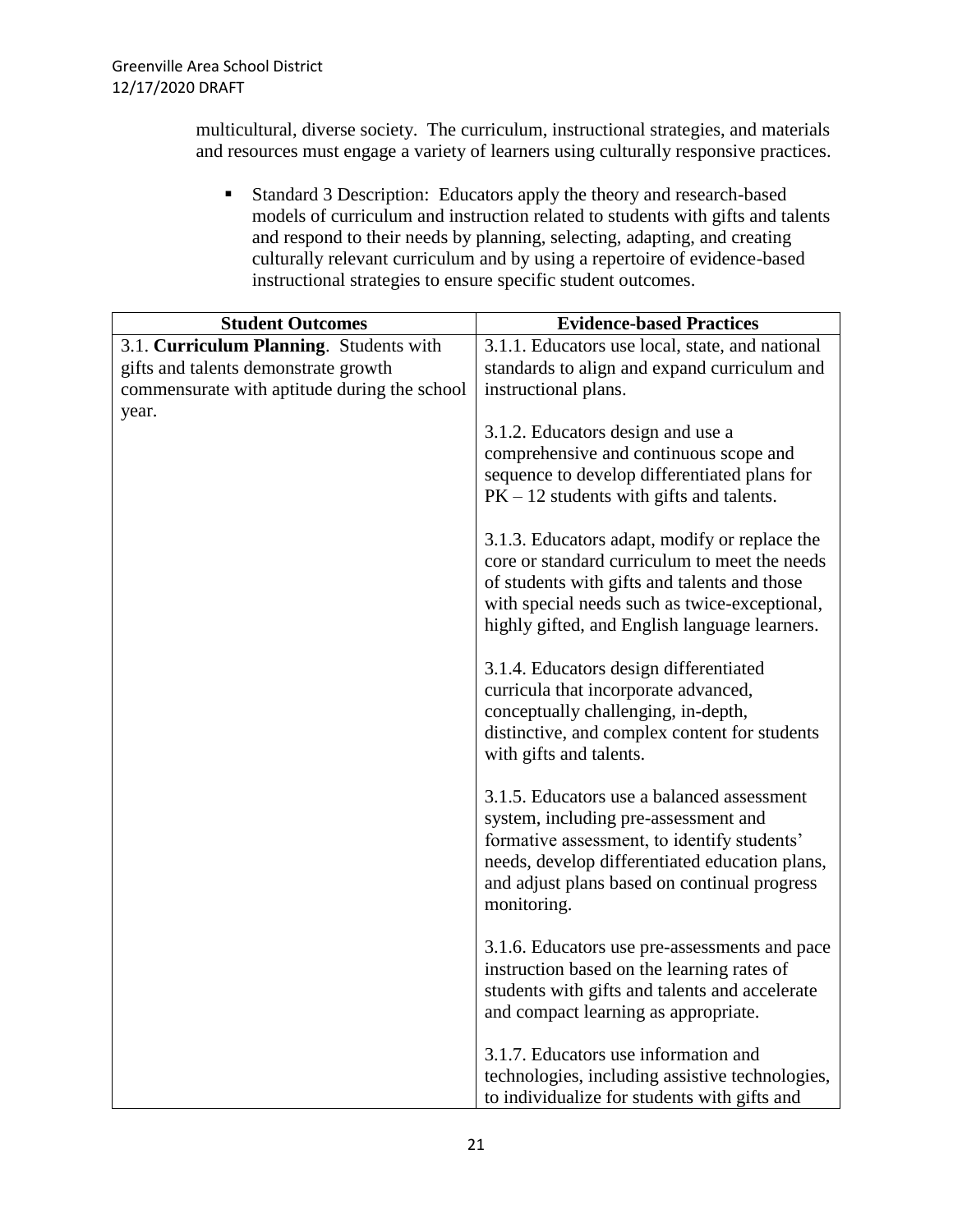|                                                    | talents, including those who are twice-                                                               |
|----------------------------------------------------|-------------------------------------------------------------------------------------------------------|
|                                                    | exceptional.                                                                                          |
| 3.2. Talent Development. Students with             | 3.2.1. Educators design curricula in cognitive,                                                       |
| gifts and talents become more competent in         | affective, aesthetic, social, and leadership                                                          |
| multiple talent areas and across dimensions of     | domains that are challenging and effective for                                                        |
| learning.                                          | students with gifts and talents.                                                                      |
|                                                    | 3.2.2. Educators use metacognitive models to<br>meet the needs of students with gifts and<br>talents. |
| 3.3. Talent Development. Students with             | 3.3.1 Educators select, adapt, and use a                                                              |
| gifts and talents develop their abilities in their | repertoire of instructional strategies and                                                            |
| domain of talent and/or area of interest.          | materials that differentiate for students with                                                        |
|                                                    | gifts and talents and that respond to diversity.                                                      |
|                                                    | 3.3.2. Educators use school and community                                                             |
|                                                    | resources that support differentiation.                                                               |
|                                                    |                                                                                                       |
|                                                    | 3.3.3. Educators provide opportunities for                                                            |
|                                                    | students with gifts and talents to explore,                                                           |
|                                                    | develop or research their areas of interest                                                           |
|                                                    | and/or talent.                                                                                        |
| 3.4. Instructional Strategies. Students with       | 3.4.1. Educators use critical-thinking                                                                |
| gifts and talents become independent               | strategies to meet the needs of students with                                                         |
| investigators.                                     | gifts and talents.                                                                                    |
|                                                    | 3.4.2. Educators use creative-thinking                                                                |
|                                                    | strategies to meet the needs of students with                                                         |
|                                                    | gifts and talents.                                                                                    |
|                                                    |                                                                                                       |
|                                                    | 3.4.3. Educators use problem-solving model                                                            |
|                                                    | strategies to meet the needs of students with                                                         |
|                                                    | gifts and talents.                                                                                    |
|                                                    |                                                                                                       |
|                                                    | 3.4.4. Educators use inquiry models to meet<br>the needs of students with gifts and talents.          |
| 3.5. Culturally Relevant Curriculum.               | 3.5.1. Educators develop and use challenging,                                                         |
| Students with gifts and talents develop            | culturally responsive curriculum to engage all                                                        |
| knowledge and skills for living and being          | students with gifts and talents.                                                                      |
| productive in a multicultural, diverse, and        |                                                                                                       |
| global society.                                    | 3.5.2. Educators integrate career exploration                                                         |
|                                                    | experiences into learning opportunities for                                                           |
|                                                    | students with gifts and talents, e.g. biography                                                       |
|                                                    | study or speakers.                                                                                    |
|                                                    |                                                                                                       |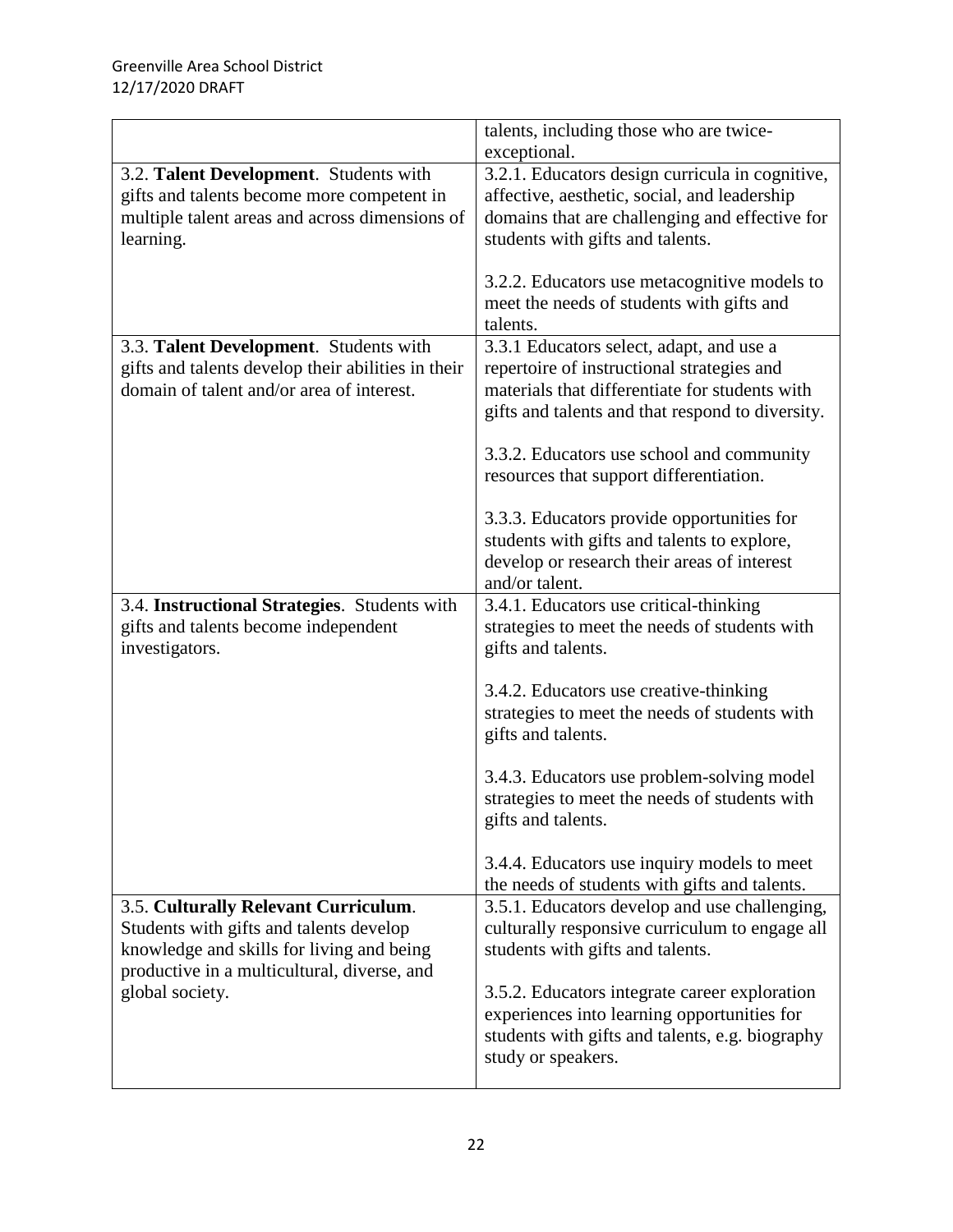|                                             | 3.5.3. Educators use curriculum for deep         |
|---------------------------------------------|--------------------------------------------------|
|                                             | exploration of cultures, languages, and social   |
|                                             | issues related to diversity.                     |
| 3.6. Resources. Students with gifts and     | 3.6.1. Teachers and administrators               |
| talents benefit from gifted education       | demonstrate familiarity with sources for high    |
| programming that provides a variety of high | quality resources and materials that are         |
| quality resources and materials.            | appropriate for learners with gifts and talents. |

## • **Standard 4: Learning Environments**

- o Effective educators of students with gifts and talents create safe learning environments that foster emotional well-being, positive social interaction, leadership for social change, and cultural understanding for success in a diverse society. Knowledge of the impact of giftedness and diversity on social-emotional development enables educators of students with gifts and talents to design environments that encourage independence, motivation, and self-efficacy of individuals from all backgrounds. They understand the role of language and communication in talent development and the ways in which culture affects communication and behavior. They use relevant strategies and technologies to enhance oral, written, and artistic communication of learners whose needs vary based on exceptionality, language proficiency, and cultural and linguistic differences. They recognize the value of multilingualism in today's global community.
	- Standard 4 Description: Learning environments foster personal and social responsibility, multicultural competence, and interpersonal and technical communication skills for leadership in the  $21<sup>st</sup>$  century to ensure specific student outcomes.

| <b>Student Outcomes</b>                    | <b>Evidence-based Practices</b>                |
|--------------------------------------------|------------------------------------------------|
| 4.1 Personal Competence. Students with     | 4.1.1. Educators maintain high expectations    |
| gifts and talents demonstrate growth and   | for all students with gifts and talents as     |
| dispositions for exceptional academic and  | evidenced in meaningful and challenging        |
| creative productivity. These include self- | activities.                                    |
| awareness, self-advocacy, self-efficacy,   |                                                |
| confidence, motivation, resilience,        | 4.1.2. Educators provide opportunities for     |
| independence, curiosity, and risk taking.  | self-exploration, development and pursuit of   |
|                                            | interests, and development of identities       |
|                                            | supportive of achievement, e.g., through       |
|                                            | mentors and role models.                       |
|                                            |                                                |
|                                            | 4.1.3. Educators create environments that      |
|                                            | support trust among diverse learners.          |
|                                            |                                                |
|                                            | 4.1.4. Educators provide feedback that         |
|                                            | focuses on effort, on evidence of potential to |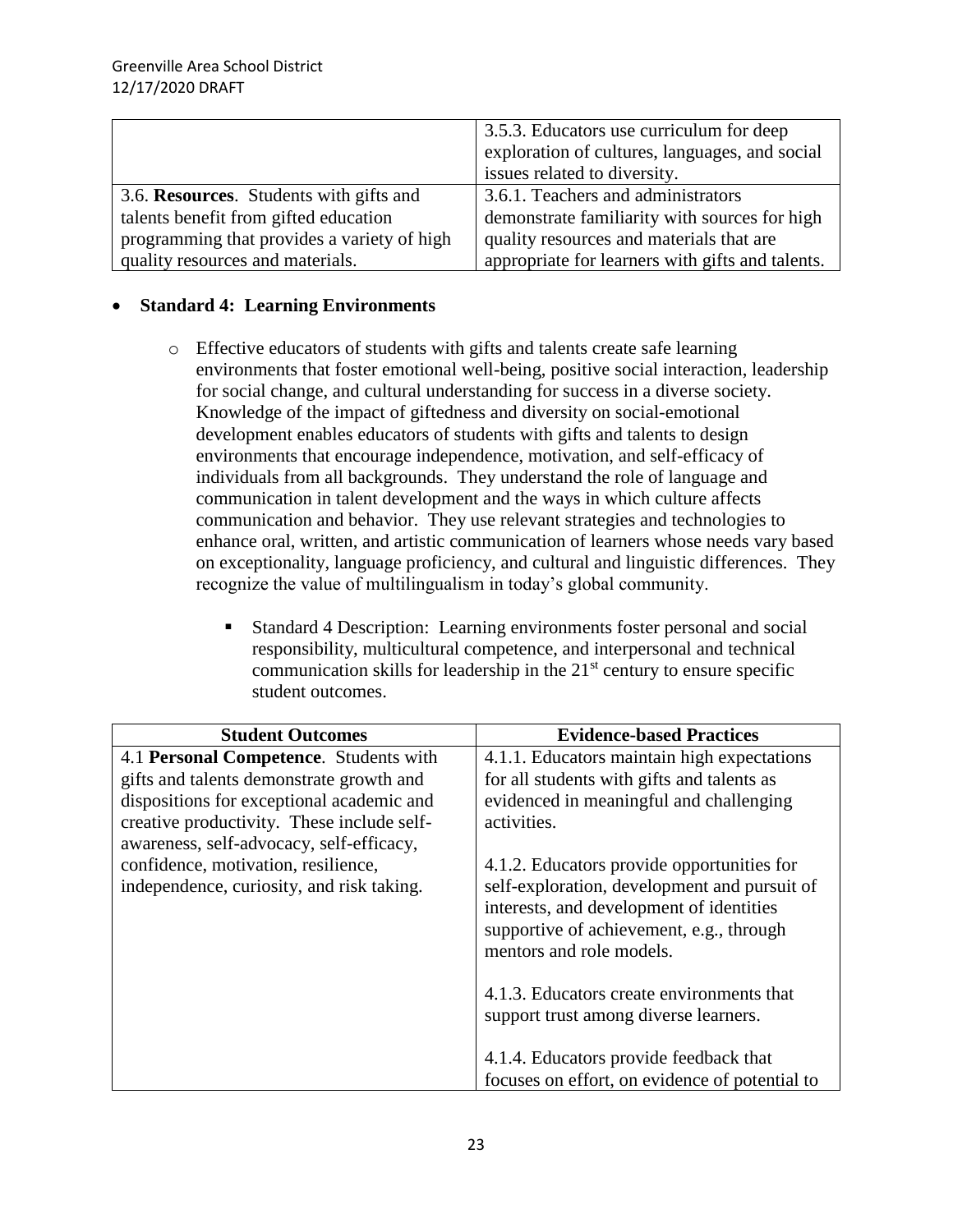|                                                                                                         | meet high standards, and on mistakes as                                                         |
|---------------------------------------------------------------------------------------------------------|-------------------------------------------------------------------------------------------------|
|                                                                                                         | learning opportunities.                                                                         |
|                                                                                                         | 4.1.5. Educators provide examples of positive<br>coping skills and opportunities to apply them. |
| 4.2. Social Competence. Students with gifts                                                             | 4.2.1. Educators understand the needs of                                                        |
| and talents develop social competence<br>manifested in positive peer relationships and                  | students with gifts and talents for both<br>solitude and social interaction.                    |
| social interactions.                                                                                    |                                                                                                 |
|                                                                                                         | 4.2.2. Educators provide opportunities for                                                      |
|                                                                                                         | interaction with intellectual and artistic/                                                     |
|                                                                                                         | creative peers as well as with chronological                                                    |
|                                                                                                         | aged peers.                                                                                     |
|                                                                                                         | 4.2.3. Educators assess and provide                                                             |
|                                                                                                         | instruction on social skills needed for school,                                                 |
|                                                                                                         | community, and the world of work.                                                               |
| 4.3. Leadership. Students with gifts and<br>talents demonstrate personal and social                     | 4.3.1. Educators establish a safe and<br>welcoming climate for addressing social                |
| responsibility and leadership skills.                                                                   | issues and developing personal responsibility.                                                  |
|                                                                                                         |                                                                                                 |
|                                                                                                         | 4.3.2. Educators provide environments for                                                       |
|                                                                                                         | developing many forms of leadership and<br>leadership skills.                                   |
|                                                                                                         |                                                                                                 |
|                                                                                                         | 4.3.3. Educators promote opportunities for                                                      |
|                                                                                                         | leadership in community settings to effect                                                      |
|                                                                                                         | positive change.                                                                                |
| 4.4. Cultural Competence. Students with<br>gifts and talents value their own and others'                | 4.4.1. Educators model appreciation for and<br>sensitivity to students' diverse backgrounds     |
| language, heritage, and circumstance. They                                                              | and languages.                                                                                  |
| possess skills in communicating, teaming, and                                                           |                                                                                                 |
| collaborating with diverse individuals and                                                              | 4.4.2. Educators censure discriminatory                                                         |
| across diverse groups. <sup>1</sup> They use positive<br>strategies to address social issues, including | language and behavior and model appropriate<br>strategies.                                      |
| discrimination and stereotyping.                                                                        |                                                                                                 |
|                                                                                                         | 4.4.3. Educators provide structured                                                             |
|                                                                                                         | opportunities to collaborate with diverse peers                                                 |
|                                                                                                         | on a common goal.                                                                               |
| 4.5. Communication Competence. Students<br>with gifts and talents develop competence in                 | 4.5.1. Educators provide opportunities for<br>advanced development and maintenance of           |
| interpersonal and technical communication                                                               | first and second language(s).                                                                   |
| skills. They demonstrate advanced oral and                                                              |                                                                                                 |
| written skills, balanced biliteracy or                                                                  | 4.5.2. Educators provide resources to enhance                                                   |
| multiliteracy, and creative expression. They                                                            | oral, written, and artistic forms of                                                            |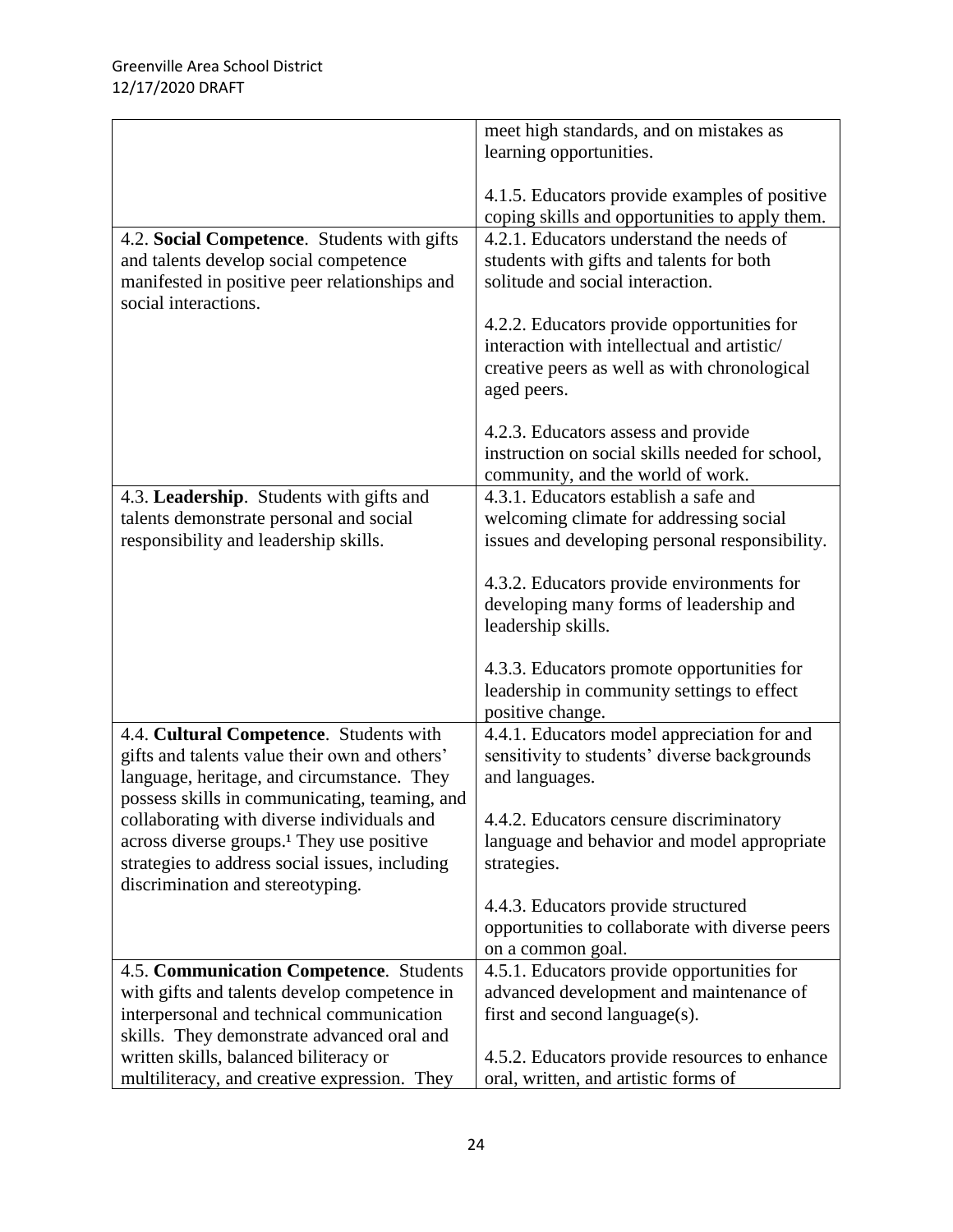| display fluency with technologies that support | communication, recognizing students'                                                                                                                                                                 |
|------------------------------------------------|------------------------------------------------------------------------------------------------------------------------------------------------------------------------------------------------------|
| effective communication.                       | cultural context.                                                                                                                                                                                    |
|                                                | 4.5.3. Educators ensure access to advanced<br>communication tools, including assistive<br>technologies, and use of these tools for<br>expressing higher-level thinking and creative<br>productivity. |

<sup>1</sup> Differences among groups of people and individuals based on ethnicity, race, socioeconomic status, gender, exceptionalities, language, religion, sexual orientation, and geographical area.

## • **Standard 5: Programming**

- o The term programming refers to a continuum of services that address students with gifts and talents' needs in all settings. Educators develop policies and procedures to guide and sustain all components of comprehensive and aligned programming and services for PreK – 12 students with gifts and talents. Educators use a variety of programming options such as acceleration and enrichment in varied grouping arrangements (cluster grouping, resource rooms, special classes, special schools) and within individualized learning options (independent study, mentorships, online courses, internships) to enhance students' performance in cognitive and affective areas and to assist them in identifying future career goals. They augment and integrate current technologies within these learning opportunities to increase access to high level programming such as distance learning courses and to increase connections to resources outside of the school walls. In implementing services, educators in gifted, general, special education programs, and related professional services collaborate with one another and parents/guardians and community members to ensure that students' diverse learning needs are met. Administrators demonstrate their support of these programming options by allocating sufficient resources so that all students within gifts and talents receive appropriate education services.
- o Standard 5 Description: Educators are aware of empirical evidence regarding (a) the cognitive, creative, and affective development of learners with gifts and talents, and (b) programming that meets their concomitant needs. Educators use this expertise systematically and collaboratively to develop, implement, and effectively manage comprehensive services for students with a variety of gifts and talents to ensure specific student outcomes.

| <b>Student Outcomes</b>               | <b>Evidence-based Practices</b>                      |
|---------------------------------------|------------------------------------------------------|
| 5.1. Variety of Programming.          | 5.1.1. Educators regularly use multiple alternative  |
| Students with gifts and talents       | approaches to accelerate learning.                   |
| participate in a variety of evidence- |                                                      |
| based programming options that        | 5.1.2. Educators regularly use enrichment options to |
| enhance performance in cognitive and  | extend and deepen learning opportunities within and  |
| affective areas.                      | outside of the school setting.                       |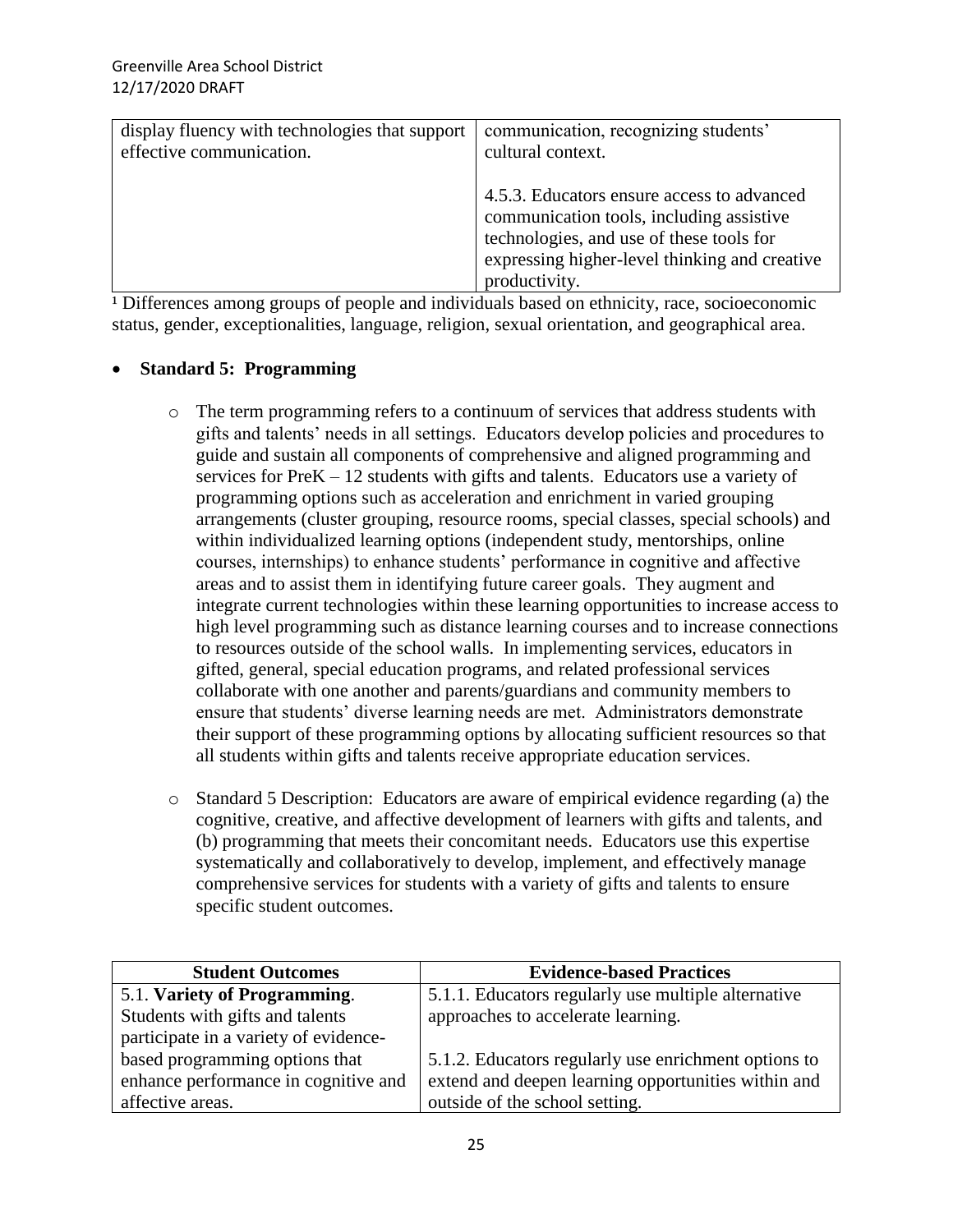|                                                                                | 5.1.3. Educators regularly use multiple forms of<br>grouping, including clusters, resource rooms, special<br>classes or special schools.<br>5.1.4. Educators regularly use individualized learning<br>options such as mentorships, internships, online |
|--------------------------------------------------------------------------------|--------------------------------------------------------------------------------------------------------------------------------------------------------------------------------------------------------------------------------------------------------|
|                                                                                | courses, and independent study.                                                                                                                                                                                                                        |
|                                                                                | 5.1.5 Educators regularly use current technologies,<br>including online learning options and assistive<br>technologies to enhance access to high-level<br>programming.                                                                                 |
|                                                                                | 5.1.6. Administrators demonstrate support for gifted<br>programs through equitable allocation of resources<br>and demonstrated willingness to ensure that learners<br>with gifts and talents receive appropriate educational<br>services.              |
| 5.2. Coordinated Services. Students                                            | 5.2.1. Educators in gifted, general, and special                                                                                                                                                                                                       |
| with gifts and talents demonstrate                                             | education programs, as well as those in specialized                                                                                                                                                                                                    |
| progress as a result of the shared                                             | areas, collaboratively plan, develop, and implement                                                                                                                                                                                                    |
| commitment and coordinated services                                            | services for learners with gifts and talents.                                                                                                                                                                                                          |
| of gifted education, general education,                                        |                                                                                                                                                                                                                                                        |
| special education, and related                                                 |                                                                                                                                                                                                                                                        |
| professional services, such as school<br>counselors, school psychologists, and |                                                                                                                                                                                                                                                        |
| social workers.                                                                |                                                                                                                                                                                                                                                        |
| 5.3. Collaboration. Students with                                              | 5.3.1. Educators regularly engage families and                                                                                                                                                                                                         |
| gifts and talents' learning is enhanced                                        | community members for planning, programming,                                                                                                                                                                                                           |
| by regular collaboration among                                                 | evaluating, and advocating.                                                                                                                                                                                                                            |
| families, community, and the school.                                           |                                                                                                                                                                                                                                                        |
| 5.4. Resources. Students with gifts                                            | 5.4.1. Administrators track expenditures at the school                                                                                                                                                                                                 |
| and talents participate in gifted                                              | level to verify appropriate and sufficient funding for                                                                                                                                                                                                 |
| education programming that is                                                  | gifted programming and services.                                                                                                                                                                                                                       |
| adequately funded to meet student                                              |                                                                                                                                                                                                                                                        |
| needs and program goals.                                                       |                                                                                                                                                                                                                                                        |
| 5.5. Comprehensiveness. Students                                               | 5.5.1. Educators develop thoughtful, multi-year                                                                                                                                                                                                        |
| with gifts and talents develop their                                           | program plans in relevant student talent areas, PK -                                                                                                                                                                                                   |
| potential through comprehensive,<br>aligned programming and services.          | 12.                                                                                                                                                                                                                                                    |
| 5.6. Policies and Procedures.                                                  | 5.6.1. Educators create policies and procedures to                                                                                                                                                                                                     |
| Students with gifts and talents                                                | guide and sustain all components of the program,                                                                                                                                                                                                       |
| participate in regular and gifted                                              | including assessment, identification, acceleration                                                                                                                                                                                                     |
| education programs that are guided by                                          | practices, and grouping practices, that is built on an                                                                                                                                                                                                 |
| clear policies and procedures that                                             | evidence-based foundation in gifted education.                                                                                                                                                                                                         |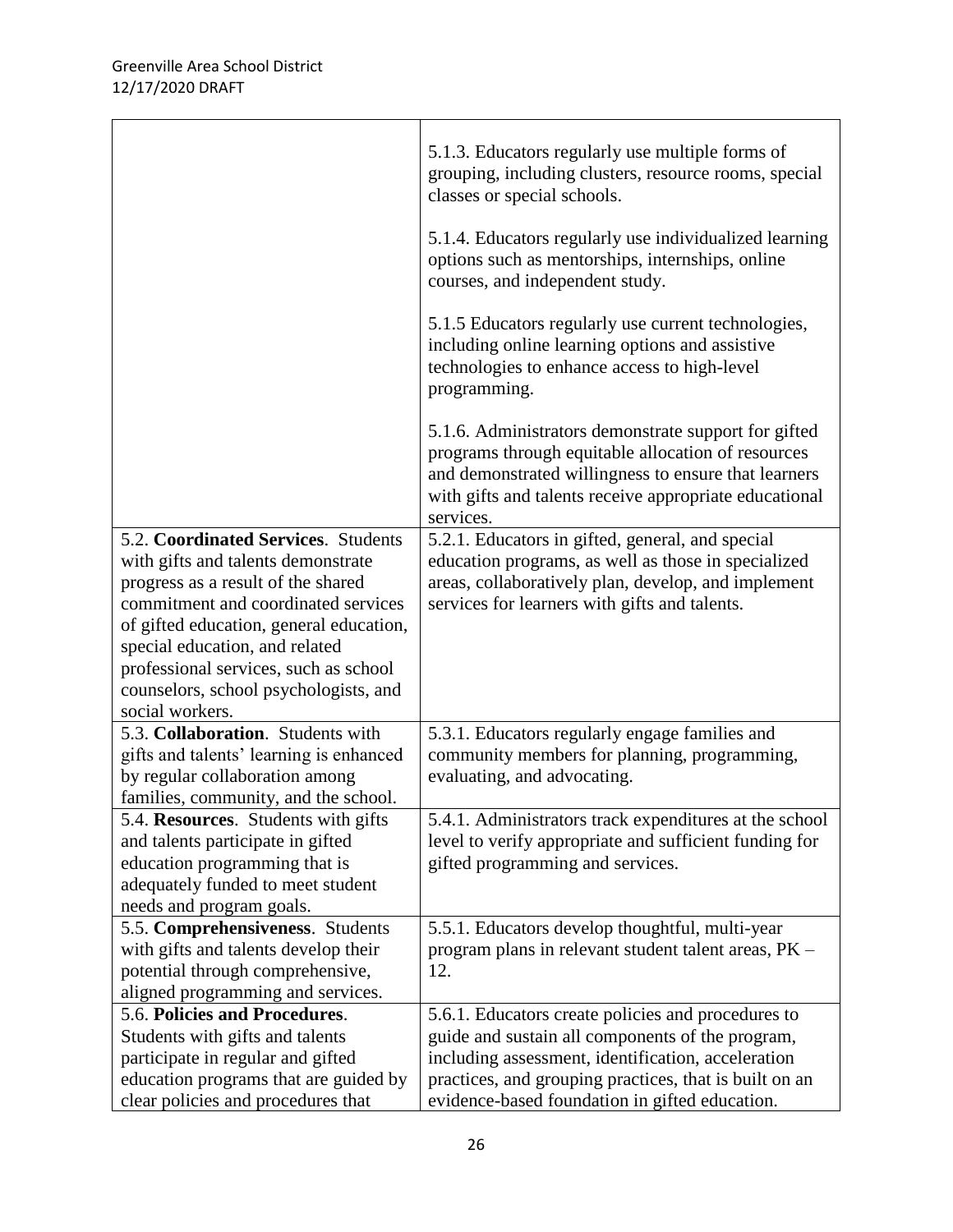| provide for their advanced learning<br>needs (e.g. early entrance,<br>acceleration, credit in lieu of                                                 |                                                                                                                              |
|-------------------------------------------------------------------------------------------------------------------------------------------------------|------------------------------------------------------------------------------------------------------------------------------|
| enrollment).                                                                                                                                          |                                                                                                                              |
| 5.7. Career Pathways. Students with<br>gifts and talents identify future career<br>goals and the talent development<br>pathways to reach those goals. | 5.7.1. Educators provide professional guidance and<br>counseling for individual student strengths, interests,<br>and values. |
|                                                                                                                                                       | 5.7.2. Educators facilitate mentorships, internships,                                                                        |
|                                                                                                                                                       | and vocational programming experiences that match                                                                            |
|                                                                                                                                                       | student interests and aptitudes.                                                                                             |

## • **Standard 6: Professional Development**

- o Teacher training is essential for all educators involved in the development and implementation of gifted programs and services. Professional development is the intentional development of expertise as outlined by the NAGC – CED teacher preparation standards and is an ongoing part of gifted educators' professional and ethical practice. Professional development may take many forms ranging from district-sponsored workshops and courses, university courses, professional conferences, independent studies, and presentations by external consultants and should be based on systematic needs assessments and professional reflection. High quality gifted education programs and services require that participating students are taught by teachers with developed expertise in gifted education and that gifted education program services are developed and supported by administrators, coordinators, curriculum specialists, general education, special education, and gifted education teachers who have developed expertise in gifted education. Since students with gifts and talents spend much of their time within general education classrooms, general education teachers need to receive professional development in gifted education that enables them to recognize the characteristics of giftedness in diverse populations, understand the school or district referral and identification process, and possess an array of high quality, research-based differentiation strategies that challenge students. Services for students with gifts and talents are enhanced by guidance and counseling professionals with expertise in gifted education.
	- Standard 6 Description: All educators (administrators, teachers, counselors, and other instructional support staff) build their knowledge and skills using the NAGC/CEC Teacher Standards for Gifted and Talented Education and the National Staff Development Standards. They formally assess professional development needs related to the standards, develop and monitor plans, systematically engage in training to meet the identified needs, and demonstrate mastery of standard. They access resources to provide for release time, funding for continuing education, and substitute support. These practices are judged through the assessment of relevant student outcomes.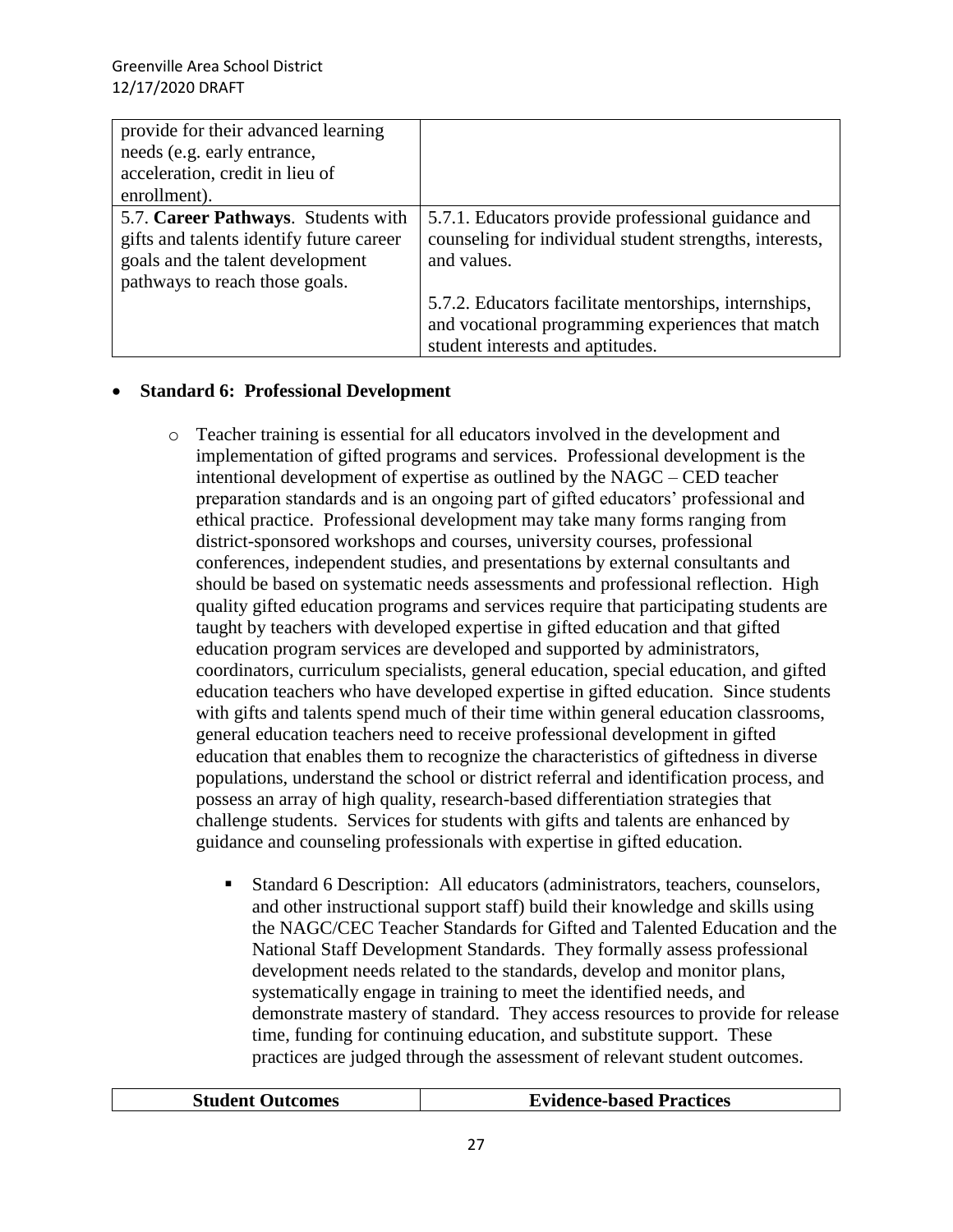| 6.1 Talent Development. Students<br>develop their talents and gifts as a<br>result of interacting with educators<br>who meet the national teacher<br>preparation standards in gifted<br>education.                                                                                               | 6.1.1. Educators systematically participate in<br>ongoing, research-supported professional<br>development that addresses the foundations of gifted<br>education, characteristics of students with gifts and<br>talents, assessment, curriculum planning and<br>instruction, learning environments, and<br>programming. |
|--------------------------------------------------------------------------------------------------------------------------------------------------------------------------------------------------------------------------------------------------------------------------------------------------|------------------------------------------------------------------------------------------------------------------------------------------------------------------------------------------------------------------------------------------------------------------------------------------------------------------------|
|                                                                                                                                                                                                                                                                                                  | 6.1.2. The school district provides professional<br>development for teachers that models how to develop<br>environments and instructional activities that<br>encourage students to express diverse characteristics<br>and behaviors that are associated with giftedness.                                               |
|                                                                                                                                                                                                                                                                                                  | 6.1.3. Educators participate in ongoing professional<br>development addressing key issues such as anti-<br>intellectualism and trends in gifted education such as<br>equity and access.                                                                                                                                |
|                                                                                                                                                                                                                                                                                                  | 6.1.4. Administrators provide human and materials<br>resources needed for professional development in<br>gifted education (e.g. release time, funding for<br>continuing education, substitute support, webinars or<br>mentors).                                                                                        |
|                                                                                                                                                                                                                                                                                                  | 6.1.5. Educators use their awareness of organizations<br>and publications relevant to gifted education to<br>promote learning for student's gifts and talents.                                                                                                                                                         |
| 6.2. Socio-emotional Development.<br>Students with gifts and talents develop<br>socially and emotionally as a result of<br>educators who have participated in<br>professional development aligned with<br>national standards in gifted education<br>and National Staff Development<br>Standards. | 6.2.1. Educators participate in ongoing professional<br>development to support the social and emotional<br>needs of students with gifts and talents.                                                                                                                                                                   |
| 6.3. Lifelong Learners. Students<br>develop their gifts and talents as a<br>result of educators who are life-long<br>learners, participating in ongoing                                                                                                                                          | 6.3.1. Educators assess their instructional practices<br>and continue their education in school district staff<br>development, professional organizations, and higher<br>education settings based on these assessments.                                                                                                |
| professional development and<br>continuing education opportunities.                                                                                                                                                                                                                              | 6.3.2. Educators participate in professional<br>development that is sustained over time, that includes<br>regular follow-up, and that seeks evidence of impact<br>on teacher practice and on student learning.                                                                                                         |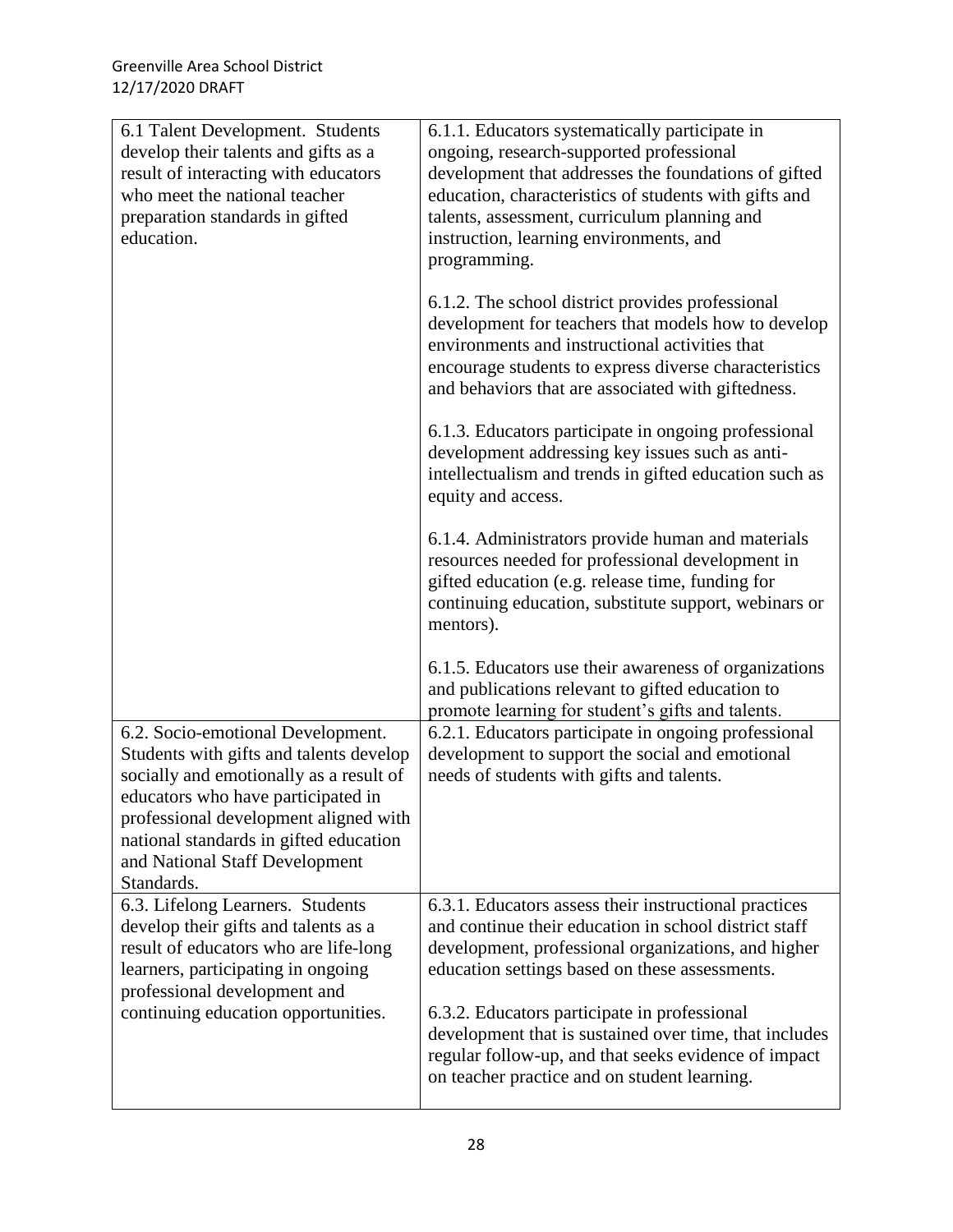|                                     | 6.3.3. Educators use multiple modes of professional<br>development delivery including online courses,<br>online and electronic communities, face-to-face<br>workshops, professional learning communities, and<br>book talks. |
|-------------------------------------|------------------------------------------------------------------------------------------------------------------------------------------------------------------------------------------------------------------------------|
|                                     | 6.3.4. Educators identify and address areas for<br>personal growth for teaching students with gifts and<br>talents in their professional development plans.                                                                  |
| 6.4. Ethics. Students develop their | 6.4.1. Educators respond to cultural and personal                                                                                                                                                                            |
| gifts and talents as a result of    | frames of reference when teaching students with gifts                                                                                                                                                                        |
| educators who are ethical in their  | and talents.                                                                                                                                                                                                                 |
| practices.                          |                                                                                                                                                                                                                              |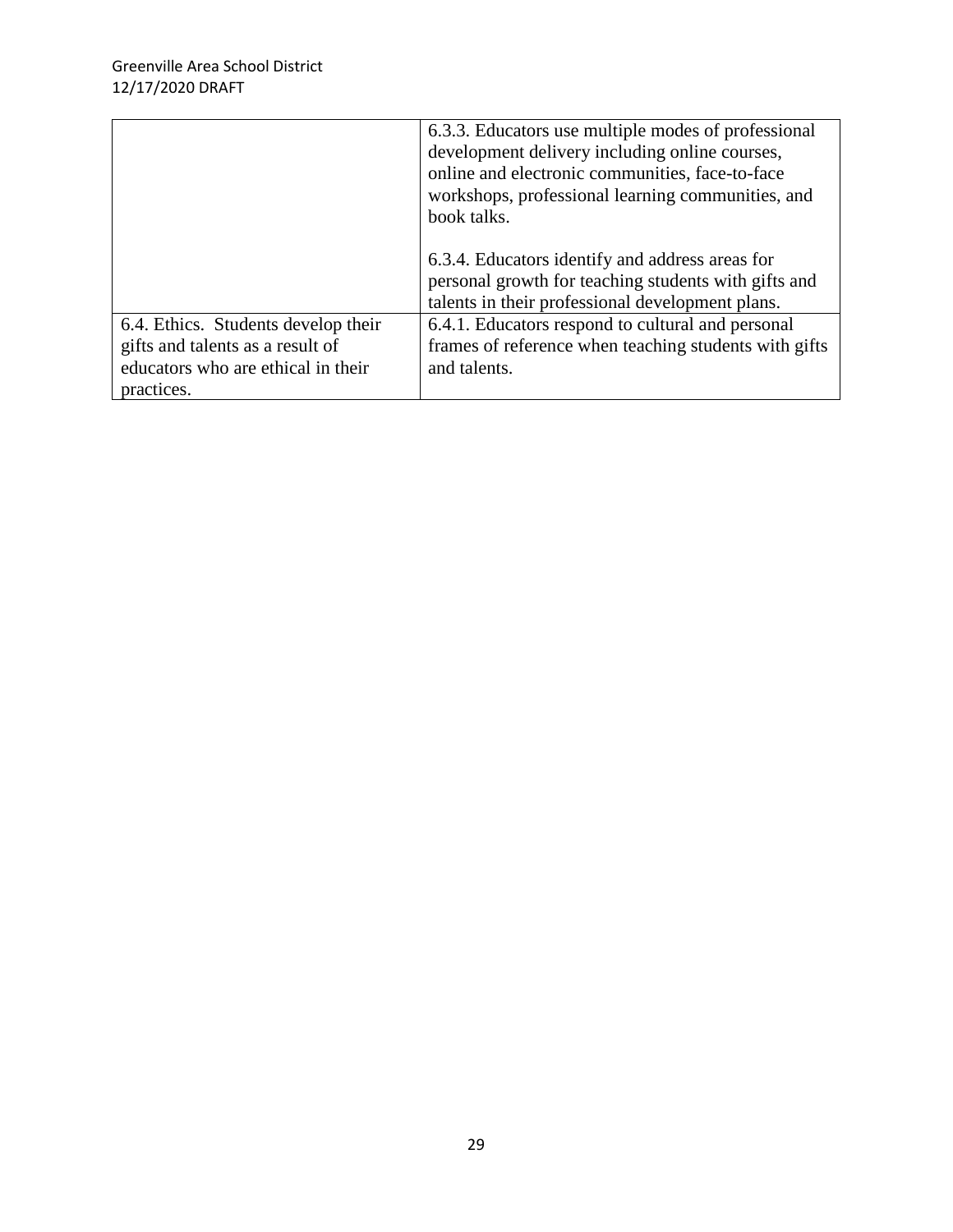Programming Standards Glossary of Terms 2019 NAGC Pre-K-Grade 12 Gifted Programming Standards

**Ability/Abilities**. Capacity to develop competence in an area of human endeavor; also referred to as 'potential'. Abilities can be developed through appropriate formal and informal education experiences and typically are assessed by measures such as intelligence and aptitude tests.

**Above-Grade-Level**. Students with gifts and talents are often performing or are ready to learn content beyond the typical age-based grade level. Identifying readiness to learn beyond a student's grade level can be assessed through performance measures and above-grade-level testing, which is also called off-grade testing, out-of-level testing, above-level testing, and offlevel testing. Above-grade-level testing is the practice of administering a test that was designed for and normed on an older population to a younger, advanced/gifted student (Warne, 2012). Widely used in Talent Search programs, it is used to increase the test's ceiling and thus provide an accurate picture of the relative ability level of students whose abilities exceed those that can be measured using on-grade level instruments (Matthews, 2008).

**Acceleration**. Acceleration encourages students to learn at a rate commensurate with their abilities. It is a strategy of progressing through education at rates faster or ages younger than the norm through grade-based or content-based acceleration. Grade-based acceleration includes options that reduce the number of years spent in school such as grade skipping, telescoping, and early admissions; whereas, content-based acceleration is domain specific and students receive grade-level instruction within their own class or in an advanced grade at an accelerated pace such as cross-grade grouping, single subject acceleration, and continuous progress. (Assouline, Colangelo, VanTassel-Baska, & Lupkowski-Shoplik, 2015; Colangelo, Assouline, & Gross, 2004; Rogers, 2007, 2015; Worrell, Subotnik, Olszewski-Kubilius, & Dixson, 2019).

**Achievement**. Accomplishment or performance demonstrating learned knowledge and skills. Achievement typically is assessed using standardized achievement tests, curriculum-based assessments, portfolios, and products.

**Aptitude**. Ability to learn material at advanced rates and levels of understanding in a specific area (e.g., humanities, mathematics, science). Measured by verbal, quantitative, or nonverbal reasoning tests. (Davis, Rimm, & Siegle, 2011; Reis & Housand, 2008).

**Assessment**. Process of gathering information or using instruments for a specific purpose, typically to determine an individual's status with respect to a characteristic or behavior. Assessment is a broad term that includes identification, instruction, and evaluation.

**Bias**. A tendency or prejudice toward or against something or someone. Bias is frequently based stereotypes involving race, ethnicity, culture, language, age, (dis)abilities, family status/composition, gender identity and expression, sex, sexual orientation, socioeconomic status, religious and spiritual values, geographic location, and country of origin. Bias related to gifted education can result in under identification of students and unequal access to gifted programming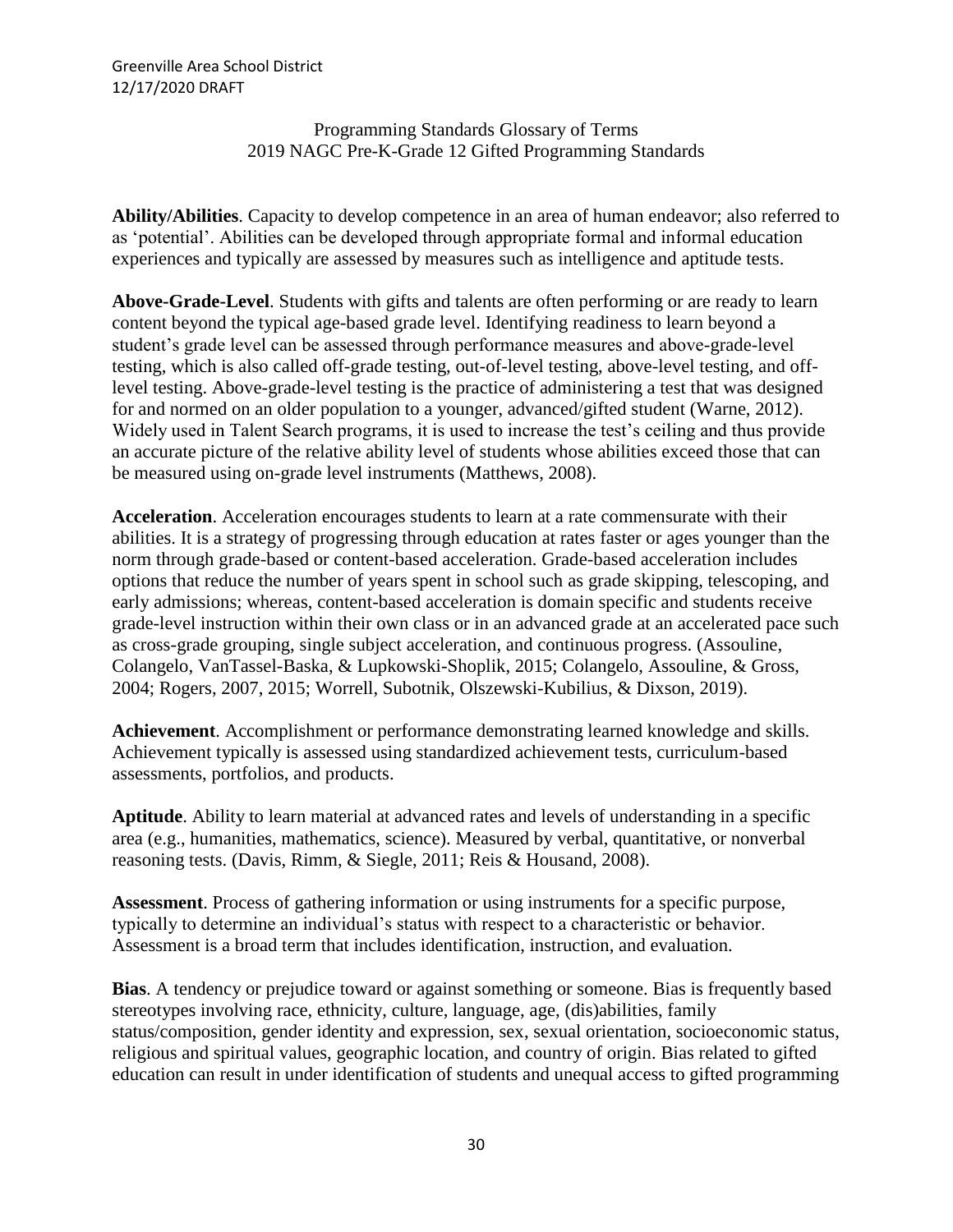and services (Council for Exceptional Children, 2019; National Association for Gifted Children, n.d.; Plucker, 2018).

**Cluster grouping**. The intentional placement of a small group of students identified as gifted and talented or high achieving in a heterogeneous classroom with a teacher who has received professional learning in gifted education and will modify the pace, instruction, and curriculum for these students (Brulles & Winebrenner, 2011; Gentry, 1996, 2015, 2016).

**Cognitive growth/development**. The development of thought, reasoning, and intellect as a result of maturation, experiences, and environment.

**Collaboration**. A style of interaction between individuals engaged in shared decision-making as they work toward a common goal. Individuals who collaborate have equally valued personal or professional resources to contribute and they share decision-making authority and accountability for outcomes (e.g., educators responsible for G/T and ELL education together planning instruction for English language learners with gifts and talents)(Council of Chief State School Officers, 2013)

**Communication competence**. Skills and dispositions to effectively express ideas, thoughts, and needs and to understand those of others through one or more medium and one or more language (Smutny, 2008).

**Comprehensiveness**. Comprehensive programming and services should include an array of services that match students' interests, strengths, and needs and include a variety of approaches including acceleration (grade-based and/or content-based), enrichment, forms of grouping (cluster grouping, resource rooms, special classes, special schools), individualized learning (independent study, mentorships, online courses, internships), and access to appropriate resources and technology (Johnsen, 2012).

**Continuum of services**. Gifted programming that addresses students with gifts and talents' needs in all settings and across all grade levels. Continuum of services should include alignment of curriculum, instruction, and activities in a cohesive sequence within grade levels and across specific grades, courses, classes, or programming and services (Johnsen, 2012; NAGC, 2014).

**Coordinated services**. A shared commitment and continuous collaboration among educators within and across different content areas or concentrations (general education, gifted education, special education, counseling, administration, and others) and families to support learners with gifts and talents (NAGC, 2014).

**Creativity**. "A product or idea that is novel (or original, unique, or unusual) and useful (or has value, or fits, or is appropriate) within a specific social context" (Plucker, 2017, p. 5).

**Creative Thinking**. Thinking in divergent ways; includes a variety of open-ended thinking processes (e.g., generating novel ideas, elaborating on or modifying a concept, thinking analogically or flexibly). Strategies such as ideation, analogous and lateral thinking, visualization, problem-solving promote creative thinking (Sumners, 2015).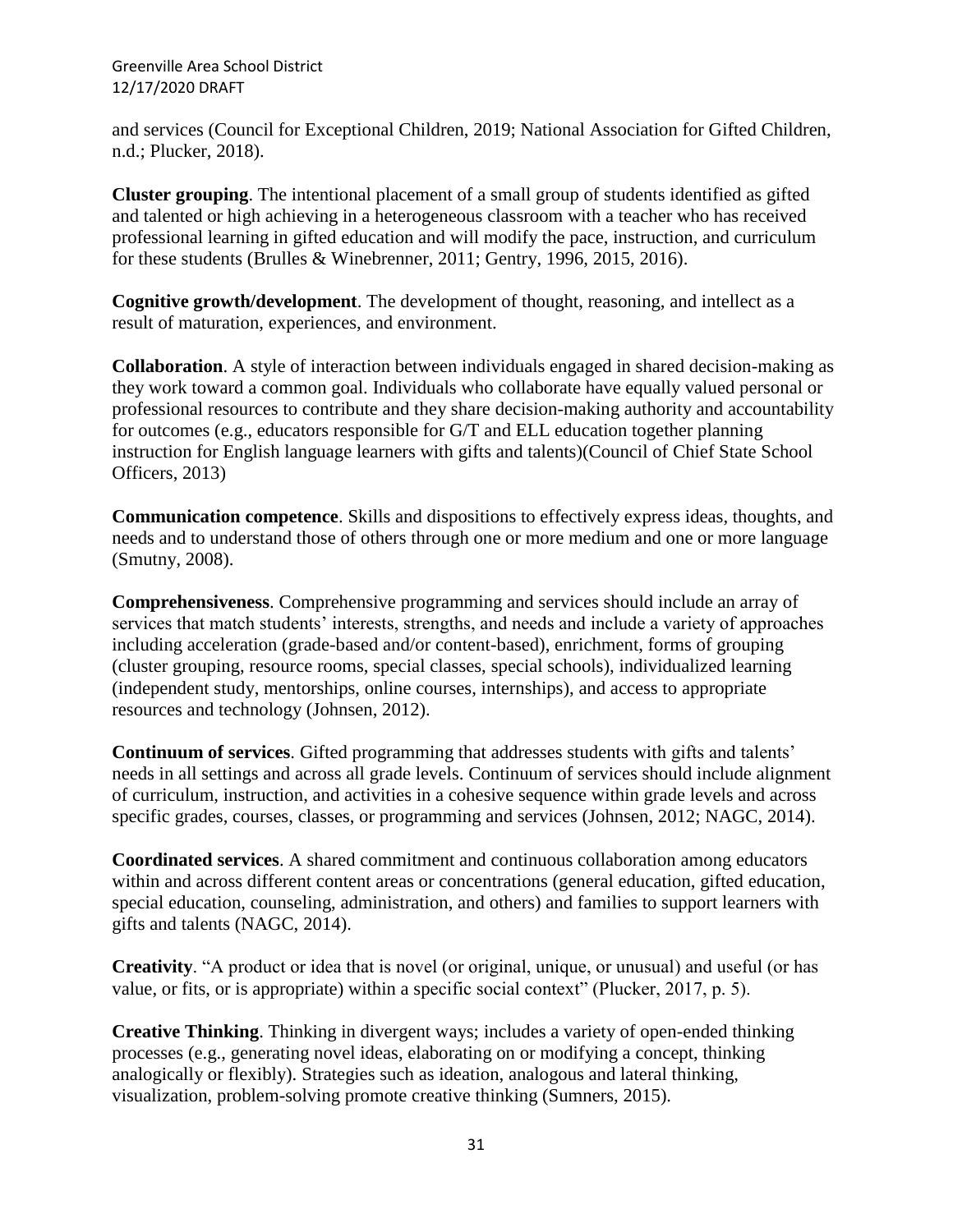**Critical thinking**. The evaluative thinking process that requires judgment made through critical examination; components of critical thinking may include discerning purpose, evaluating argument, weighing evidence appraising data and sources for accuracy or bias, using data to support inferences, examining multiple perspectives, and determining implications and consequences.

**Cultural competence**. Having awareness of one's own cultural identity and views about difference and the ability to learn about and build on the varying cultural and community norms of others (NEA, n.d.). When individuals (or organizations) are culturally competent, they acknowledge and incorporate at all levels the importance of culture, the assessment of crosscultural relations, the expansion of cultural knowledge, and the adaptation of services to meet cultural development needs (Cross, 1988; Cross, Bazron, Dennis, & Jacobs, 1989; Ford, 2013).

**Culturally responsive curriculum**. The curriculum (a) ensures that all students are interested and engaged; (b) connects to what culturally different students want to learn, (c) presents a balanced, comprehensive, and multidimensional view of the topic, issue or event; (d) presents multiple viewpoints; and addresses stereotypes, distortions, and omissions (Banks, 2008; Ford, 2010).

**Culturally responsive teaching**. Uses the cultural knowledge, prior experiences, and frames of reference of diverse students to make learning more relevant and effective (Griner & Stewart, 2012). This pedagogy recognizes the importance of including students' cultural references in all aspects of learning (Ladson-Billings, 1994). Teachers who are culturally responsive build on students' personal and cultural strengths and "work proactively and assertively to understand, respect, and meet the needs of students from cultural backgrounds that are different from their own" (Ford & Kea, 2009, p. 1).

**Curriculum compacting**. An instructional technique that involves three steps: assessing students' academic strengths, eliminating content that students have already mastered, and replacing the work that has been eliminated with more challenging and enriching alternatives, some of which are based on students' interests (Renzulli & Reis, 1998).

**Curriculum planning**. The process of identifying learning goals, objectives, instructional strategies, activities, materials and resources, assessments, and learning progressions based on the major concepts, processes, and standards of the discipline, and the assessment of student differences related to students' readiness, cultural background, abilities, achievements, and subject matter interest (Hockett, 2009).

**Differentiated assessment**. Differentiated assessments are used to determine the effectiveness of the differentiated curriculum and instruction and to plan for future differentiated learning activities. Differentiated assessments for students with gifts and talents may include above level tests to measure advanced knowledge and skills, open-ended assessments that focus on problem solving and creativity, portfolios showing student growth over time, and performance and product-based rubrics (Johnsen, 2008b; VanTassel-Baska & Hubbard, 2018; VanTassel-Baska & Zuo, 2011).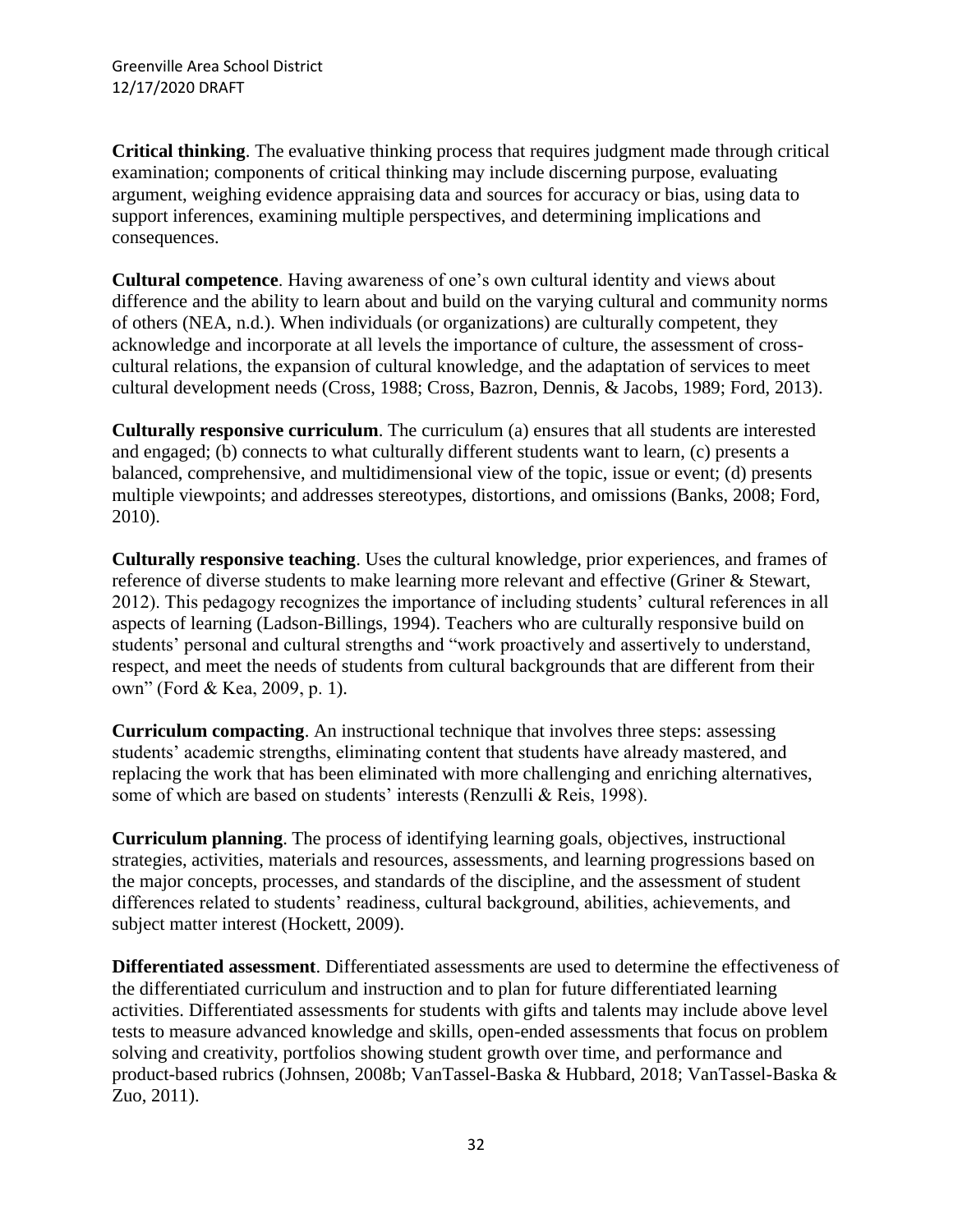**Differentiated curricula.** Differentiation of the curriculum includes "the use of acceleration and advanced materials; the use of complexity to focus on multiple higher level skills, concepts, and resources simultaneously; the use of depth to focus gifted learning in the form of projects and research and the use of creativity to provide the skills and habits of mind that support innovation" (VanTassel-Baska, 2014, p. 380).

**Differentiate instruction.** When educators differentiate instruction they make "adaptations in content, process, product, affect and learning environment in response to student readiness, interests, and learning profile to ensure appropriate challenge and support for the full range of learners in a classroom" (Tomlinson, 2014, p. 198).

**Diversity**. Understanding and valuing the range and variety of characteristics and beliefs of individuals who demonstrate a wide range of characteristics. Diversity includes race, ethnicity, culture, language, age, (dis)abilities, family status/composition, gender identity and expression, sexual orientation, socioeconomic status, religious and spiritual values, geographic location, and country of origin (Council for Exceptional Children, 2019).

**Educators**. Educators include all professionals involved with the education of students with gifts and talents. Educators include but are not limited to central office administrators, principals, general educators, special educators, educators of the gifted, instructional and curriculum specialists, counselors, psychologists and other support personnel (see National Association for Gifted Children Programming Standard 6: Professional Learning).

**Enrichment**. "Strategies that supplement or go beyond standard grade-level work, but do not result in advanced placement or potential credit" (Davis, Rimm, & Siegle, 2011, p. 127). Gubbins (2014) identified the following categories of enrichment: enrichment in curricular units that expose students to topics or concepts not included in the standard curriculum, enrichment as an extension to the curriculum, and enrichment as a technique for differentiating the curriculum.

**Ethics**. Professional special educators are guided by ethical principles, practice standards, and professional policies in ways that respect the diverse characteristics and needs of individuals with exceptionalities and their families (CEC, 2015). These principles include maintaining challenging expectations and a high level of professional competence, practicing collegiality with others, developing relationships with families based on mutual respect, using research to inform practice, protecting and supporting physical and psychological safety of students, not tolerating or engaging in any practice that harms students, practicing within professional standards and policies, upholding laws and regulations, advocating for professional conditions and resources, participating in the improvement of the profession and the growth and dissemination of professional knowledge and skills.

**Evaluation of programming**. Evaluation of programming systematically examines (a) how the programming components are aligned to standards, (b) the degree to which the components are fully implemented, and (c) if the full implementation of the components is having the desired effects on student outcomes. It includes describing specific goals for the evaluation, determining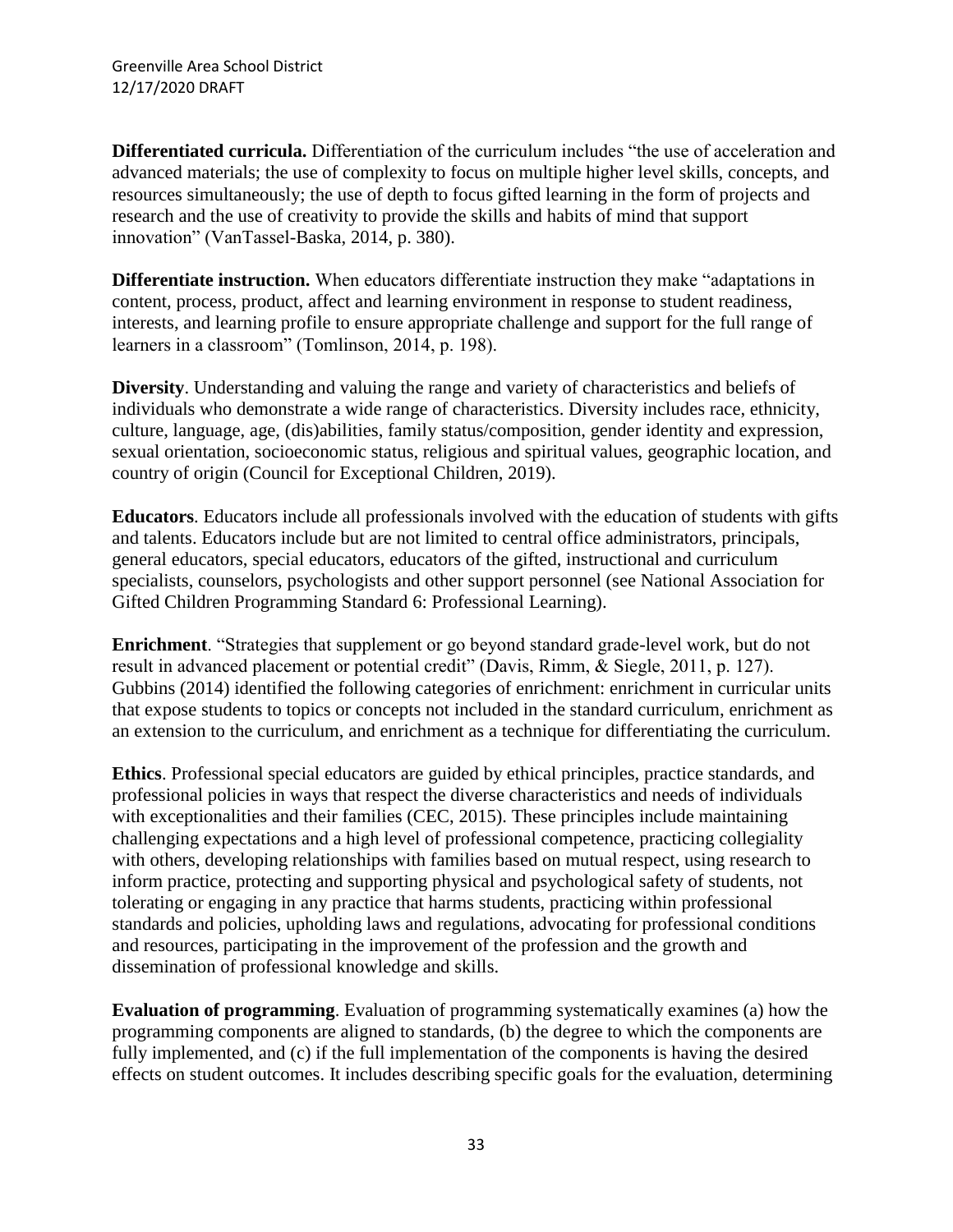evaluation questions, identifying sources of information, collecting data, analyzing data, and using the data to make decisions (Callahan, 2015).

**Evidence-based**. Effective educational strategies supported by evidence and research. As defined in the Every Student Succeeds Act (ESSA), evidence-based means an activity, strategy or intervention that demonstrates a statistically significant effect on improving student outcomes (Every Student Succeeds Act [ESSA], United States Congress, 2015). ESSA delineates "evidence-based" actions according to four categories reflecting the strength of the evidence. These categories include (a) strong evidence supported by one or more well-designed and wellimplemented randomized control experimental studies (Tier 1), (b) moderate evidence supported by one or more well-designed and well-implemented quasi-experimental studies (Tier 2), (c) promising evidence supported by one or more well-designed and well-implemented correlational studies with statistical controls for selection bias (Tier 3), and (d) demonstrates a rationale, which are practices that have a well-defined logic model or theory of action, are informed by research or evaluation, and have some effort underway by an SEA, LEA, or outside research organization to determine their effectiveness (Tier 4). (U.S. Department of Education, 2016).

**Formative assessment**. "A process used by teachers and students during instruction that provides feedback to adjust ongoing teaching and learning to improve students' achievement of intended instructional outcomes" (State Collaborative on Assessment and Student Standards, 2008, p. 3) Used to determine student readiness, monitor student progress, and inform educator of needed instructional changes.

**Learning progressions.** "Learning progressions define a coherent and continuous pathway along which students move incrementally through states of increasing competence. Every incremental state builds on and integrates the previous one as students accrue new levels of expertise with each successive step in the progression" (Renaissance Learning, 2019). Learning progressions can be used to design, differentiate, or modify instruction.

**Identification**. The process of finding students who have needs for or would benefit from advanced programming or services to develop their gifts and talents. Students with gifts and talents exhibit different characteristics, traits, and ways to express their giftedness; therefore, identifying students' abilities and talents are essential to meeting their unique needs. The identification process moves from screening to placement (Matthews & Shaunessy, 2010) and involves the use of multiple measures to assess high-level ability, aptitude, achievement, or other constructs of interest in one or more areas or domains of learning (Johnsen, 2008a).

**Inclusive learning environment**. Inclusive learning environments are welcoming and accepting of each and every learner including those who are vulnerable to marginalization and exclusion and those who traditionally have been left out or excluded from appropriate educational and learning opportunities. Inclusion speaks to (dis)ability, race, ethnicity, culture, language, age, family status/composition, gender identity and expression, sexual orientation, socioeconomic status, religious and spiritual values, geographic location, and country of origin (Council for Exceptional Children, 2019; Council of Chief State School Officers, 2013).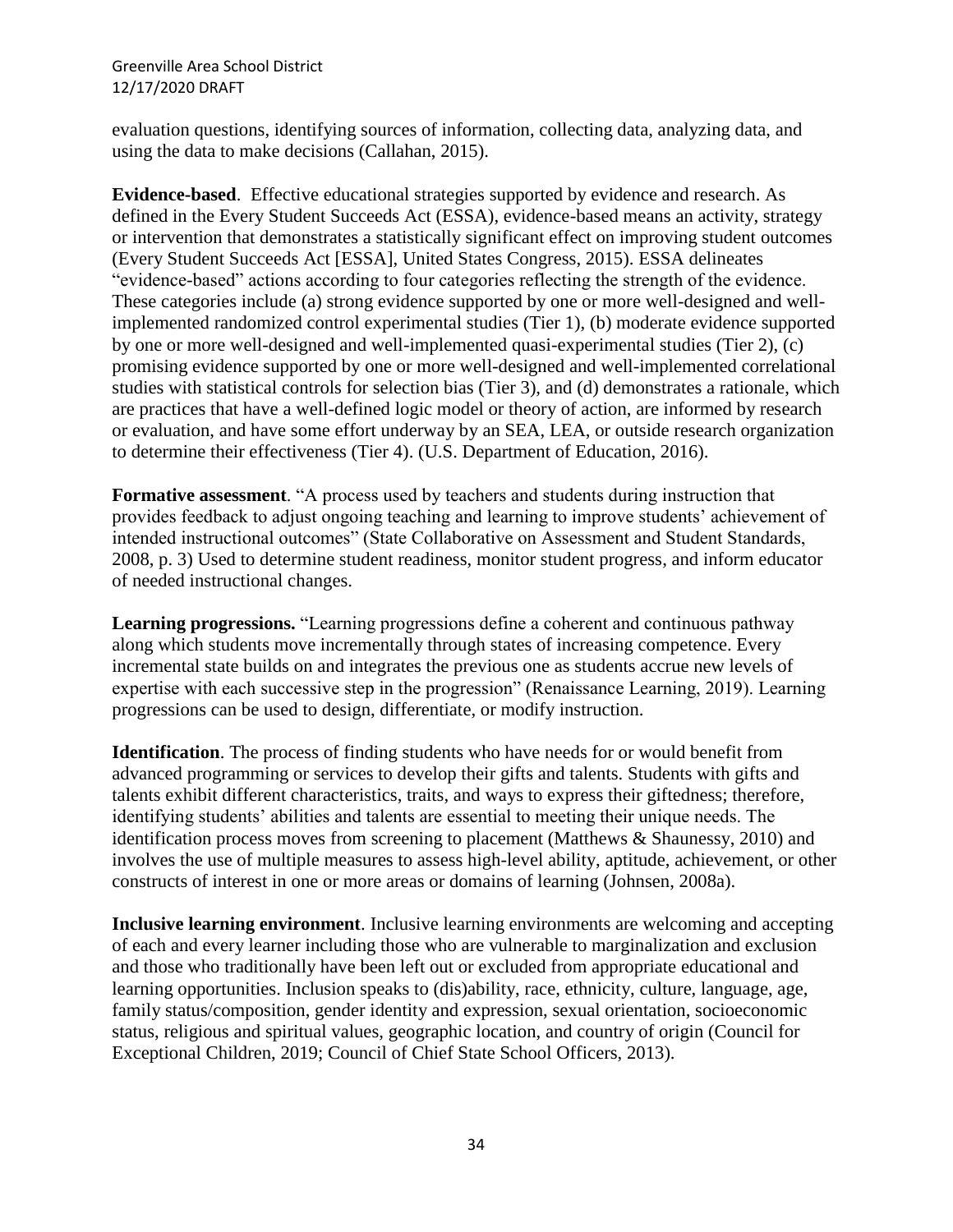**Instructional strategies**. Teaching and learning methods that meet the needs, interests, and abilities of students with gifts and talents. Appropriate instructional strategies would include those engaging students in inquiry, creative and critical thinking, and metacognition at a pace and level commensurate with the students' abilities. Understanding by Design (UBD), also known as a 'backward design,' is often employed as an instructional strategy. UBD reflects a three-stage design process that delays the planning of classroom activities until goals have been clarified and assessments designed.

**Intervention**. A specific program, strategy, or set of teaching procedures used with students to help them learn.

**Leadership**. Ability to influence others (Reis & Housand, 2008) in a discipline (e.g., intellectual or creative leadership) or in the community (e.g., to address societal needs and problems).

**Learning progress and outcomes**. Learning outcomes identify what the learner will know and be able to do by the end of a unit of study or course. Progress is assessed through an evaluation of a student's development (e.g., cognitive, psychosocial, and social and emotional growth) and tangible documentation of performance.

**Lifelong learners**. Individuals who seek to expand their experiences, knowledge, skills, and perspectives beyond the formal education years and continuously across the lifespan.

**Local Norms**. Comparing students' performance on assessments with other students in their local educational setting (e.g., school or district) with the rationale that if gifted programming is aimed at identifying students who are in need of advanced instruction because they are not being challenged in their current educational setting, national comparisons are not helpful. (Plucker & Peters, 2016).

**Mentorship/Internship**. Connecting students with experts in a field of interest and domain of talent to work on authentic problems or tasks that allow them to authentically acquire advanced content knowledge and skills in the domain (Stephens, 2018).

**Models of Inquiry**. An instructional model that centers learning on solving a particular problem or answering a central question. There are several different inquiry-based learning models, but most have several general elements in common: (a) learning focuses around a meaningful, illstructured problem that demands consideration of diverse perspectives (b) academic contentlearning occurs as a natural part of the process as students work towards finding solutions (c) learners, working collaboratively, assume an active role in the learning process (d) teachers provide learners with learning supports and rich multiple media sources of information to assist students in successfully finding solutions, and (e) learners share and defend solutions publicly in some manner (Heik, 2019).

**Ongoing assessment**. An aspect of formative assessment. Regular/frequent assessment used to monitor learner progress, identify ways to help learners develop the knowledge and skills to achieve their goals, and identify any barriers to achievement (Tomlinson & Moon, 2013).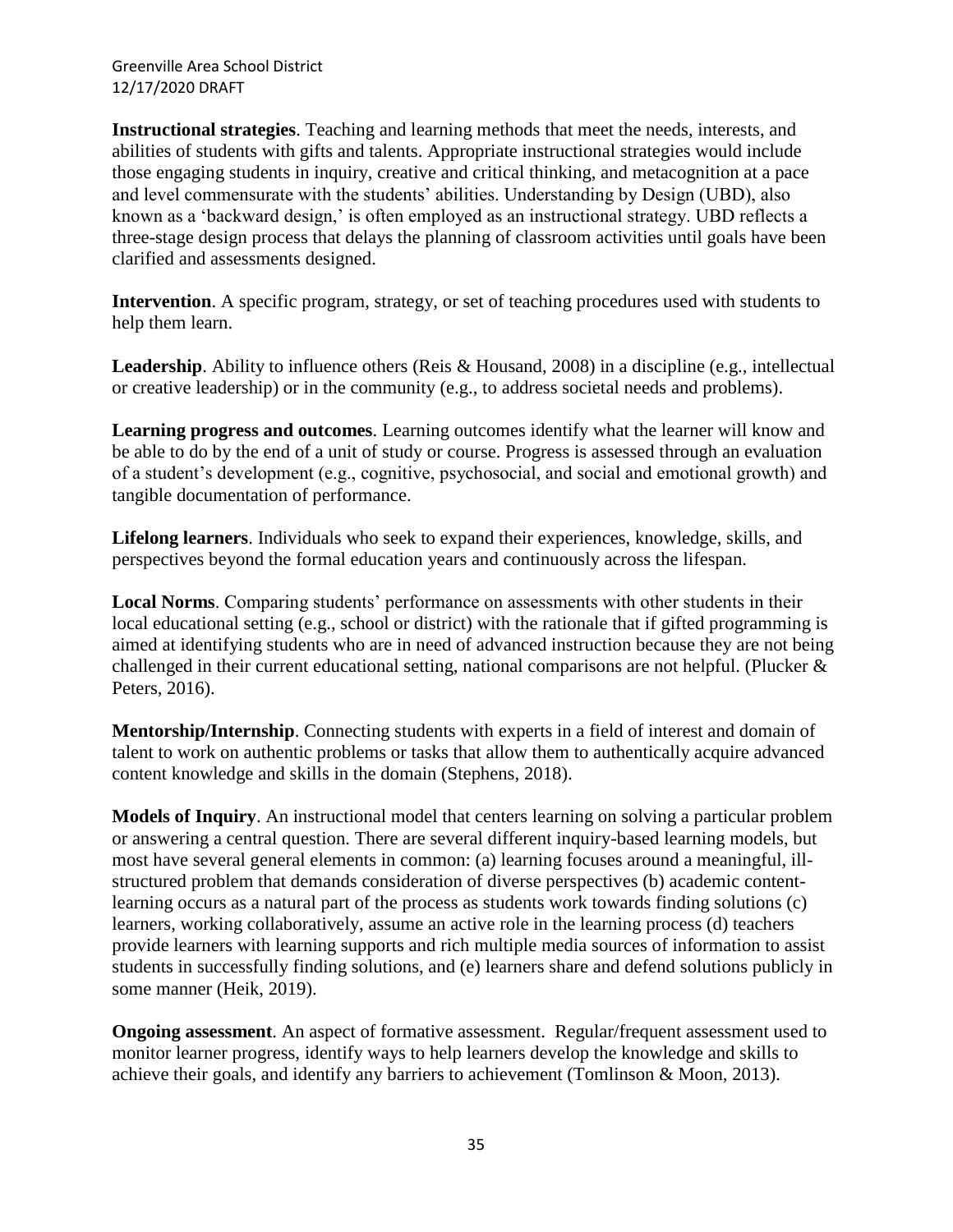**Performance-based assessment**. Requires students to complete tasks or generate their own responses as a way to measure their ability to apply skills and knowledge learned from a unit of study. Sound performance-based assessments share some features with curricula for students with gifts and talents, such as focusing on open-ended questions, higher order thinking, metacognitive thinking and problem solving. Multiple approaches in oral and written forms are preferred for assessing students' performance. Portfolios, for example, serve better as formative, rather than summative assessment (VanTassel-Baska, 2013).

**Product-based assessment**. Product-based assessment is considered a form of performancebased assessment (VanTassel-Baska, 2013). Different from process-oriented assessment in which skills may or may not be observable, product-based assessment evaluates the outcome of a task or assignment that is observable and measurable.

**Policies and procedures**. Policies and procedures translate state and federal laws, rules, and regulations into operational guidelines, protocols, and expectations of programming and services at the local level.

**Professional learning plan.** A professional learning plan is a working document in which an educator identifies strengths and needs for growth in relation to improving his or her practices and student outcomes.

**Professional learning**. Educators continuously develop their knowledge, skills, practices, and dispositions with an aim to increase their effectiveness and student outcomes (Learning Forward, 2011). Effective professional learning activities were found to have focused on teaching strategies related to specific subjects, promoted educators' active engagement in learning, created collaboration opportunities, sustained over time, and provided educators with models, coaching, and expert support (Darling-Hammond, Hyler, & Gardner, 2017).

**Programming and services**. Formally structured, regularly scheduled, ongoing services provided to students with gifts and talents in school or community settings (e.g., museum, laboratory, or university). Programming includes goals, student outcomes, strategies to accomplish them, and procedures for assessing and evaluating these over time, whereas services refer to educational and related interventions that may be one-time-only, annual, or ongoing, and may be provided even in the absence of formal gifted programming. Examples may include counseling, tutoring, and mentoring. Programming is understood as a comprehensive continuum of services that addresses the needs of students with gifts and talents. The Professional Standards Committee prefers the term "programming" because it indicates the ongoing nature of these services, while "program" could refer to a one-time event.

**Psychosocial**. The term describes "the intersection and interaction of social, cultural, and environmental influences on the mind and behavior" (American Psychological Association, n.d.). In the framework of talent development, intrinsic motivation and persistence are two basic psychosocial skills that one needs to transform abilities into creative productivity (Subotnik, 2015).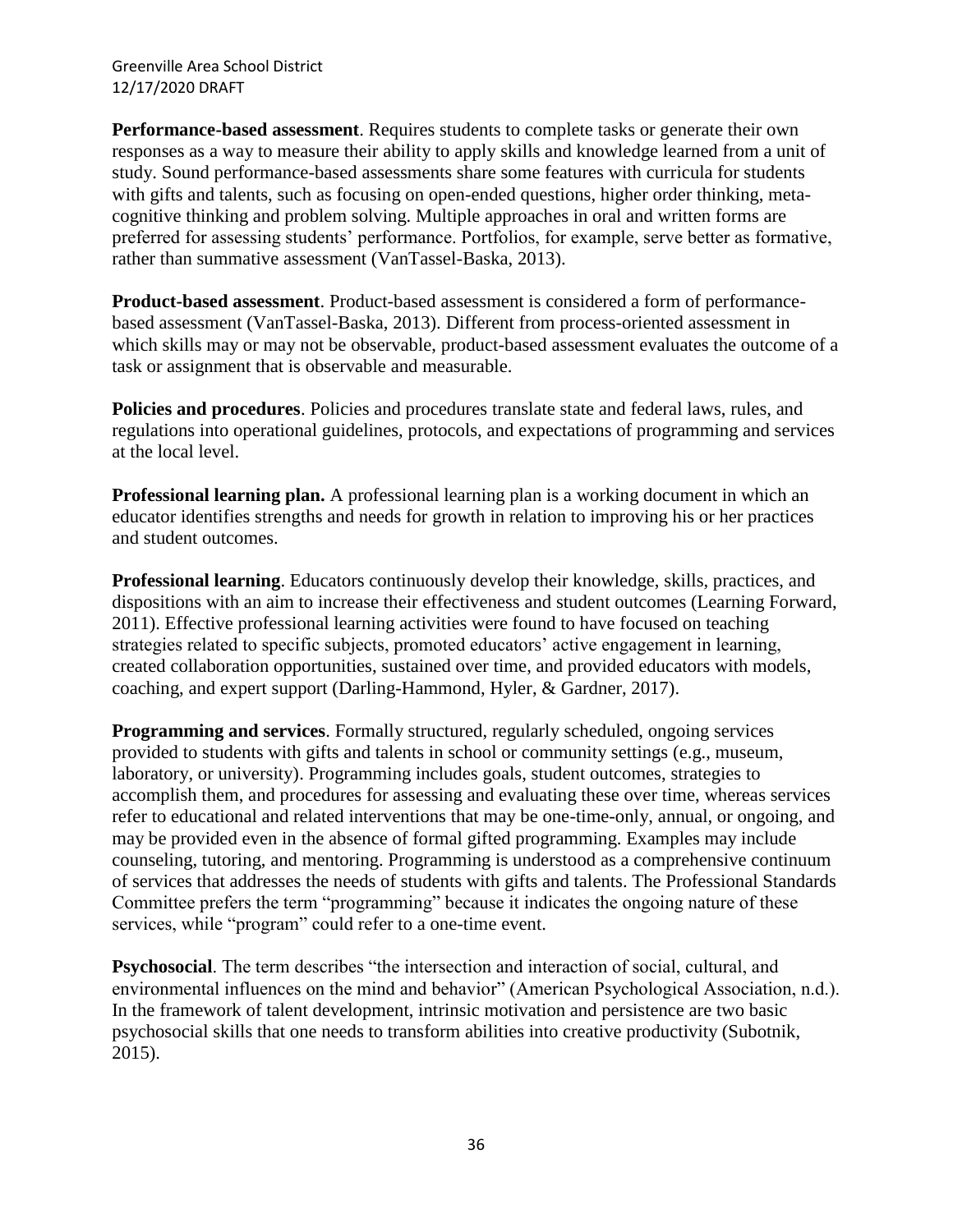**Qualitative assessment information**. Assessments that use primarily words rather than numbers to describe or investigate student, teacher, parent, or other stakeholders' reactions to or perceptions of strengths or weaknesses of gifted programming and related phenomena. Interviews and portfolios (Johnsen, 2008b) are two commonly used types of qualitative instruments.

**Quantitative assessment information.** Numerical data (Johnsen, 2008b) used to describe performance in relation to others (e.g., norm referenced intelligence tests) or in relation to a standard of performance (e.g., criterion referenced achievement tests).

**Resources**. Human, physical, and administrative assets used to support effective teaching and learning of students with gifts and talents. Resources may include instructional personnel such as teachers, mentors, and community members as well as physical resources such as curriculum materials of any media, and facilities within and outside of the school setting. Resources also include administrative assets, such as fiscal and capital expenditures.

**Self-efficacy**. An individual's belief in their innate ability to achieve goals. Recent research reveals that academic and racial identity, self-efficacy, and self-esteem predict self-determined motivation and goals and have been determined to be strong predictors of academic pursuits (Byars-Winston, Diestelmann, Savoy, & Hoyt, 2017).

**Self-Understanding.** A process of recognizing one's interests, strengths, and needs and in one's intellectual, academic, creative, leadership, and artistic abilities (domain of talent). The process results in self-knowledge with respect to one's identity, psychosocial and social-emotional development, and the influences of one's beliefs, traditions, and values on learning and behavior.

**Social and emotional**. Those factors from a psychological perspective that assert an affective influence on an individual's self-image, behavior, and motivation; issues such as but not limited to peer relationships, emotional adjustment, stress management, perfectionism, and sensitivity (Moon, 2003).

**Social competence.** The ability to interact effectively with others. Component skills include creating and maintaining positive interpersonal relationships and peer relations, asserting, and adapting oneself in social settings. Related dispositions include appreciation of human diversity, commitment to social justice, and high ethical standards (Devine, White, Ensor, & Hughes, 2016; Lee, Olszewski-Kubilius, & Thomson, 2012; Moon, 2008).

**Sources of assessments**. Sources of assessments include quantitative information such as standardized tests and qualitative information from teachers, administrators, counselors, families, peers, the student and those who have information related to the student's behavior. Multiple sources of assessments provide a more comprehensive view of student behavior across different settings and different time periods (Johnsen, 2018).

**Special Education**. In a handful of states, gifted education is included within special education (NAGC & CSDPG, 2015) and teachers of students with gifts and talents in these states are special educators. In many other locations, state law does not consider gifted education to be a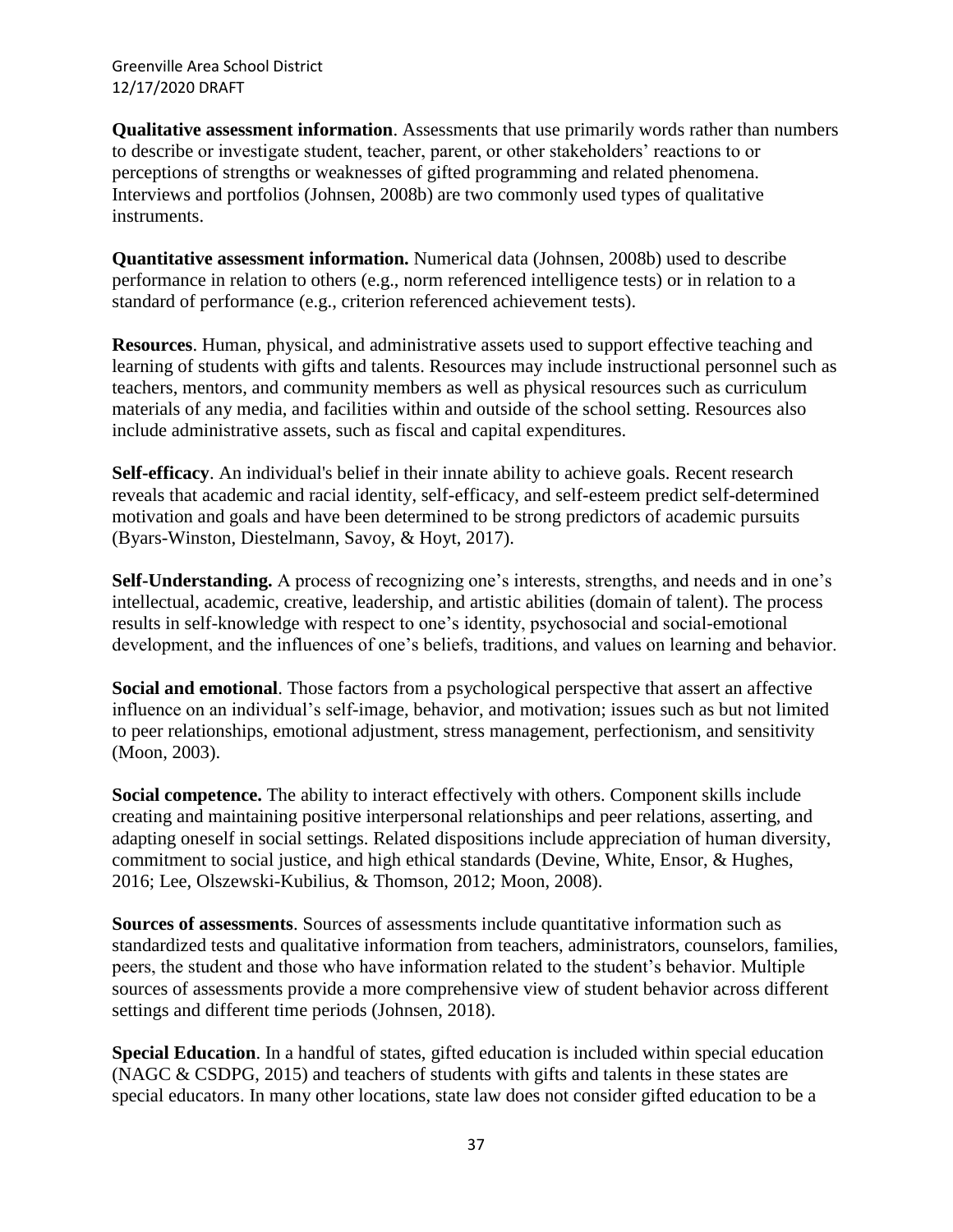part of special education and teachers of students with gifts and talents are not considered special education staff but still provide differentiated education for students.

**Students with gifts and talents**. This phrasing is currently preferred over "gifted and talented students" because it uses person first language and is consistent with usage in the field of special education. The focus is on the individual's characteristics rather than the individual's label. Individuals with gifts and talents includes 'gifted and talented students,' 'high ability students,' 'academically advanced students,' 'gifted students with potential' and so on.

**Talent development**. In gifted education, talent development involves identifying the domainspecific abilities of all students and developing the talents of those who show exceptional abilities in response to instruction and coaching (Olszewski-Kubilius, Subotnik, Worrell, & Thomson, 2018). Talent development is a long-term process in which parents, school personnel, and students work collaboratively to facilitate the development of students' talents (Feldhusen, 2001). Talent Development is also a conceptual framework for gifted education.

**Technically adequate**. This term refers to the psychometric properties of an assessment instrument. Instruments which are technically adequate demonstrate validity for the identified purpose, reliability in providing consistent results, minimal bias, and have been normed on a population matching the census data (Johnsen, 2008).

**Twice exceptional.** Also referred to as "2e,", twice exceptional is the term used to describe students with gifts and talents who also give evidence of one or more disabilities as defined by federal or state eligibility criteria (e.g., specific learning disabilities (SpLD), speech and language disorders, emotional/behavioral disorders, physical disabilities, autism spectrum, etc.) (NAGC website)

**Underachieving**. This term refers to students who demonstrate a discrepancy between ability and performance (Reis & Housand, 2008). Underachieving students exhibit a severe discrepancy between expected achievement as measured by standardized assessments and actual achievement as measured by class grades or teacher evaluations (McCoach & Siegle, 2003). The discrepancy must persist over time and must not be the direct result of a diagnosed learning disability.

**Universal Screening**. The tests or processes used to identify talented students are administered to an entire population (e.g., entire grade level) as opposed to only a select group of students based on an earlier screening phase or nomination procedure (Plucker & Peters, 2016).

**Variety of programming**. This term refers to the instructional and support options available to learners with gifts and talents, which should include a varied menu or continuum of services matching their needs. Group as well as individual options, offered both in and outside of schools, may include but should not be limited to early entrance, grade acceleration, appropriate grouping, acceleration, enrichment, dual enrollment, online courses, curriculum compacting, apprenticeships, independent study, special classes, special schools, summer programs, and guidance and counseling services (Adams, Mursky, & Kielty, 2012).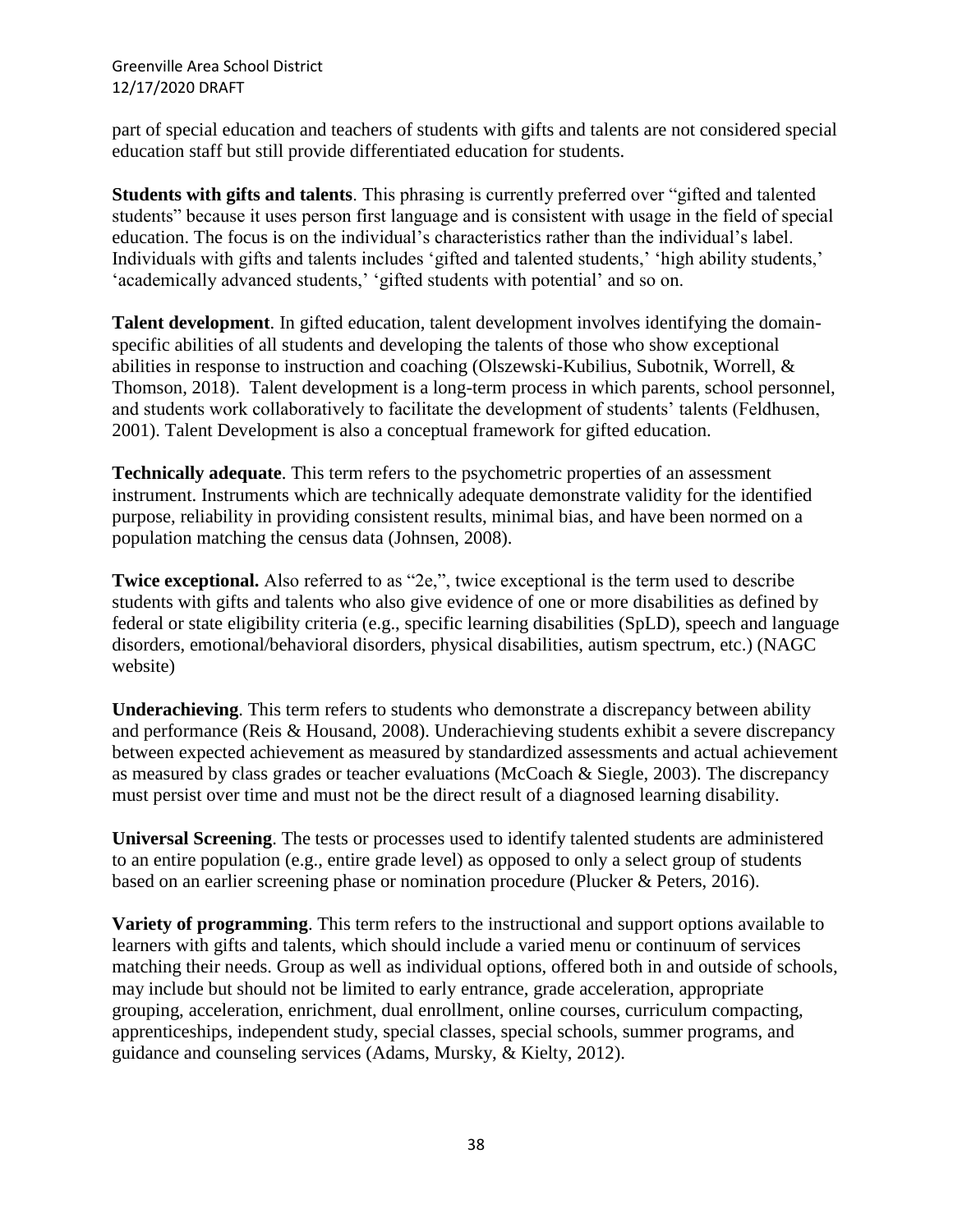References Cited in the Glossary of Terms

Assouline, S. G., Colangelo, N., VanTassel-Baska, J., & Lupkowski-Shoplik, A. (2015). A nation empowered: Evidence trumps the excuses holding back America's brightest students. Iowa City, IA: The Connie Belin & Jacqueline N. Blank International Center for Gifted Education and Talent Development.

Adams, C., Mursky, C., & Kielty, B. (2012). Programming models and program design. In Johnsen, S. (Ed.) NAGC Pre-K-Grade 12 Gifted Education Programming Standards A guide to planning and implementing high-quality services, Waco, TX: Prufrock Press pp. 141-174.

Banks, J. A. (2008). Teaching strategies for ethnic studies. Boston, MA: Allyn & Bacon.

Brulles, D. & Winebrenner, S. (2011). The Schoolwide Cluster Grouping Model: Restructuring gifted Education services for the 21st Century. Gifted Child Today, 34(4), 35-46.

Byars-Winston, A., Diestelmann, J., Savoy, J. N., & Hoyt, W. T. (2017). Unique effects and moderators of effects of sources on self-efficacy: A model-based meta-analysis. Journal of Counseling Psychology, 64(6), 645-658. doi.org/10.1037/cou0000219

Callahan, C. M. (2015). Making the grade or achieving the goal?: Evaluating learner and program outcomes in gifted education. In F. A. Karnes & S. M. Bean (Eds.), Methods and materials for teaching the gifted (4th ed., pp. 257-304). Waco, TX: Prufrock Press.

Colangelo, N., Assouline, S. G., & Gross, M. U. M. (2004). A nation deceived: How schools hold back America's brightest students. Iowa City, IA: The Connie Belin & Jacqueline N. Blank International Center for Gifted Education and Talent Development.

Council for Exceptional Children (2015). Code of ethics. Retrieved from https://www.cec.sped.org/~/media/Files/Standards/Professional%20Ethics%20and%20Practice% 20Standards/Code%20of%20Ethics.pdf

Council for Exceptional Children (2019). Diversity: CEC's commitment to diversity. Retrieved from https://www.cec.sped.org/About-Us/Diversity

Council of Chief State School Officers (2013, April). Interstate Teacher Assessment and Support Consortium InTASC Model Core Teaching Standards and Learning Progressions for Teachers 1.0: A resource for ongoing teacher development. Washington, DC: Author.

Cross, T. L. (1988). Services to minority populations: Cultural competence continuum. Focal Point, 3, 1-9.

Cross, T. L., Bazron, B. J., Dennis, K. W., & Isaacs, M. R. (1989). Toward a culturally competent system of care (Vol. 1). Washington, DC: National Technical Assistance Center for Children's Mental Health, Georgetown University Child Development Center.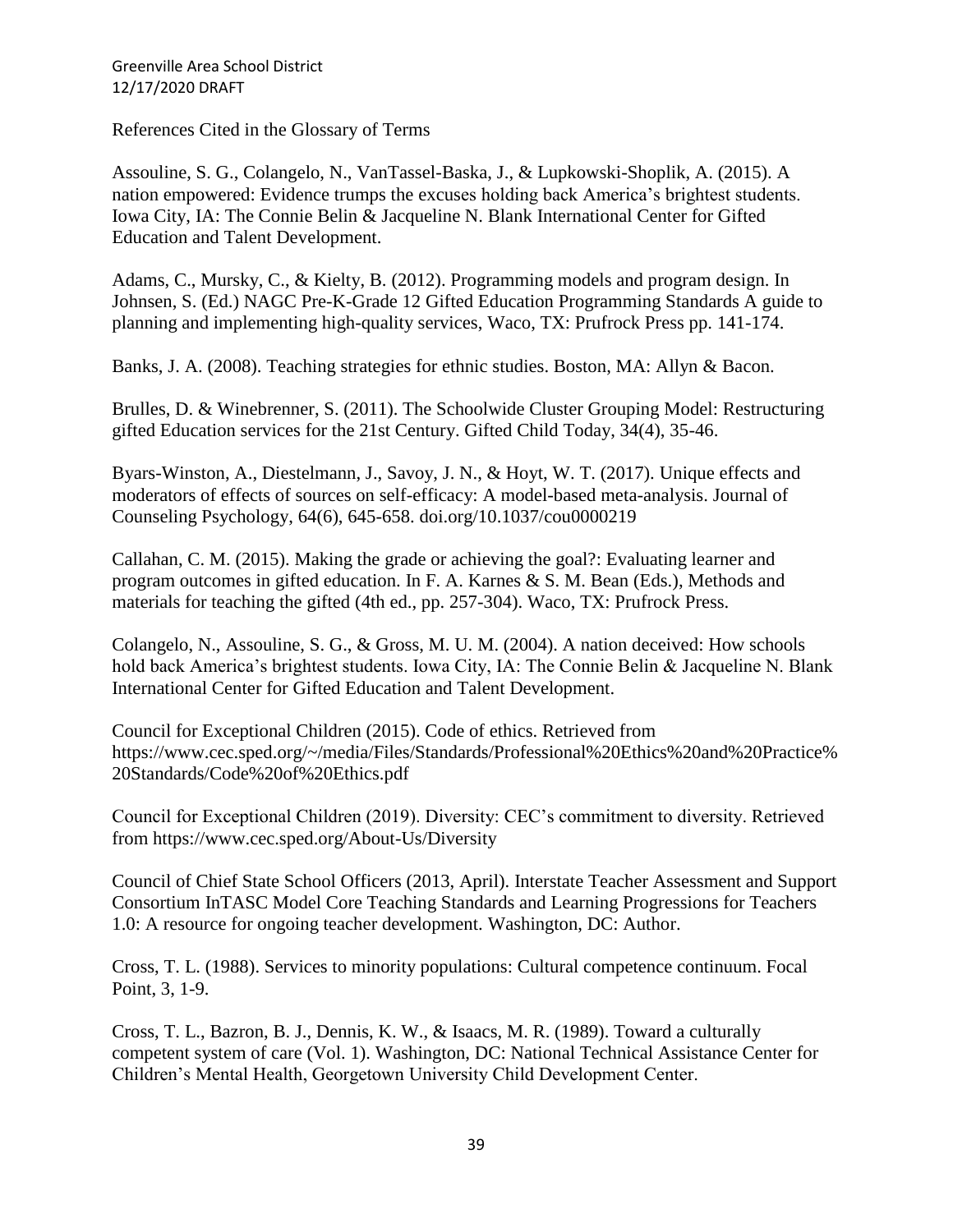Darling-Hammond, L., Hyler, M. E., & Gardner, M. (2017). Effective teacher professional development. Palo Alto, CA: Learning Policy Institute.

Darling-Hammond, L., Herman, J., Pellegrino, J., et al. (2013). Criteria for high-quality assessment. Stanford, CA: Stanford Center for Opportunity Policy in Education.

Davis, G. A., Rimm, S. B., & Siegle, D. (2011). Education of the gifted and talented (6th ed.). Upper Saddle River, NJ: Pearson.

Devine, R. T., White, N., Ensor, R., & Hughes, C. (2014). Theory of mind in middle childhood: Longitudinal associations with executive function and social competence. Developmental Psychology, 52(5), 758–771. doi:10.1037/dev0000105

Feldhusen, J. (2001). Talent development in gifted education. The ERIC Clearinghouse on Disabilities and Gifted Education, ERIC EC Digest #610.

Ford, D.Y. (2013). Recruiting and retaining culturally different students in gifted education. Waco, TX: Prufrock Press.

Ford, D. Y. (2010). Culturally responsive classrooms: Affirming culturally different gifted students. Gifted Child Today, 33(1), 50-53.

Ford, D. Y., & Kea, C. D. (2009). Creating culturally responsive instruction: For students' and teachers' sakes. Focus on Exceptional Children, 41(9), 1-16.

Ford, D. Y., Whiting, G. W. (2008). Cultural competence: Preparing gifted students for a diverse society, Roeper Review, 30, 104-110.

Gentry, M. L. (1996). Cluster grouping: An investigation of student achievement, identification and classroom practices. Unpublished doctoral dissertation, University of Connecticut, Storrs.

Gentry, M. L. (2015). Total school cluster grouping and differentiation: A comprehensive, research-based plan for raising student achievement and improving teacher practice (2nd ed.). Waco, TX: Prufrock Press.

Gentry, M. (2016). Commentary on "Does Sorting Students Improve Scores? An Analysis of Class Composition?" Journal of Advanced Academics, 27, 124-130.

Griner, A.C. & Stewart, M.L. (2012). Addressing the achievement gap and disproportionality through the use of culturally responsive teaching practices. Urban Education, 48(4), 585-621.

Gubbins, E. J. (2014). Enrichment. In J. A. Plucker & C. M. Callahan (Eds.), Critical issues and practices in gifted education: What the research says (2nd ed., pp. 223-236). Waco, TX: Prufrock Press.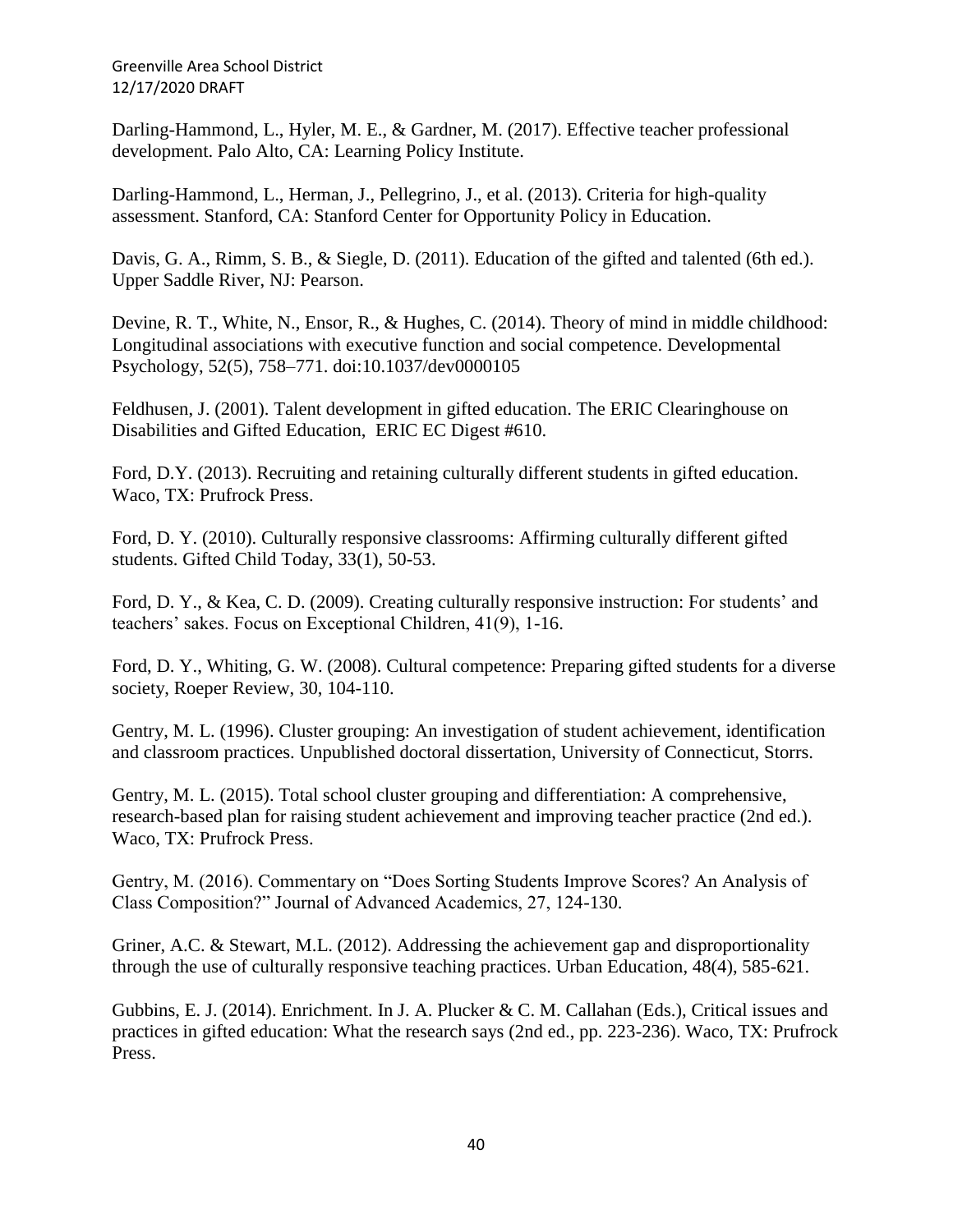Heik, T. (2019, February 1). 4 phases of inquiry-based learning: A guide for teachers. Retrieved from https://www.teachthought.com/pedagogy/4-phases-inquiry-based-learning-guide-teachers/

Hockett, J. A. (2009). Curriculum for highly able learners that conforms to general education and gifted education quality indicators. Journal for the Education of the Gifted, 32, 394-440.

Johnsen, S. K. (2008). Identifying gifted and talented learners. In F. A. Karnes & K. R. Stephens (Eds.), Achieving excellence: Educating the gifted and talented (pp. 135-153). Upper Saddle River, NJ: Pearson.

Johnsen, S. K. (2008). Portfolio assessment of gifted students. In J. VanTassel-Baska (Ed.), Alternative assessments with gifted and talented students (pp. 227-257). Waco, TX: Prufrock Press.

Johnsen, S. K. (Ed.) (2012). NAGC pre-K–grade 12 gifted education programming standards: A guide to planning and implementing high-quality services. Waco, TX: Prufrock Press.

Johnsen, S. K. (Ed.). (2018). Identifying gifted students: A practical guide (3rd. ed.). Waco, TX: Prufrock Press.

Ladson-Billings, G. (1995). But that's just good teaching! The case for culturally relevant pedagogy. Theory into Practice, 34(3), 159-165.

Learning Forward. (2011). Quick reference guide: Standards for Professional Learning. Journal of Staff Development, 32(4), 41-44.

Lee, S.-Y., Olszewski-Kubilius, P., & Thomson, D. T. (2012). Academically gifted students' perceived interpersonal competence and peer relationships. Gifted Child Quarterly, 56(2), 90– 104. doi: 10.1177/0016986212442568

Matthews, M. S. (2008). Talent search programs. In J. A. Plucker & C. M. Callahan (Eds.), Critical issues and practices in gifted education: What the research says (1st ed., pp. 641-654). Waco, TX: Prufrock Press.

Matthews, M. S. & Shaunessy, E. (2008). Culturally, linguistically, and economically diverse gifted students. In F. A. Karnes & K. R. Stephens (Eds.), Achieving excellence: Educating the gifted and talented (pp. 99-115). Upper Saddle River, NJ: Pearson.

Matthews, M. S. & Shaunessy, E. (2010). Putting standards into practice: Evaluating the utility of the NAGC Pre-K —Grade 12 Gifted Program Standards. Gifted Child Quarterly, 54, 159-167.

McCoach, D. B., & Siegle, D. (2003). Factors that differentiate underachieving gifted students from high- achieving gifted students. Gifted Child Quarterly, 47, 144-154.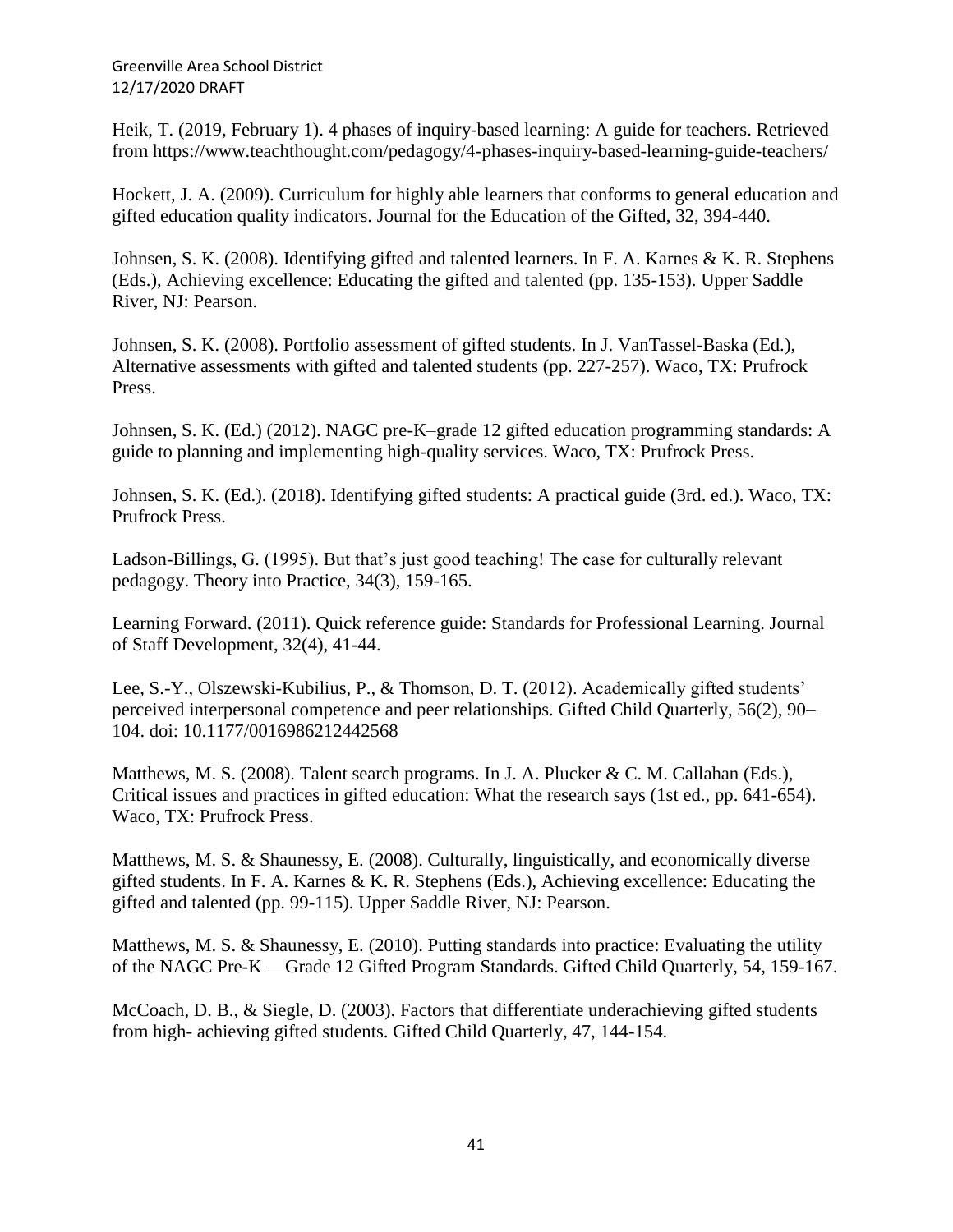Moon, S. (2008). Personal and social development. In F. A. Karnes & K. R. Stephens (Eds.), Achieving excellence: Educating the gifted and talented (pp. 83-98). Upper Saddle River, NJ: Pearson.

Moon, S. M. (2003). Counseling families. In N. Colangelo & G. A. Davis (Eds.), Handbook of gifted education (3rd ed., pp. 388-402). Boston, MA: Allyn & Bacon.

National Association for Gifted Children. (n.d.). Tests and assessments. Retrieved from: https://www.nagc.org/resources-publications/gifted-education-practices/identification/testsassessments

National Association for Gifted Children (n.d.). Twice exceptional students. Retrieved from: https://www.nagc.org/resources-publications/resources-parents/twice-exceptional-students

National Association for Gifted Children. (2014). Collaboration among all educators to meet the needs of gifted learners [Position statement]. Retrieved from: https://www.nagc.org/sites/default/files/Position%20Statement/Collaboration%20Among%20Ed ucators.pdf

National Association for Gifted Children & Council of State Directors of Programs for the Gifted. (2015). 2014-2015 State of the States in Gifted Education [CD]. Washington, DC: Author.

National Education Association (n.d.). Why cultural competence? Retrieved from http://www.nea.org/home/39783.htm.

Olszewski-Kubilius, P., Subotnik, R.F., Worrell, F.C., & Thomson, D. (2018). Talent development as a framework for the delivery of services to gifted children. In In Roberts, J.L., Inman, T.F., & Robins, J.H. (Eds.), Introduction to Gifted Education. Waco, TX: Prufrock Press.

Plucker, J. (2017). Defining creativity. In J. Plucker (Ed.), Creativity & innovation: Theory, research, and practice (pp. 5-22). Waco: TX: Prufrock Press.

Plucker, J. (2018). Every American school has talented students. It's time to start acting like we believe that [Blog post]. Retrieved from: https://www.nagc.org/blog/every-american-school-hastalented-students-its-time-start-acting-we-believe

Plucker, J.A. & Peters, S.J. (2016). Excellence gaps in education. Cambridge, MA: Harvard Education Press.

Reis, S. M., & Housand, A. M. (2008). Characteristics of gifted and talented learners: Similarities and differences across domains. In F. A. Karnes & K. R. Stephens (Eds.), Achieving excellence: Educating the gifted and talented (pp. 62-81). Upper Saddle River, NJ: Pearson.

Renaissance Learning. (2019) Learning progressions. Retrieved from https://www.renaissance.com/products/assessment/star-360/learning-progressions/.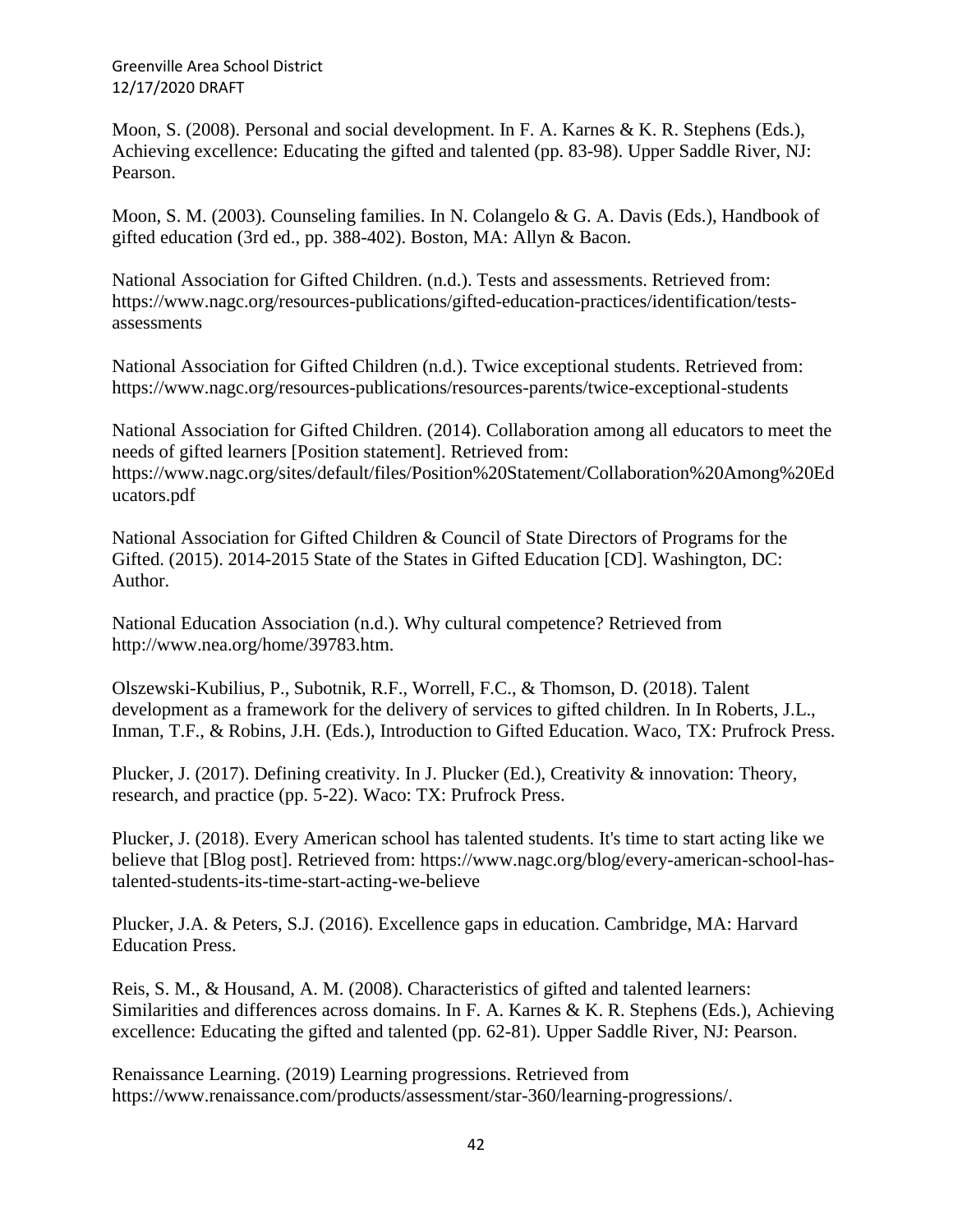Renzulli, J. S., & Reis, S. M. (1998). Talent development through curriculum differentiation. National Association of Secondary School Principals Bulletin, 82(595), 61-74.

Smutny, J. F. (2008). Teaching models for gifted learners. In F. A. Karnes & K. R. Stephens (Eds.), Achieving excellence: Educating the gifted and talented (pp. 170-191). Upper Saddle River, NJ: Pearson.

Staats, C., Capatosto, K., Wright, R. A., & Contractor, D. (2015). State of the science: Implicit bias review 2015. Columbus, OH: Kirwan Institute for the Study of Race and Ethnicity. Retrieved from http://kirwaninstitute.osu.edu/wp-content/uploads/2015/05/2015-kirwan-implicitbias.pdf

State Collaborative on Assessment and Student Standards (2008). Attributes of effective formative assessment. Washington, DC: Council of Chief State School Officers.

Stephens, K.R. (2018). Enrichment. In Roberts, J.L., Inman, T.F., & Robins, J.H. (Eds.), Introduction to Gifted Education. Waco, TX: Prufrock Press.

Subotnik, R. F. (2015). Psychosocial strength training: The missing piece in talent development. Gifted Child Today, 38(1), 41-48. doi:10.1177/1076217514556530

Sumners, S. E. (2015). Creative thinking skills for all seasons: A reflection. Parenting for High Potential, 4(5), 22.

Tomlinson, C. A. (2014). Differentiated instruction. In. J. A. Plucker, & C. M. Callahan (Eds.), Critical issues and practices in gifted education: What the research says (2nd ed., pp. 197-210). Waco, TX: Prufrock Press.

Tomlinson, C.A. & Moon, T.R. (2013). Assessment and student success in a differentiated classroom. Alexandria, VA: ASCD.

U.S. Department of Education (2016). Non-Regulatory guidance: Using Evidence to Strengthen Education Investments. Retrieved from: https://www2.ed.gov/policy/elsec/leg/essa/guidanceuseseinvestment.pdf

VanTassel-Baska, J. (2013). Performance-based assessment: The road to authentic learning for the gifted. Gifted Child Today, 37(1), 41–47. doi:10.1177/1076217513509618

VanTassel-Baska, J. (2014). Matching curriculum, instruction, and assessment for the gifted. In. J. A. Plucker & C. M. Callahan (Eds.), Critical issues and practices in gifted education: What the research says (2nd ed., pp. 377-385). Waco, TX: Prufrock Press.

VanTassel-Baska, J., & Hubbard, G. F. (2018). Learning assessments for gifted learners. In J. L. Roberts, T. F. Inman, & J. H. Robins (Eds.), Introduction to gifted education (pp. 165-182). Waco, TX: Prufrock Press.